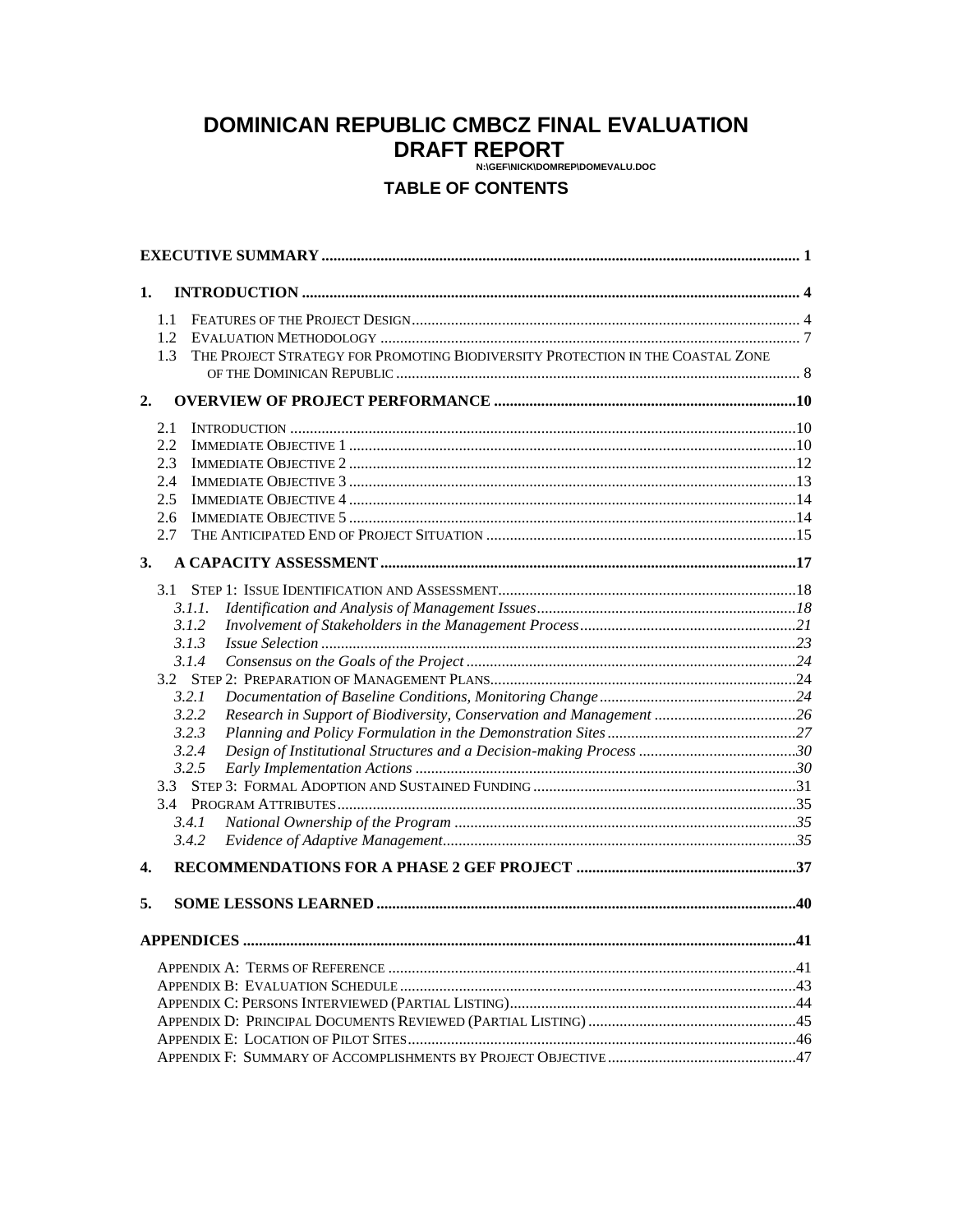# **EXECUTIVE SUMMARY**

This project has made significant progress towards the effective conservation of coastal biodiversity in the Dominican Republic by promoting activities that address needs for both conservation and environmentally friendly development at four demonstration sites. This approach is fully consistent with the theory and practice of integrated coastal management as set forth by GESAMP (1996) and detailed by guidance documents prepared by several international donors (reference). The project has been implemented during a period of rapid change within the national institutional framework and governmental policies governing all aspects of natural resource management. While governmental agencies were not included as project implementers, the manner in which the project has been administered has promoted governmental agency participation, particularly at the national level. The project design rests upon five assumptions:

- Effective and sustainable progress towards the goal of biodiversity conservation and ecosystem health will not be achieved by eliminating human activities but rather by promoting appropriate forms and intensities of use.
- At a time when governmental institutions with responsibilities for conservation and environmentally sound development are weak or in disarray, the primary short-term objective is the institutional strengthening of NGOs and communitylevel organizations dedicated to people-oriented conservation.
- Institutional strengthening and the promotion of participation in the management process will be most effected when focused upon demonstration sites already designated as national priorities for conservation.
- Major investments should be made in the compilation of scientific information that documents and analyzes the condition of natural systems and the impacts of selected human activities at four pilot sites.
- Stakeholder involvement at the community level in all phases of information gathering and the governance process is essential to a successful and sustainable management process.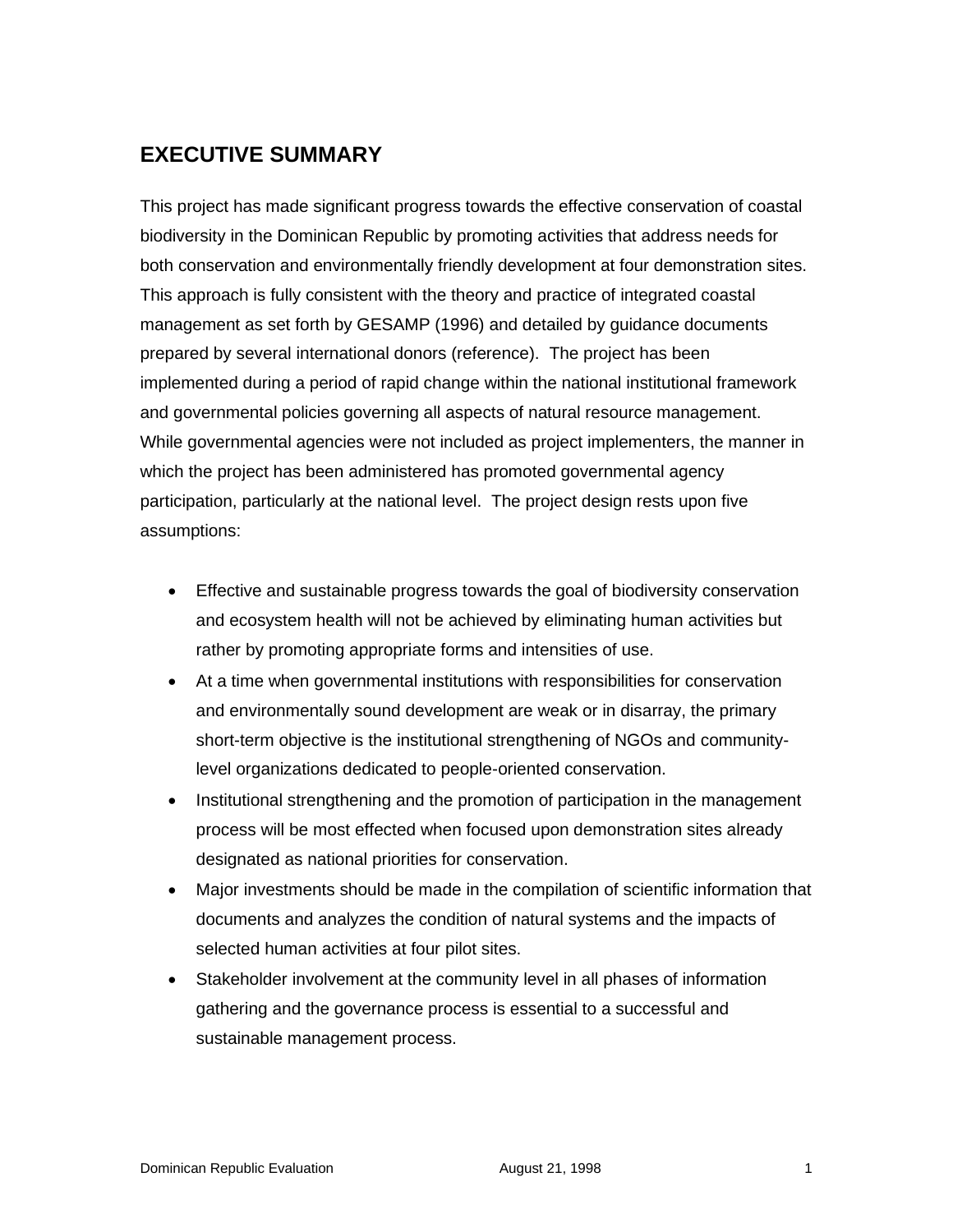These assumptions have proved to be sound and to have made major contributions to putting in place the fundamental preconditions for effective management of coastal ecosystems and biodiversity conservation.

The project was designed to be implemented over a three-year period. However, the difficulties posed by an overly complex and ambitious design consumed an entire year during which the details of individual subcontracts and significant adjustments to the project design were negotiated. This compressed project implementation at the four sites into a two-year period. During this two-year period, project activities have been devoted to Steps 1 and 2 of the management process, i.e., issue analysis, the documentation of baseline conditions, selected research activities, and planning. The project design called for a national coastal management policy and "putting in place" management plans for the demonstration sites. These Step 3 objectives were unrealistic and have not been achieved.

The project has been administrated with outstanding skill and efficiency. The project has successfully adapted to a rapidly changing institutional landscape and has made major contributions to creating a positive context for a period of policy reform that is likely to produce major improvements in the prospects for a sustained advance towards the goals of effective coastal ecosystem management. Specifically:

- Existing information on the condition of coastal ecosystems and biodiversity, supplemented by new surveys and species inventories at the pilot sites, has been compiled and made available to a diverse community of potential users that includes government agencies, NGOs, universities and the private sector. The heart of this information system is a GIS housed in the national university.
- The project has pioneered an inclusive and participatory process that spans the liberal distribution of the project's many technical reports, wide participation in its workshops and short courses and vertical integration between stakeholders at the community level and national institutions based in the capital city.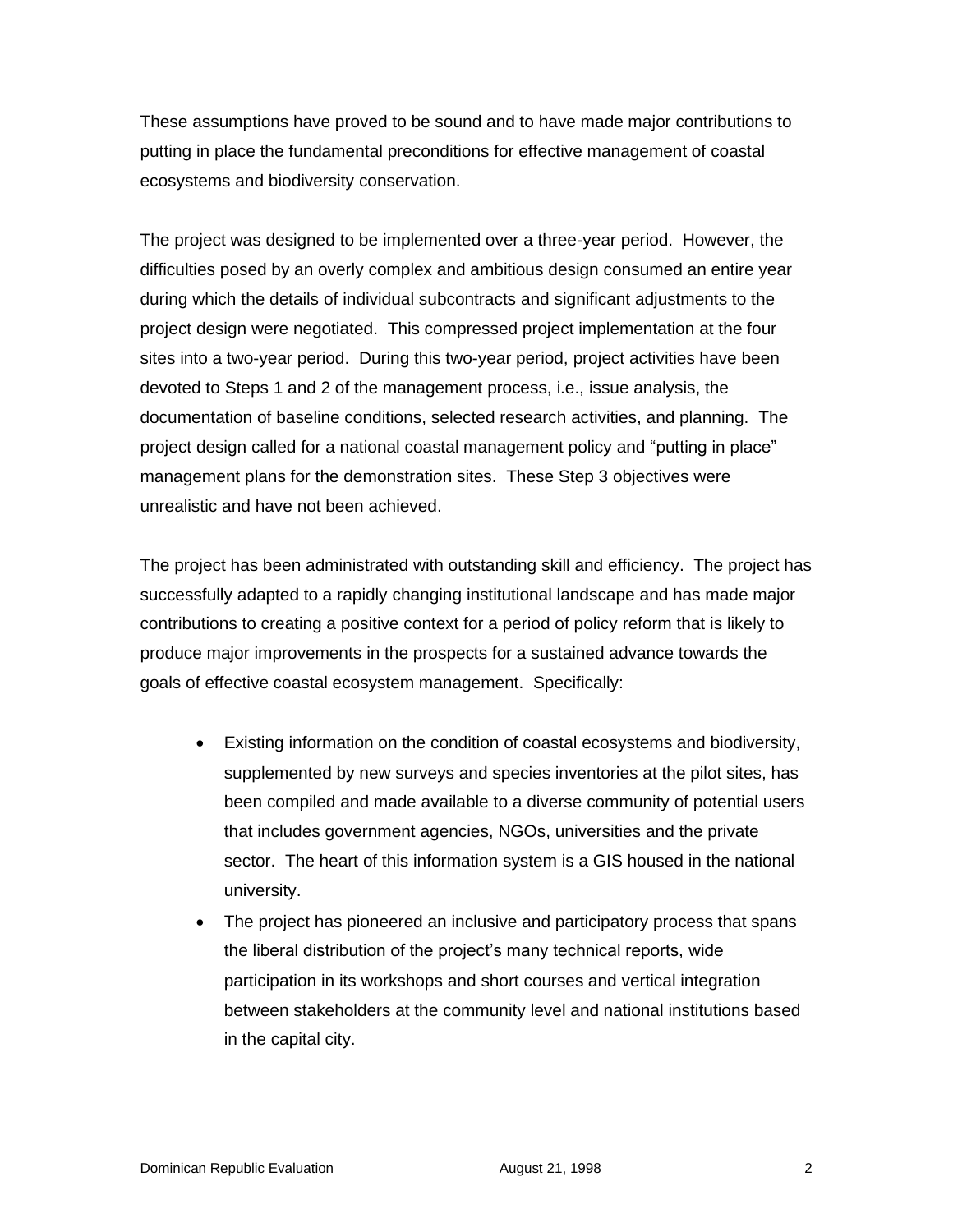- Activities at all four pilot sites have demonstrated the power and many benefits of community-level participation in both research and all aspects of the governance process.
- A large number of short courses and internships have increased the technical capabilities of staff within NGOs, government agencies and community-level organizations. This, combined with vigorous field activities at the four sites, appears to have considerably strengthened these institutions and has also fostered greater collaboration and the sense of a common agenda.

A major feature of this final external evaluation was a capacity assessment that applied the recently produced *Self-Assessment Manual* produced through a multi-donor initiative supported by UNDP. This capacity assessment has identified a number of "instrumental adjustments" that the evaluators believe would increase the effectiveness and efficiency of ecosystem management and biodiversity conservation efforts. These recommendations include:

- $\bullet$
- --

We conclude that this has been a successful project that has made a timely and strategic GEF investment in the Dominican Republic. We strongly recommend that this effort be continued through a Phase 2 GEF project constructed upon the same assumptions that were the foundation for Phase 1. In our judgment, however, it is essential that a Phase 2 project be directed at moving through Step 3 and into Step 4 of the policy process. This requires developing institutional structures by which management policies and practices can be implemented at the pilot sites. The greatest risk is to continue in the mode of data gathering research and planning with little meaningful progress in the form of commitment to specific courses of action and their implementation. Once institutional frameworks and a decision-making process is in place, the four sites can realize their potential of serving as models for effective participatory management that can inspire effective action elsewhere in the Dominican Republic and in the region.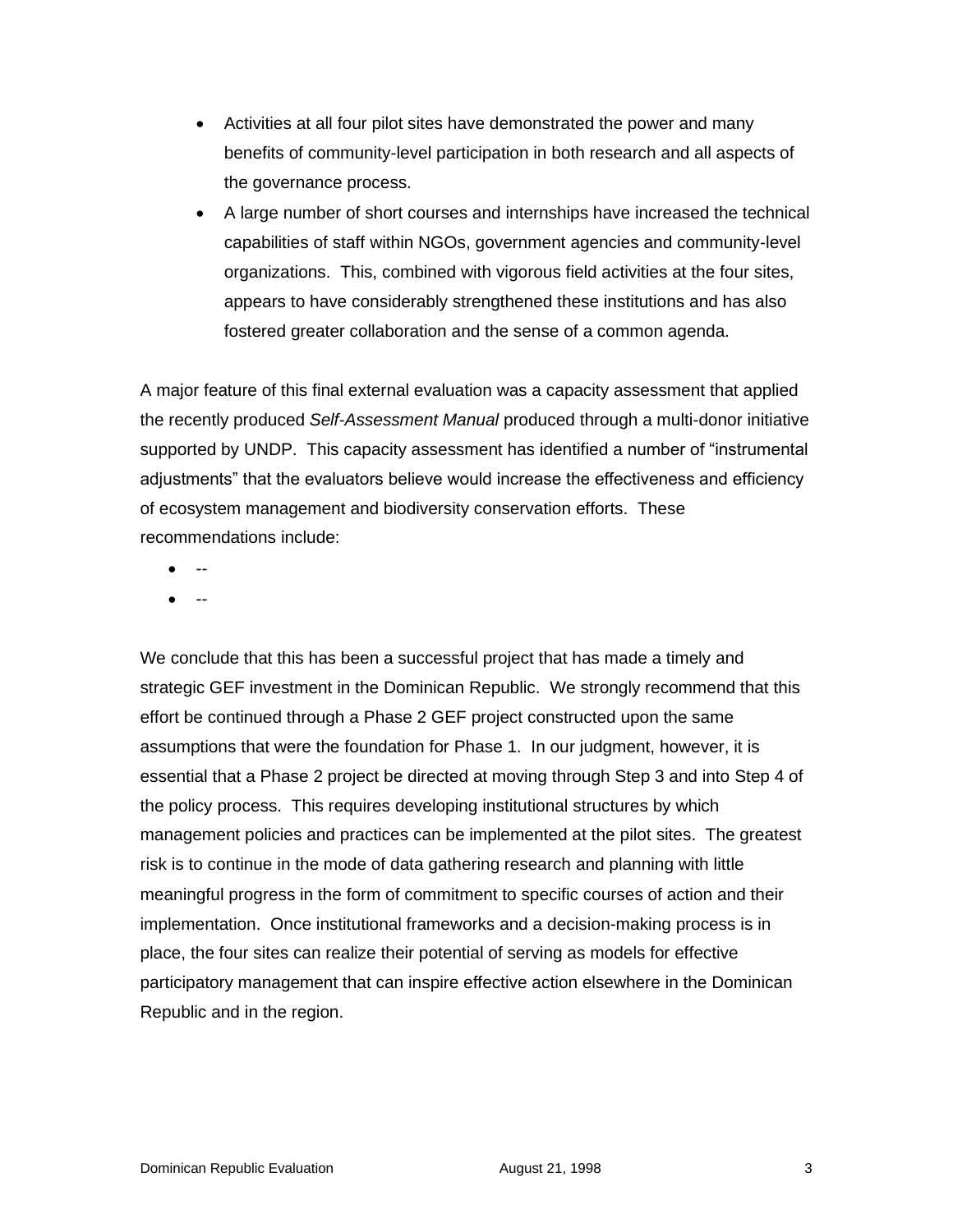# **1. INTRODUCTION**

#### *1.1 Features of the Project Design*

Country: Dominican Republic Project Number and Title: DOM/92/G31 Duration: 3 years Executing Agency: CEBSE, Grupo Jaragua, and other NGOs Implementing Agency:  $National Office of Planning (ONAPLAN)$ Government of Dominican Republic Contribution: UNDP Contribution: US \$3,000,000

Beginning in 1992, several Dominican institutions prepared submissions to the GEF. Two project proposals were formally submitted but both were rejected. In 1994, the GEF retained a consultant to work with the interested parties and prepare a single project proposal that drew together many of the features of the previous proposals. This third submission was formally approved on February 5, 1994.

The Project Document calls for a three-year effort funded at \$2.9 million. The Project Document has the following major features:

- An analysis of the pressures that threaten biodiversity and the condition of ecosystems
- A description of the Integrated Conservation and Development Model (ICDM) that have been adopted by the government of the Dominican Republic (GDR) as its version of an approach to management that integrates needs for both conservation and development
- Descriptions of three distinct but not wholly consistent structures that details what the project will attempt to accomplish and how the various activities will be organized.

The inconsistencies in the three approaches to project design that are set forth in the Project Document were the source of considerable confusion and anxiety when the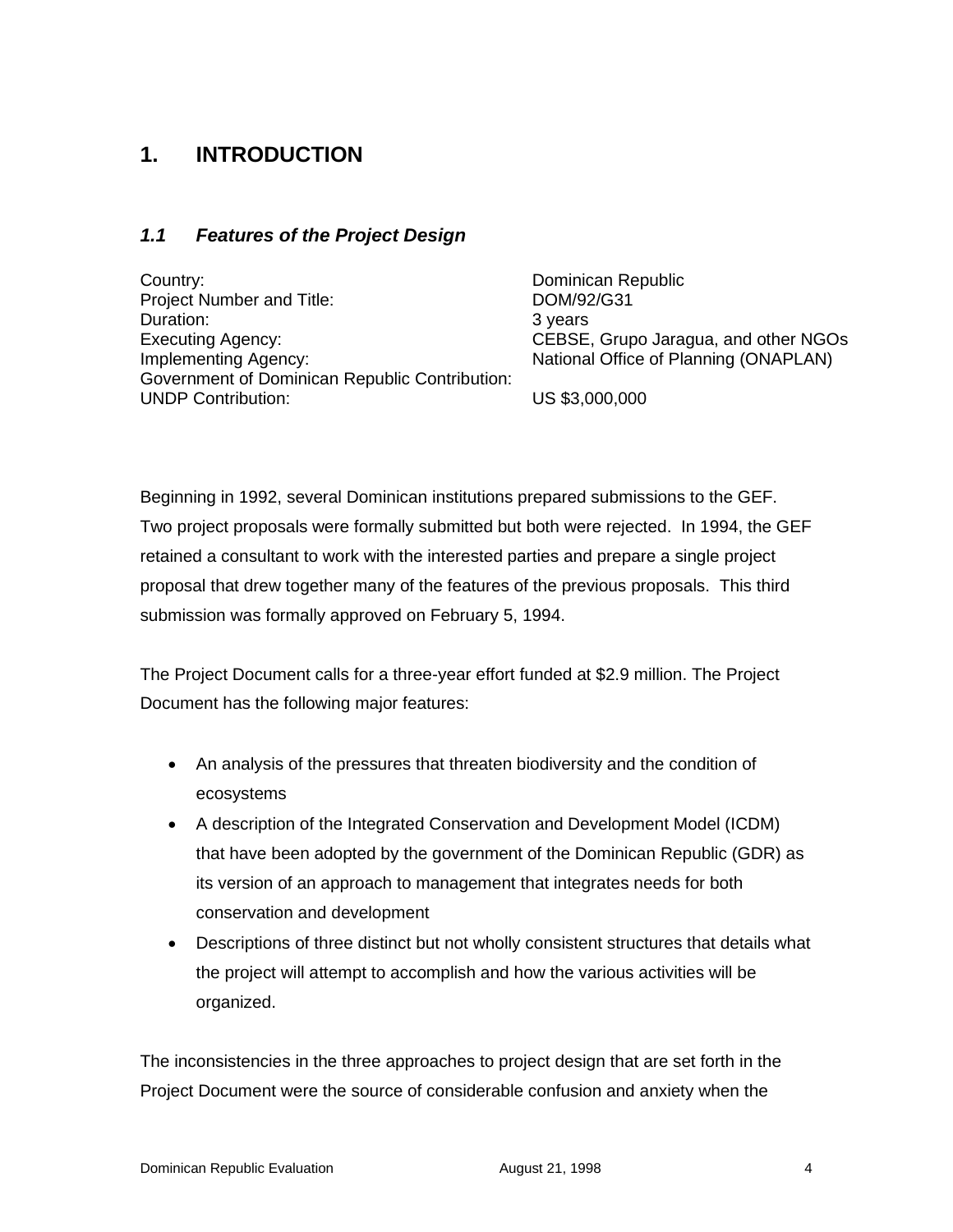project got underway in early 1995 with the hiring of Dr. Jose Ottenwalder as the National Project Coordinator. The three approaches to the project's design are as follows:

- (1) *Three phases of project evolution.* This perspective is incorporated in the Project Document as an element of the project strategy (Section 4). Here the project's activities and objectives are organized in a sequence of three distinct phases that parallel the first three steps of the coastal management process as outlined by GESAMP (1996). The first phase, entitled "Strategic Planning," emphasizes data gathering and analysis combined with consultation with stakeholders at the local level. The second phase termed "Adaptive Management Planning and Development" features the preparation of draft management plans for two demonstration sites. The third phase, "Sustainable Development," calls for the institutionalization of the management plans and a community-based governance process. [The major feature of the culmination of participatory research and planning are: (a) financial permanence, (b) formal and informal institutionalization of the governance process, (c) sustained community participation, and (d) arrangements for sustained policy dialogue through interagency agreements and various coordinating mechanisms that will draw together the Dominican Republic NGOs and universities.] The Project Document envisioned that each of these phases would be completed in one year.
- (2) *Immediate objectives, outputs and activities.* These are detailed as Section D of the English version of the Project Document. The organization and content of this section is similar to those contained in GEF Project Documents for Patagonia, Cuba and Belize. There are five Immediate Objectives and a total of – Outputs and – Individual Activities. There is no connection between the objectives and activities contained in this section and the sequence of phases described above. As with other GEF initiatives in the region, the project monitoring and evaluation process carried out through Tripartite Reviews has been organized around this perspective on the project's objectives and activities.
- (3) *Draft Terms of Reference for subcontractors.* The signed version of the Project Document, which is in Spanish, contains a series of appendices that include an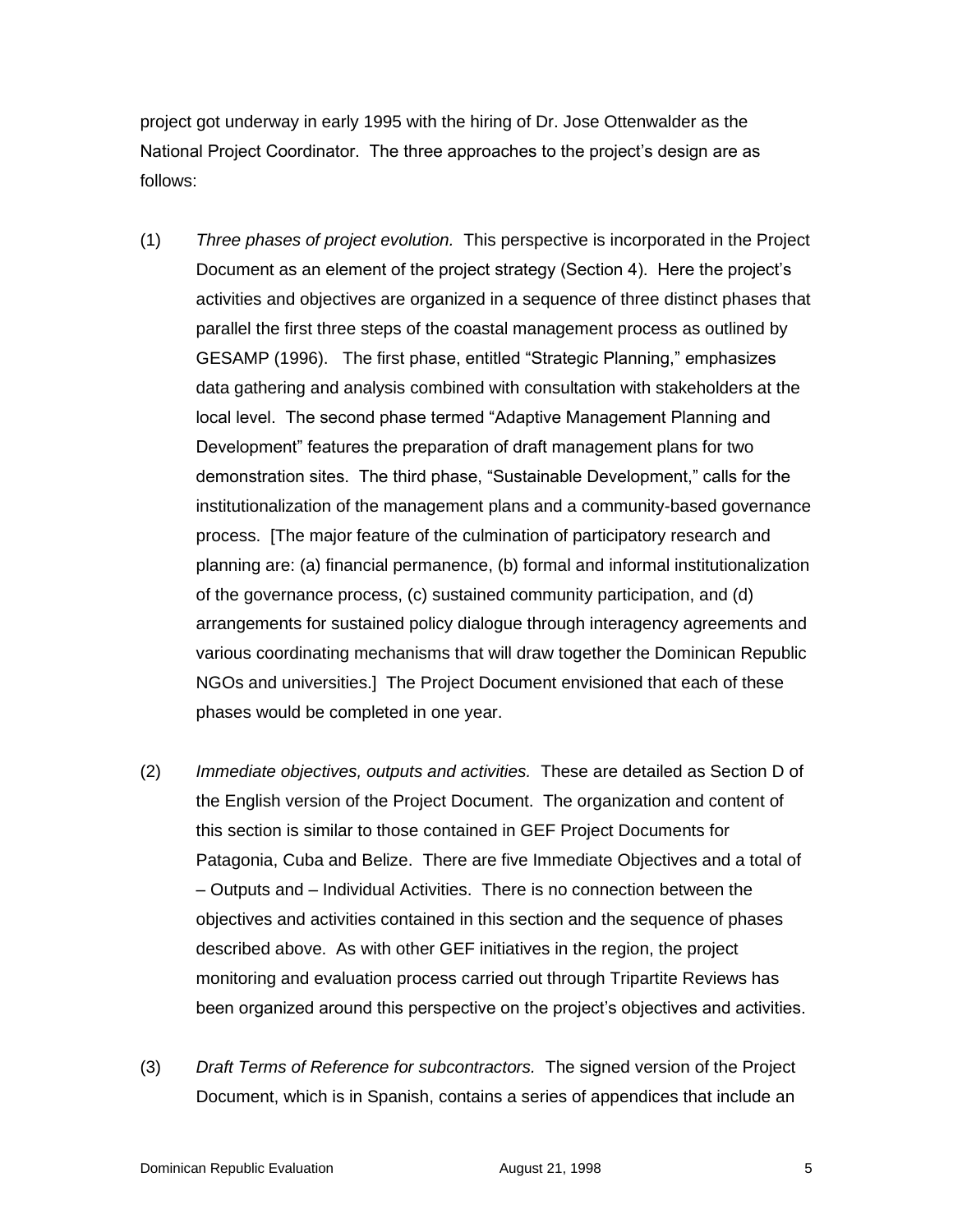initial timeline, budget and Terms of Reference that outline the activities to be undertaken by a number of subcontractors. These subcontracts are organized both by activity type (e.g., training and the administration of small grants) and by geographic area (pilot activities at three sites). Here again, the content of the Terms of Reference do not line up readily with either the three phases of the project or all the activities outlined in the second perspective on the project. The budget provides for some but not all of the specified activities and the timeline only vaguely follows the three-phase process.

Once the Project Coordinator had been retained, it was discovered that UNOPS procedures require an international solicitation process for all subcontracts that exceed a value of \$50,000. The Terms of Reference annexed to the Project Document were all above this threshold. It was, however, clearly the intent of those who had prepared the Project Document and the government implementing agency—the National Office of Planning (ONAPLAN)—that the subcontracts would be executed by known Dominican NGOs. An international solicitation process could therefore have defeated the primary objective of the project, which is to strengthen the Dominican NGOs most directly involved with the management of the selected pilot sites. The solution was to make ONAPLAN the executing agency and to adopt a "short list" solicitation process modeled on the one used by the World Bank. This led to a protracted series of negotiations over detailed work plans for each subcontractor. These set forth the activities that would be undertaken and the outputs that would be produced in considerably greater detail than the Terms of Reference contained in the Appendix to the Project Document. This process also led to significant modifications to the project including the addition of a fourth pilot area—the Montecristi site—and subcontracts that brought other institutions into the project including Cornell University.

Working out these subcontracting arrangements consumed the better part of a year and activities got underway at the four sites at the beginning of 1996. This left only two years to complete an agenda that would have been ambitious for a three-year period. Indeed, the project has achieved most of the benchmarks outlined for Phases 1and 2, but has only begun to tackle the "institutionalization" process called for by Phase 3. This places the Dominican Republic GEF initiative at approximately the same degree of maturity as the other three GEF initiatives in the region.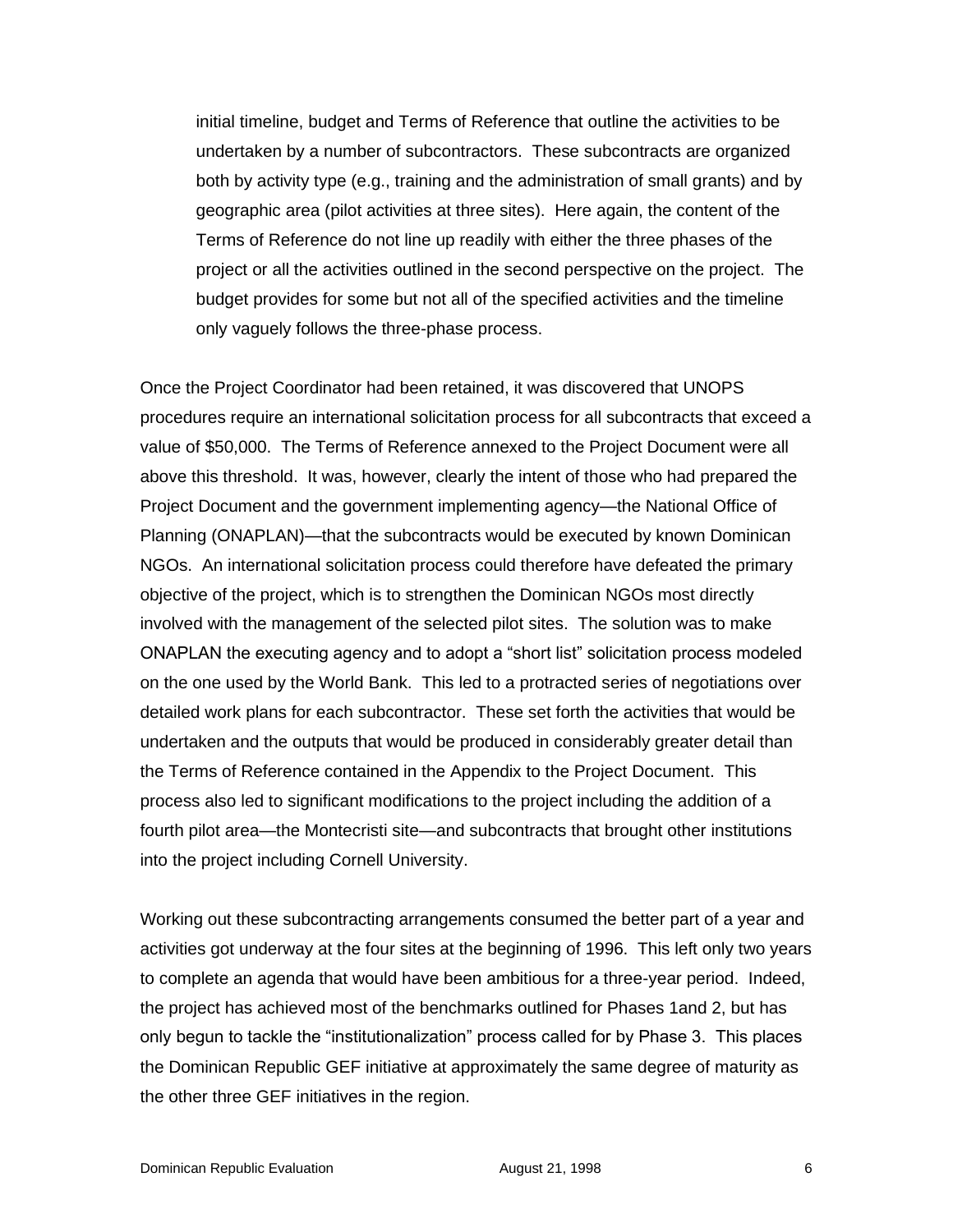During the period that detailed work plans were being negotiated, the National Project Coordinator operated out of an office in ONAPLAN. In late 1995 ?, a Project Coordination Office was set up in a rented house in Santo Domingo. This operates with a small staff and it is likely that it will assume responsibility for further projects related to ecosystem management and biodiversity conservation for which ONAPLAN is the lead governmental agency. The costs of maintaining this office, as shown by the tables below, however, are high. Depending on how line items are allocated, the Project Office has consumed between 30 and 40 percent of the total budget. It must be recognized, however, that these costs include the design and administration of a very large number of workshops, training sessions and documents that have together generated the institutional integration and good will that is one of the major accomplishments of the project.

#### *1.2 Evaluation Methodology*

This final evaluation was conducted by Stephen Olsen, Director of the University of Rhode Island's Coastal Resources Center (CRC), Emilio Ochoa, CRC Associate and Professor at Ecuador's Polytechnic University of the Coast (ESPOL), and Pedro Alcolado, Professor of the Institute of Oceanology at the University of Havana, Cuba, and Senior Scientist for the GEF project in that country. The team reviewed a large number of documents provided by the National Project Coordinator by e-mail before the team arrived in the Dominican Republic. Emilio Ochoa and Pedro Alcolado visited two of the demonstration sites before Stephen Olsen joined the team in country. They subsequently together visited the Samana site and conducted a number of interviews in the capital city.

This final evaluation combines performance evaluation (Section 2 and Appendix F) and a capacity assessment (Section 3) that applies a *Self-Assessment Manual* recently completed through a multi-donor initiative supported by UNDP. The purpose of a performance evaluation is to evaluate (1) the degree to which the project's objectives have been achieved, and (2) the quality of project implementation. The purpose of a capacity assessment is to determine the adequacy of management structures and the governance process as these relate to explicit standards based on international experience. Capacity assessments are conducted in order to identify how to improve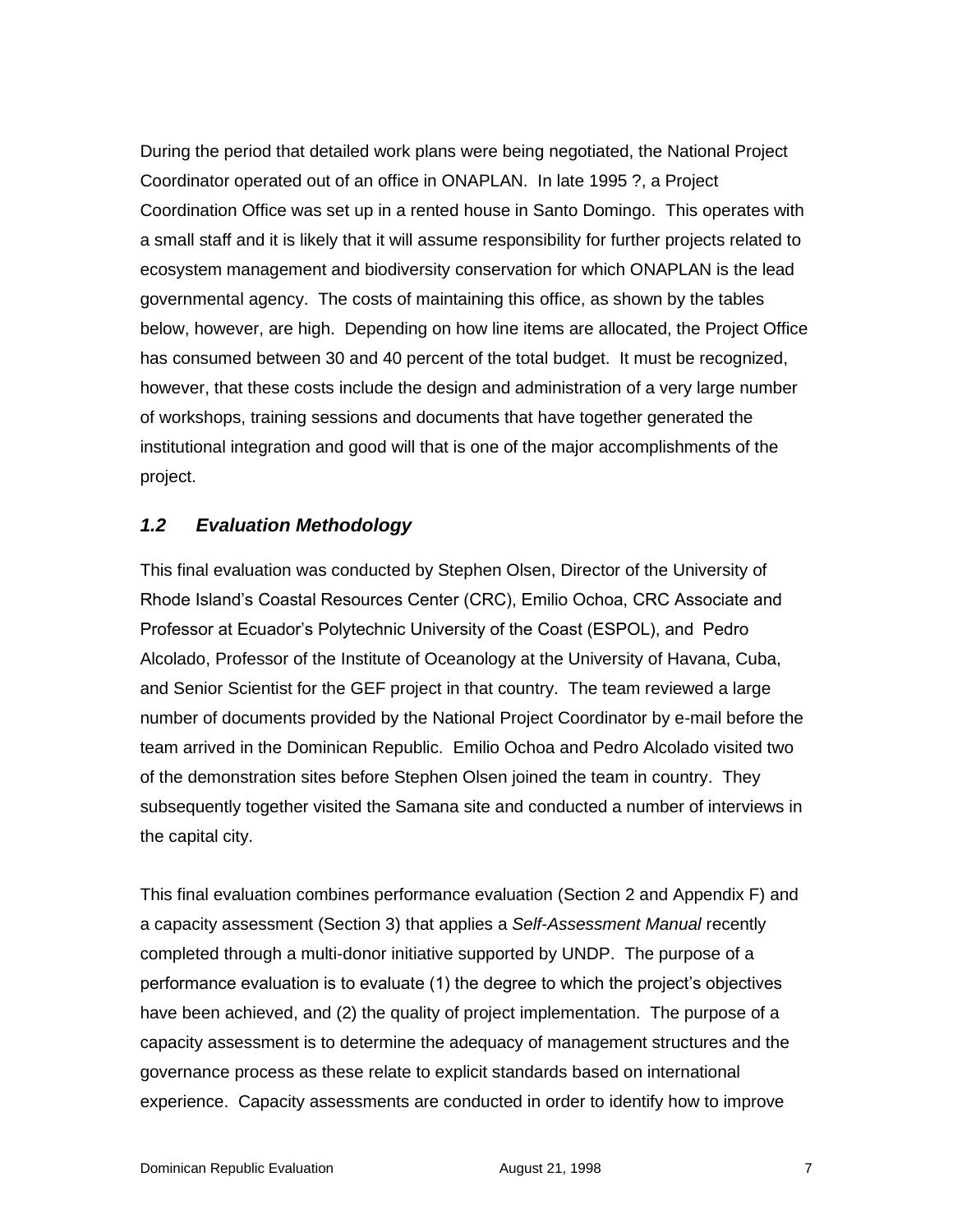program design and implementation and make adjustments to the internal workings of a project or program and to the resource management strategies and practices that the project or program is promoting. The application of both forms of evaluation provide a basis for both assessing the accomplishments of this project and charting a course for the next stage of work. The Terms of Reference for this final evaluation are provided in Appendix A.

# *1.3 The Project Strategy for Promoting Biodiversity Protection in the Coastal Zone of the Dominican Republic*

The long-term goal of this project phrased as the Development Objective is:

*To preserve Dominican coastal diversity and functioning ecosystems by facilitating their nondestructive economic uses …* 

The brief "description" of the project contained in the Project Document calls for advancing an approach to coastal management with the same features of stakeholder participation and sectoral integration as called for by GESAMP and numerous other international institutions. The strategy of this project has been to concentrate efforts on strengthening those NGOs and community-level organizations at the four pilot sites. It is notable that the Project Strategy did not call for the participation of the governmental institutions that are ultimately responsible for how the protected areas selected as the four pilot sites will be managed and developed. Yet one of the most successful features of the manner in which the project has been administered is that such institutions have been involved in the project's activities and have benefited significantly from it.

A second feature of the Project Strategy, which is woven into all five of the Intermediate Objectives, is a strong emphasis on local level participation in all phases of the management process.

The Project Document gives the impression that at the beginning of the project a dominant hypothesis was that effective resource management is science driven. Much attention is given to research activities that would presumably produce new products and new markets that would provide a viable alternative for the destructive forms of resource use that predominate in and around areas of high biodiversity and critical importance to the future condition of coastal ecosystems. It would appear that the experience of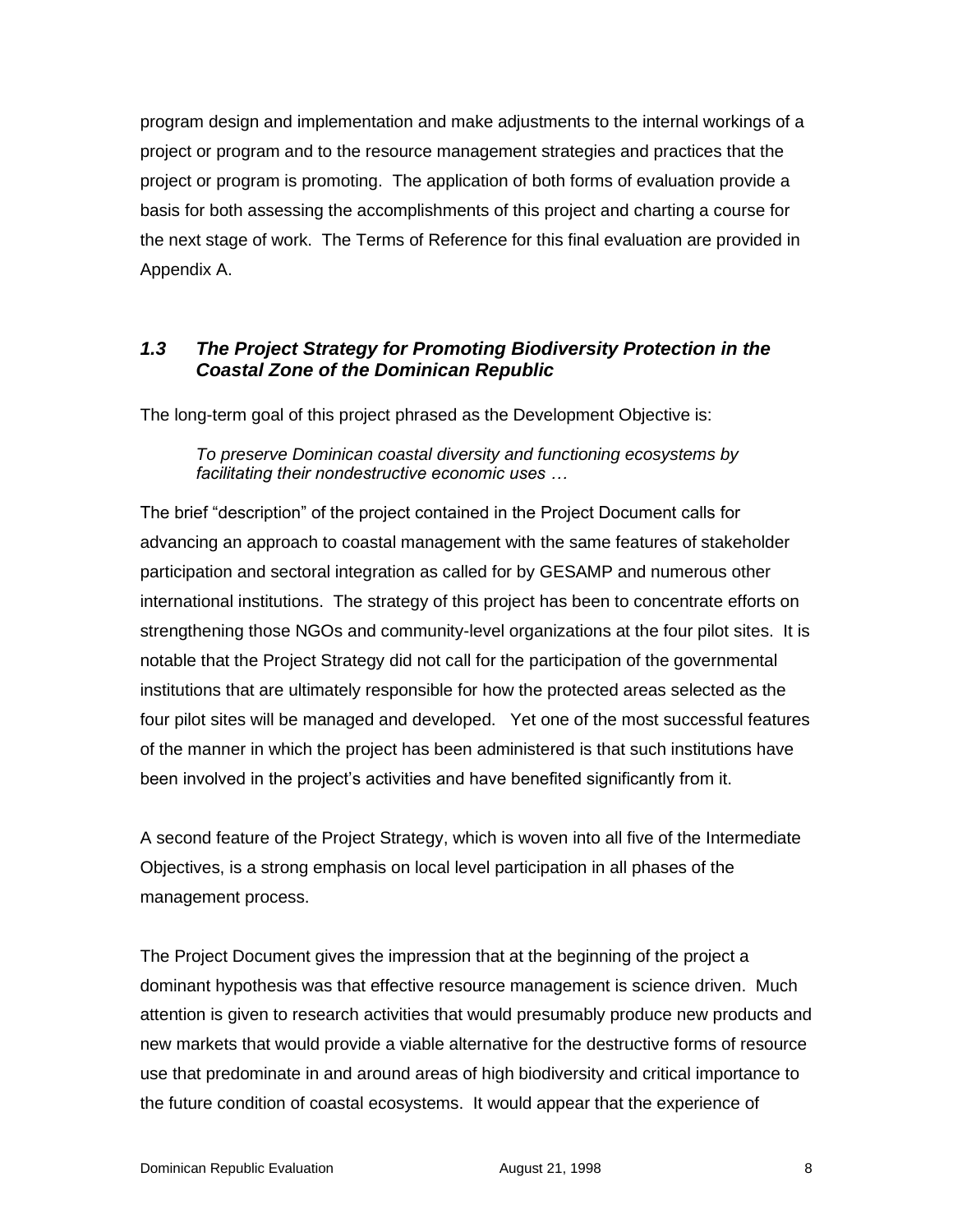implementing the project has reaffirmed that the governance process itself is both the major problem and the major opportunity and that the "science-driven management" hypotheses has been revised or rejected..

A consequence of designing a project that does not provide for the active participation of governmental institutions is that expectations must be modest for an institutionalization process of the kind envisioned for Phase 3. Nonetheless the Project Document talks of putting in place "model management plans" that can be applied to other areas of the island.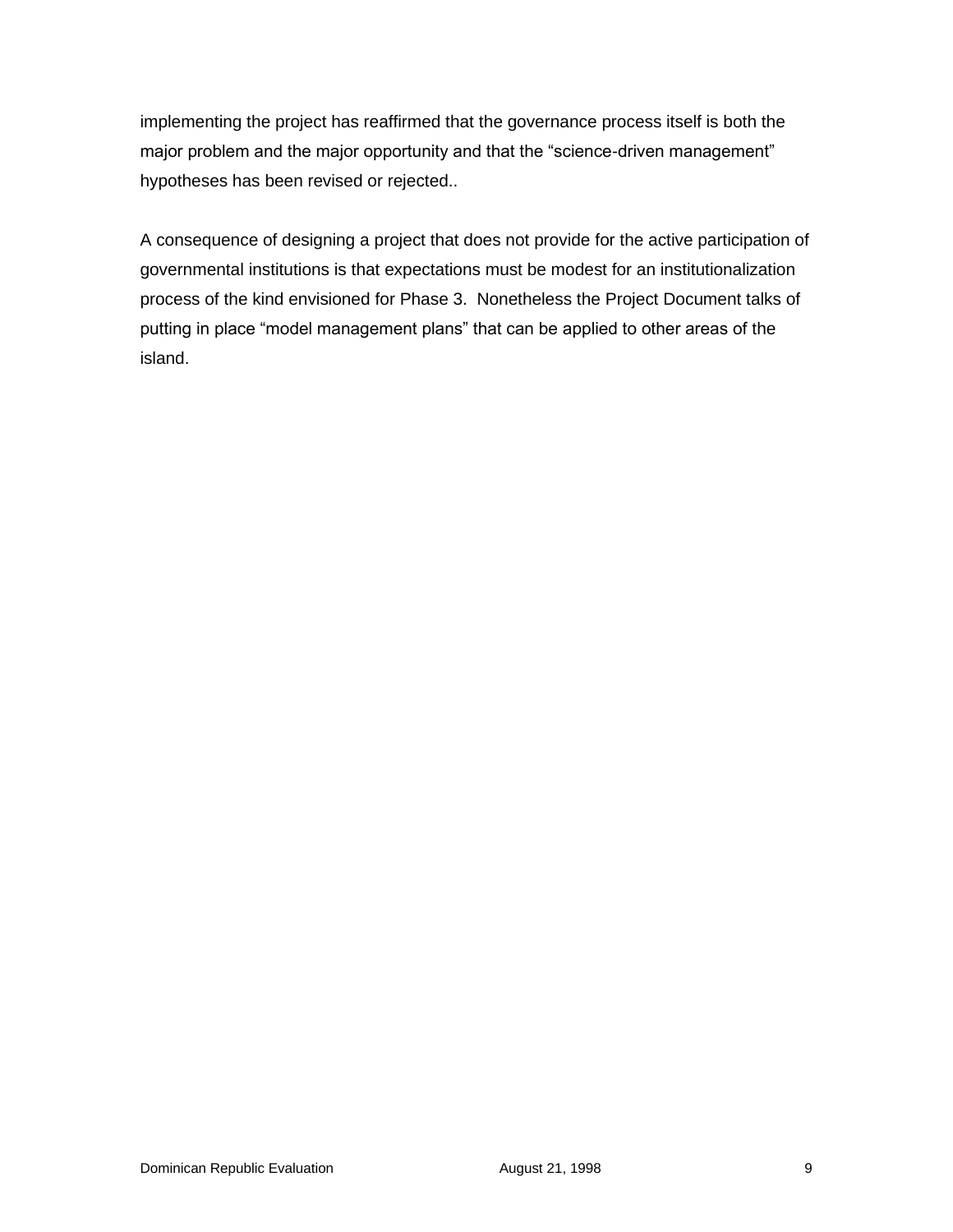# **2. OVERVIEW OF PROJECT PERFORMANCE**

### *2.1 Introduction*

The Project Document, in section H, describes an evaluation process that features annual Tripartite Reviews, each of which will be based on a Project Performance Evaluative Report. A project terminal report is called for that would be prepared four months before the final Tripartite Review. However, in contrast to the final evaluations conducted in Patagonia, Cuba and Belize, the evaluation team could not base its assessment of project performance on previously completed evaluations. Only the report on the Tripartite Review conducted in 1996 was available and it provided few insights on the accomplishments of the project. More recent reviews were not available to us. We understand that the report of the final Tripartite Review is still in preparation. Immediately before and during the evaluation the National Project Coordinator provided us with drafts of a terminal report. This will be a voluminous and very detailed document that pulls together the conclusions and recommendations from the final reports of each of the subcontractors and combines it with new text. Appendix F of this final evaluation is an attempt to summarize the major accomplishments of the project as these relate to the Outputs and Activities listed under the five Immediate Objectives as these are detailed in the Project Document. In this section, we limit ourselves to observations on the five Intermediate Objectives and their related outputs.

This project has generated more documents than any of the other four projects in the region. The time available for this final evaluation allowed only a selective review of this very large—and well-organized—collection.

### *2.2 Immediate Objective 1*

*To strengthen the capacity of governmental, nongovernmental, university and private sector actors to improve management of the biodiversity of the coastal zone institutions with needed organization, structure, and human and technical capabilities for regional coastal zone management with economic development components; and to improve procedures for coordinating environmental and developmental programs.*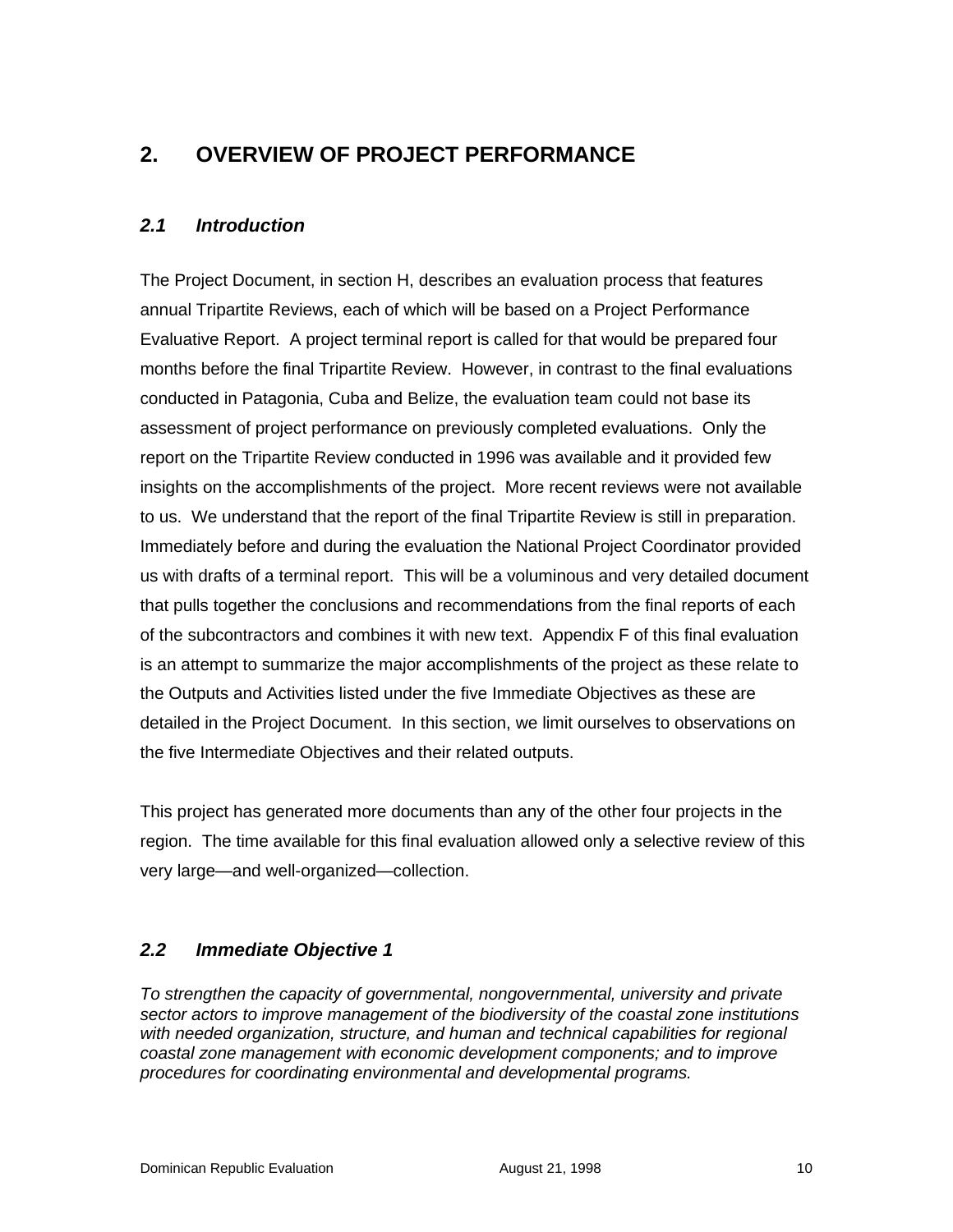#### **Outputs**

- 1.1 Improved operating procedures in environmental organizations with strategic plans in operation.
- 1.2 Enhance technical capacity of participating institutions.
- 1.3 Increase expertise of specialists in participating institutions and increased numbers of environmentally trained personnel.
- 1.4 Establishment of permanent bases of operation in the coastal zone for appropriate institutions.
- 1.5 Creation of private sector partnership to promote independent financing of training, public education, and environmentally sensitive economic ventures.

This objective covers two distinct types of activities. The first calls for the strengthening of the institutions most directly involved in the administration of the demonstration sites and biodiversity conservation. The second calls for improved coordination between environmental and development programs. Both objectives are stated in very general terms and in the absence of any baselines, measurable accomplishments attributed to this GEF project are difficult to verify. The 13 Individual Activities listed under this objective almost all relate to institutional strengthening and do not provide specifics on the purpose or forms of institutional coordination that are desired.

According to the Final Project Report, all the participating institutions in this GEF project have been strengthened in the manner suggested by Outputs 1 through 3. According to the draft Terminal Report, the principal means by which these improvements have been achieved are, (1) the large number of workshops and seminars on a wide variety of topics, (2) promoting interinstitutional interaction through a wide variety of joint planning and research activities, and (3) the small-scale grants program. Five projects were carried out that were designed to promote sustainable forms of resource use, build the capacity of community-level organizations and promote awareness of conservation issues. Construction of community centers at each of the pilot sites is nearing completion and are indeed providing a focal point for local activities of many types.

The promotion of "green investments" and related activities called for by Output 5 have not advanced significantly. It may, however, be possible to consider the promotion of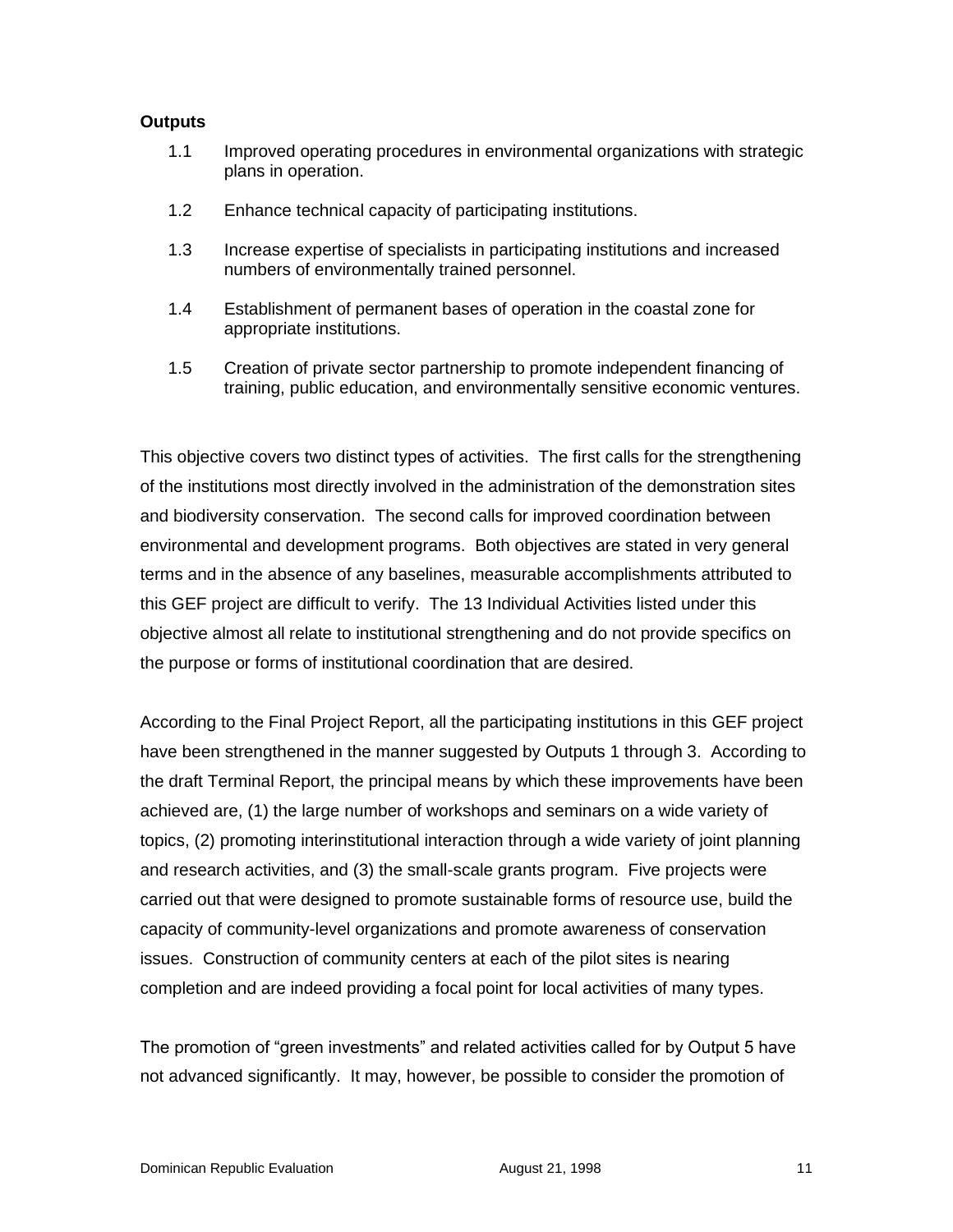yautia in Los Haitises as an example of the kind of practice contemplated under this output.

# *2.3 Immediate Objective 2*

*To establish a research program in country to support coastal zone management, sustainable resource development, biodiversity conservation, and continuous long-term environmental monitoring.*

A major program of interdisciplinary research has been carried out in all the pilot areas. These surveys have generated databases on flora and fauna biotypes and landscapes. Work on the potential use of local species for agriculture has been most active in Los Haitises where maps of land use and human population density were also developed. Surveys of fisheries landings were carried out in the three major pilot sites. A database has been developed that lists species of possible interest for biochemical and pharmacological use.

#### **Outputs**

- 2.1 Recovery of existing information on biodiversity and ecosystems in the Dominican coastal zone.
- 2.2 Databases on distribution systematics and the conservation status of plant and animal species in the coastal zone.
- 2.3 A comprehensive classification of the Dominican coastal species and natural areas.
- 2.4 A comprehensive information base for the support of sustainable development in the coastal zone.

The purpose of this objective has been to compile existing information on Dominican biodiversity in ecosystems into a series of computerized databases and to sort this information into various categories of conservation interest. This activity also called for primary research on biodiversity as well as socioeconomic and demographic baselines and the analysis of local community attitudes towards conservation.

Progress on these tasks, as outlined in Appendix F, can be considered one of the major accomplishments of the project. Considerable information has been collected and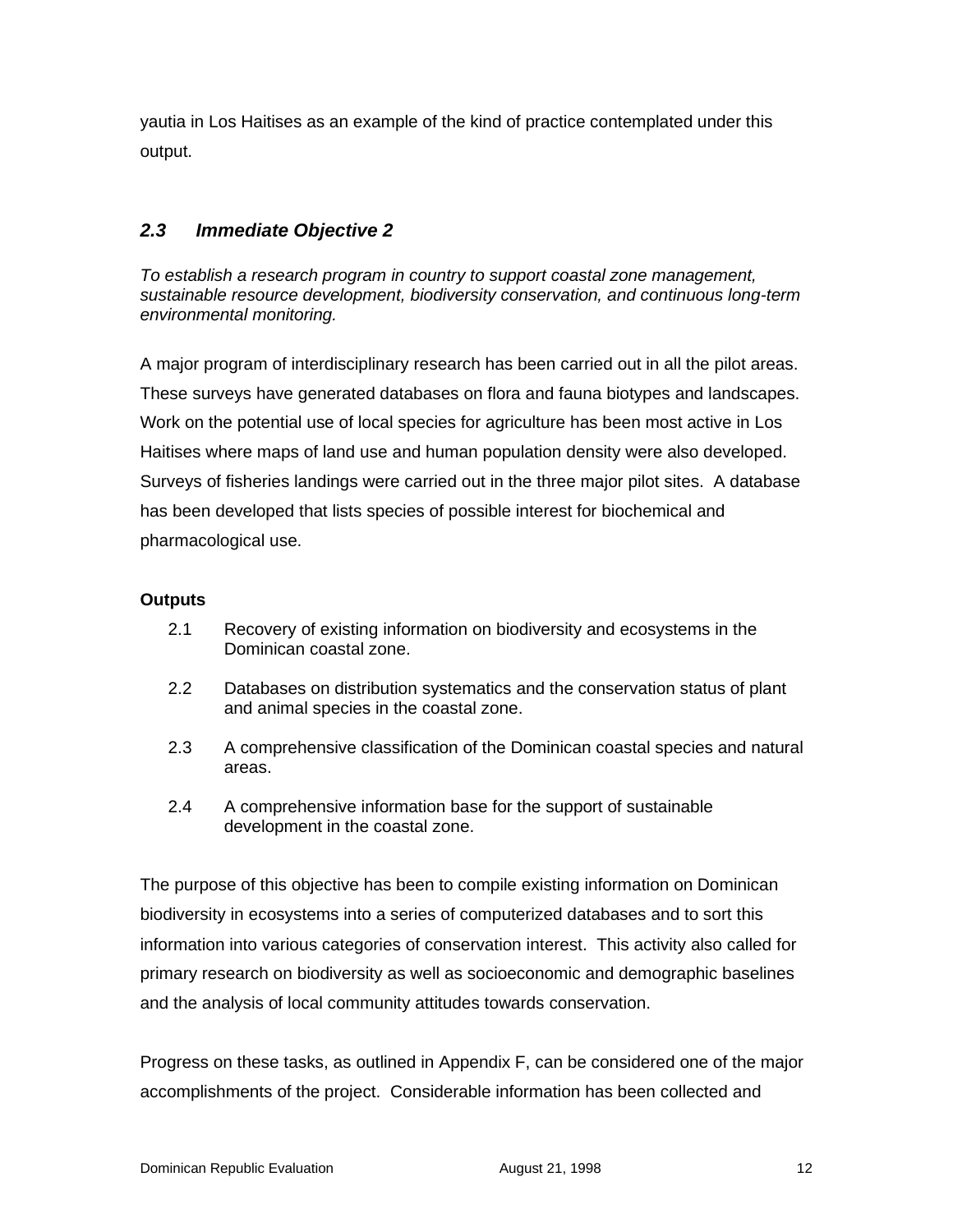organized into readily accessible information management systems. This has included cross-referencing in some collections housed in overseas institutions. The major expression of these information systems is a GIS housed in the National University, Pedro Henriquez Ureña. These many activities and accomplishments, however, cannot be considered to have achieved the major target of this objective, i.e., "to establish a research program in-country to support coastal zone management." Since as of yet, there is no coastal management program, the design of research programs must await the specification of the objectives and the specific issues that a research program can address. Progress on a classification system and database in support of sustainable development outlined under Outputs 2.3 and 2.4 has been made but must be considered a work in progress.

### *2.4 Immediate Objective 3*

*To establish a coastal zone management policy for the Dominican Republic, initially establishing regional management plans in selected areas as model projects for extension of regional planning to the remainder of the coastal zone.*

#### **Outputs**

- 3.1 Establishment of regional management plans with significant community input.
- 3.2 Establishment of a coastal zone management policy.

The activities listed under the two outputs significantly constrict the stated purposes of this objective, or in the case of 3.1, call for activities that would be more appropriate under Objective 2. This may be a tacit recognition that the NGOs selected to implement this GEF project do not have the authority to promulgate regional management plans let alone a national policy for the Dominican coastal zone.

As discussed in greater detail in Section 3.3, the instability and rapid change in the institutional framework for management and policy reform at the national level could have made the preparation and formal adoption of management plans a potentially counterproductive, exercise during the three years of the project. Given this context, sets of recommendations on a diversity of topics have been put forward for each of the four demonstration sites. With the exception of Los Haitises these tend to be lists of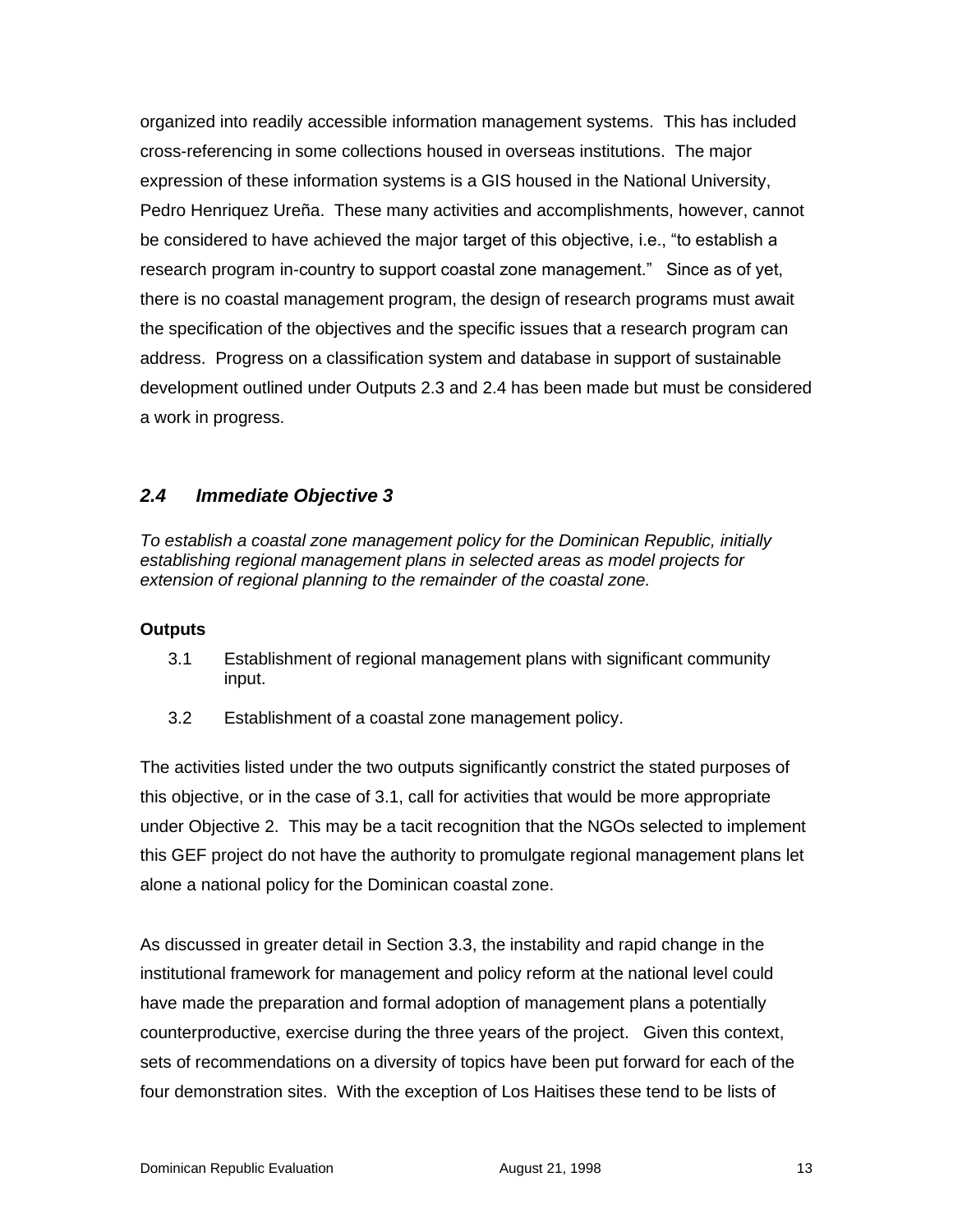problems and proposed actions that lack strategic focus. These limitations are discussed in Section 3 of this report.

# *2.5 Immediate Objective 4*

*In collaboration with community organizations, establish appropriate mechanisms of improving local appreciation of biodiversity, its relationship to human welfare, and its significance as a basis for sustained economic activity.*

#### **Outputs**

4.1 Encourage community involvement, responsibility and control through public education programs.

In contrast to the preceding three objectives, the activities listed here are well within the mandates and capacities of the NGOs involved. These two products were replaced with other activities. According to the draft Terminal Project Report the major outputs include:

- More than 50 workshops and courses.
- 8 scholarships ?
- 12 media outreach programs that have included 15 radio programs
- The distribution of 20 scientific documents
- Training for 320 school teachers on coastal marine ecosystems
- School educational modules that have been brought to 45 schools and been seen by approximately 800 school children
- Production of pamphlets on Dominican flora and fauna

### *2.6 Immediate Objective 5*

*Because authentic community participation in all facets of this GEF project is of overriding importance, develop and implement effective mechanisms for the participation of local communities in conservation, planning and action.*

#### **Outputs**

5.1 Elevate community participation, to a pre-eminent place; ensure that local communities are empowered in the execution of each appropriate activity.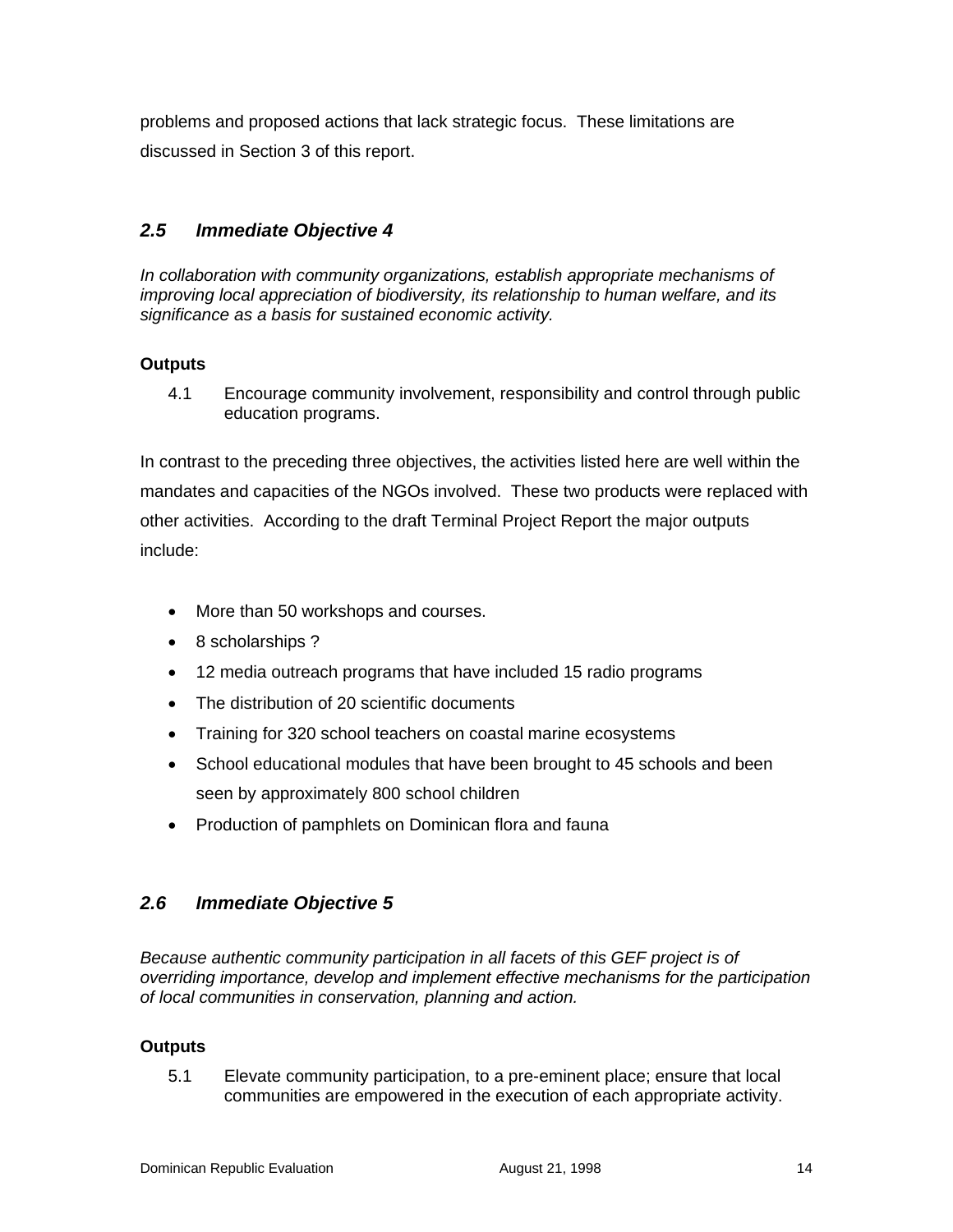#### 5.2 Undertake activities intended to guarantee the beneficial place of local community groups in resource management planning.

Output 5.1 implies putting in place permanent governance structures that the NGOs involved in this project are not in a position to deliver. The seven activities listed under Output 5.2, however, are appropriate and have been carried out with great success and have succeeded in building capacity and confidence among several user groups in each of the project sites. Several of the small projects undertaken have, however, required more time and resources than were originally foreseen—for example, the production of sweets in Los Haitises and fish scale artisinal products in Samana.

This activity reiterates many of the training and public education activities undertaken through Objectives 1 and 4. Activities ascribed to this objective have featured training workshops for tourism guides and for farmers and the distribution of information generated by the project in community centers. For example, listed under this objective are additional practical exercises such as a beach clean-up event in Samana that involved nearly 2,500 people and workshops and demonstration projects on improved agricultural techniques conducted in the vicinity of Los Haitises Park. The active involvement of communities in the analysis of management issues and the preparation of management strategies has included large numbers of workshops, training courses and local involvement in surveys.

# *2.7 The Anticipated End of Project Situation*

The End of Project Situation as described in the Project Document contains a number of targets and outcomes that are not mentioned in either of the three perspectives outlined in Section 1.2 of this report. If extraneous items are ignored, the End of Project Situation calls for advances on the following fronts:

- (1) A biodiversity information system will have been developed that allows for the rapid assessment of priority areas for protection. The system will feature a computerized database network and will enhance biodiversity protection by:
	- Facilitating rapid responses to environmental emergencies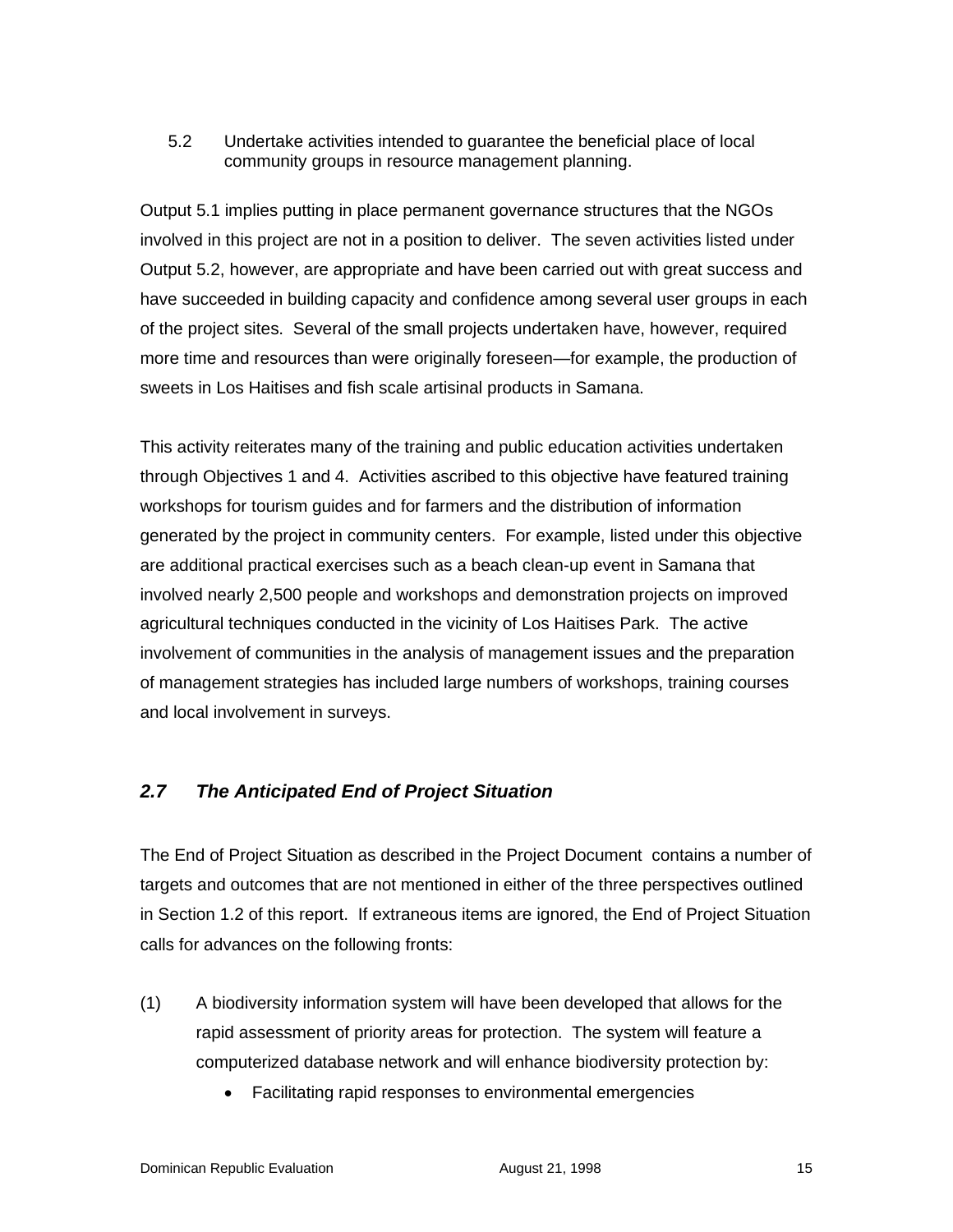- Reducing the need for extended predevelopment impact studies
- Guiding commercial and development decisions
- Repatriation of data on Dominican ecosystems and biodiversity
- (2) Assessments of ecologically sensitive areas in the Dominican coastal zone will have been completed.
- (3) Management plans will have been in place for existing coastal protected areas.
- (4) Biodiversity friendly activities and products, and markets for them will have been identified.
- (5) NGOs will have increased their capacity in management, operations and fundraising.
- (6) A sustained program of community education will be in place.
- (7) Public participation in all phases of coastal management will have been institutionalized, for example, through the establishment of community committees.

Many of these outcomes have been achieved and these accomplishments have contributed significantly to establishing the preconditions for effective management at the four pilot sites. As noted elsewhere in this report, #3 is not in the power of NGOs to deliver and cannot be achieved in the absence of a stable institutional framework and supportive governmental policies. This outcome has therefore not been achieved. Modest progress has been made on #4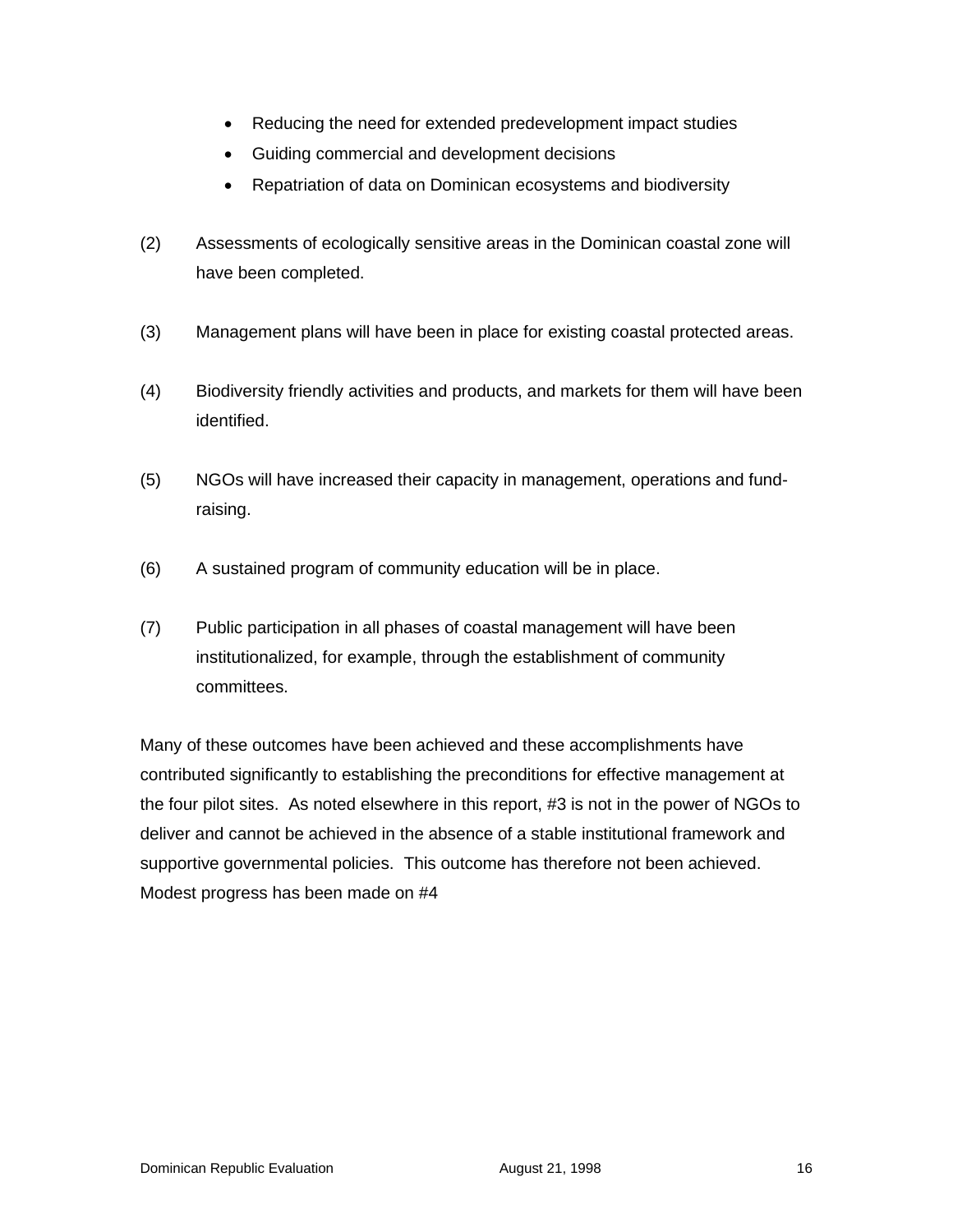# **3. A CAPACITY ASSESSMENT**

As set forth in Section 1.1 of this report, one of the principal purposes of a capacity assessment is to identify the "instrumental adjustments" to the design and execution of a project that are likely to contribute to its eventual success. Management capacity assessment addresses the adequacy of management structures and the governance process as these relate to explicit standards that are emerging from international experience. In this final evaluation, questions for each step in the process by which management projects and programs evolve were selected from the document, *Coastal Management Planning and Implementation: A Manual for Self-Assessment*. The manual poses questions that are organized by the steps and essential actions that are widely accepted as constituting good practice in integrated coastal management. It is important to recognize that such a capacity assessment applies a set of standards to this GEF project that are somewhat different from those embedded in the Project Design. These differences, however, are relatively minor since the goal of the management process, as defined by the project's Development Objective and the phases by which this GEF project was designed to evolve, are parallel to those set forth by the selfassessment manual.

In this section, we list those questions from the manual that we consider to be most relevant to a capacity assessment of this project. The selection of questions was influenced by both the scope and complexity of this project, and the need to avoid repeating elements of the analysis covered in Sections 1 and 2 of this report.

One of the major features of the four pilot sites selected as the focus for this project is that they represent a broad range of situations and different degrees of institutional maturity. If we accept that the ecosystem management process evolves through a sequence of cycles each of which should comprise all five steps in the management process, we can conclude that three sites—Montecristi, Jaragua and Samana are all in Stage 2 (preparation of management policies and plans for a first generation effort). Montecristi has all the attributes of a young initiative that is working to apply contemporary ecosystem management methodologies. Jaragua and Samana, on the other hand, have both been the subject of site-specific NGOs—Grupo Jaragua and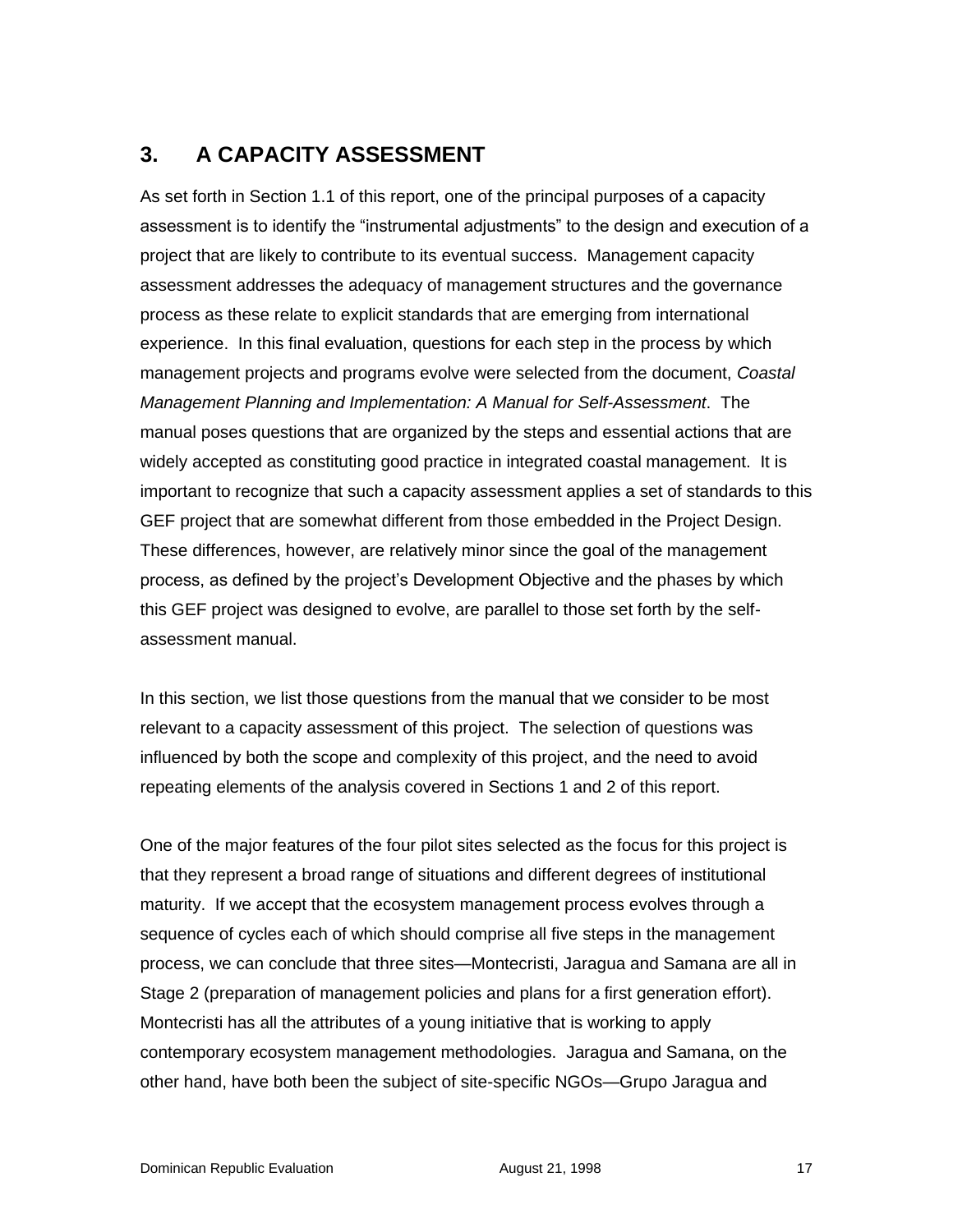CEBSE (The Center for Conservation and Eco-development of Samana Bay and Its Environments, Inc.)—that have sponsored a long sequence of research and management activities extending back almost a decade. These three sites contrast with Los Haitises which was created as a national park in 1968 and has a well-documented and tumultuous history. This history will be analyzed in a forthcoming book published by Island Press entitled, *Managing A Park: Restoration or Requiem.* Los Haitises can be considered to be at Step 2 of a second generation effort. This, however, is an oversimplification since the seven modifications to the Park's boundaries and the many shifts in governance policies and institutional frameworks, illustrate the machinations of a painful attempt to protect an important and vulnerable ecosystem. These differences in the maturity in the four sites are illustrated graphically below.

#### **Insert Graphic**

### *3.1 Step 1: Issue Identification and Assessment*

3.1.1. Identification and Analysis of Management Issues

#### **Questions Addressed**

- *A1. What are the management issues in the coastal area that are the subject of this project or program?*
- *A3. Has an issue assessment been prepared? Who prepared the assessment and who funded the effort?*
- *A6. Was an analysis made of current relationships between agencies of government and other institutions and the priority coastal management issues? What did this analysis reveal about the adequacy of existing management?*

**Pressures on Biodiversity and the Condition of Ecosystems**. The Project Document identifies four intensifying pressures on the rich biodiversity and endemism of Dominican coastal ecosystems.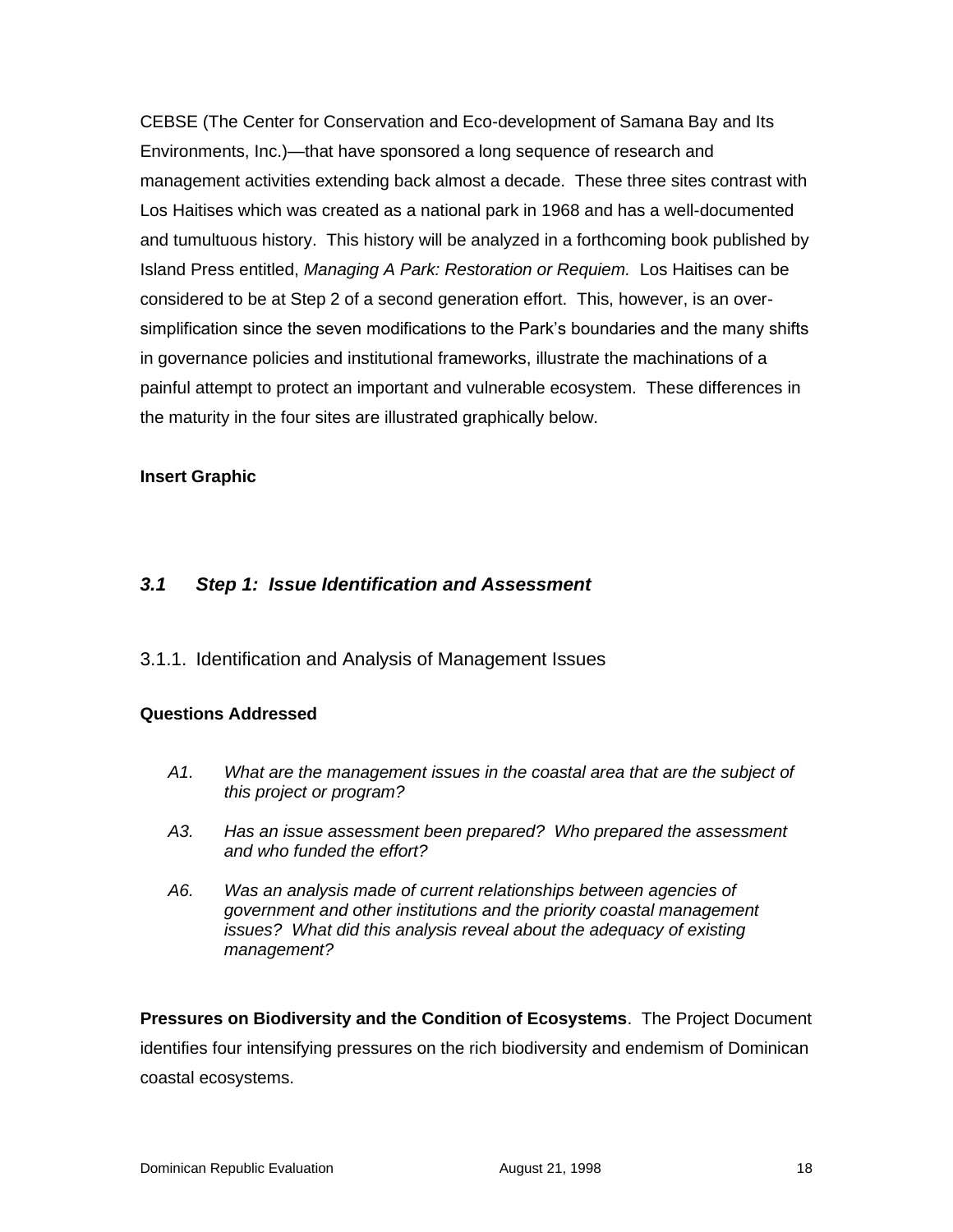- (1) Changing rural land use that is leading to ecosystem homogenization.
- (2) Demographic pressures brought by a growing population, expanding urbanization and a proliferation of activities that threaten biodiversity and ecosystem qualities.
- (3) Underplanned touristic development that often conflicts with the existing livelihoods of rural communities and accelerates the destruction of natural assets and amenities upon which this sector ultimately depends.
- (4) Disjunctures between science and management.

These pressures are all reflected in varying degrees at the four pilot sites. There has been no attempt to analyze how such pressures are affecting the processes of social and ecosystem change across the four sites or to examine the expression of site-specific management issues to these larger forces.

**Issue-driven Analysis.** The major weakness of the approach adopted by the project's partners at Montecristi, Jaragua and Samana is that the research and planning process is not explicitly issue driven. Management issues are embedded in the text of the final project documents prepared for Montecristi and Jaragua. In both cases, the reader must search out the issues in a descriptive text that tends to be organized according to ecosystem type or research feature rather than by issues. In some cases, issues that emerged as priorities at these sites during the evaluation are not mentioned at all in these documents. The absence of an issue-driven analysis is particularly notable in the document entitled, *A Plan for the Management and Conservation of Biodiversity in the Samana Region*. At this site, the biggest tourist attraction is whale watching and this has produced a number of problems and opportunities that have been a major focus of CEBSE activities. According to our interviews, a more recent problem is the explosive increase in trawling which is having major impacts on the marine biota of the bay and on fisheries as a major source of livelihoods. Yet whales are not even mentioned in the Final Document and the expansion of trawling is buried in the lists of problems and actions in the chapter on fisheries.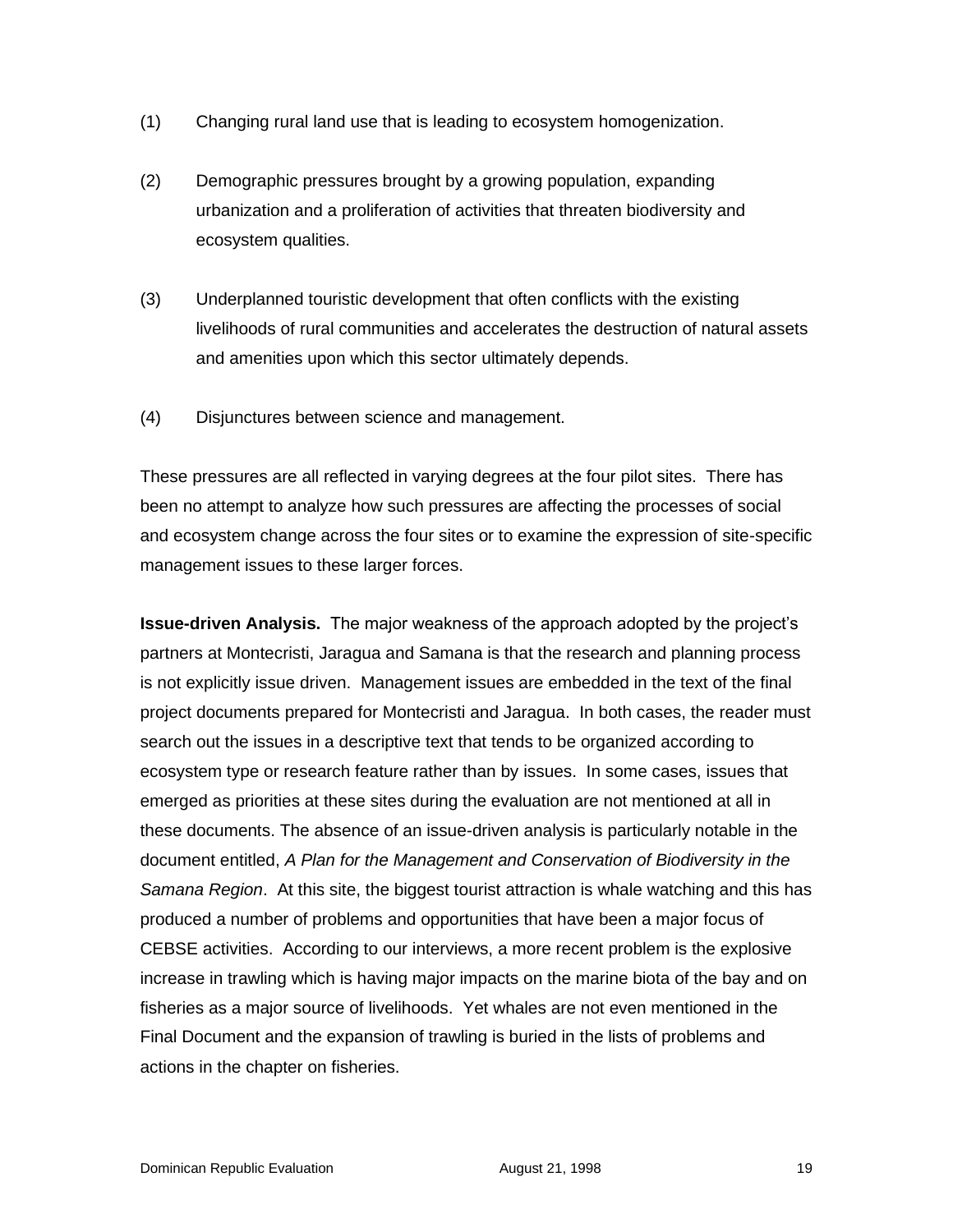The absence of an issue-driven analysis at these three sites produces a number of consequences that threaten the ultimate effectiveness and efficiency of resource management efforts. In Samana, for example, an attempt was made to present the results of surveys and research on a number of topics at a series of public workshops. However, since this information was not organized to shed light on specific management issues, there was little interest in such information and these presentations were discontinued.

The organization of surveys, research, planning and public involvement at the Los Haitises, in contrast to the other sites, has been organized around selected resource management issues. This has had a major beneficial impact on the progress made at this site. The result is that the management challenges and the priority needs in terms of both information and management actions are much clearer for Los Haitises than at the other sites.

The techniques used for issue identification and assessment have been similar at the Montecristi and Jaragua sites where a modified version of the rapid rural assessment techniques recommended by TNC have been applied. These are described in more detail in Section 3.2.1. At the Samana site, considerable information on some topics had been gathered before this GEF project. It nonetheless would be useful to apply some of the survey techniques used in Montecristi to provide a coherent characterization of management issues that could subsequently be used as a basis for comparing among the process of societal and ecosystem change at all three coastal sites.

**Institutional Analysis.** A major gap in the issue assessment process as it is reflected in the final documents for Montecristi, Jaragua and Samana is the absence of any institutional analysis of the kind called for by Question A6. This is an important omission since discussions at these three sites makes it obvious that institutional problems are the most important impediment to forward progress toward effective resource management and biodiversity conservation. It is clear that those involved at these sites including community-level stakeholders, NGOs and government officials, are keenly aware of these issues and willing to discuss them in great detail. The Evaluation Team believes that it would be fully within the traditions of transparency practiced by this project to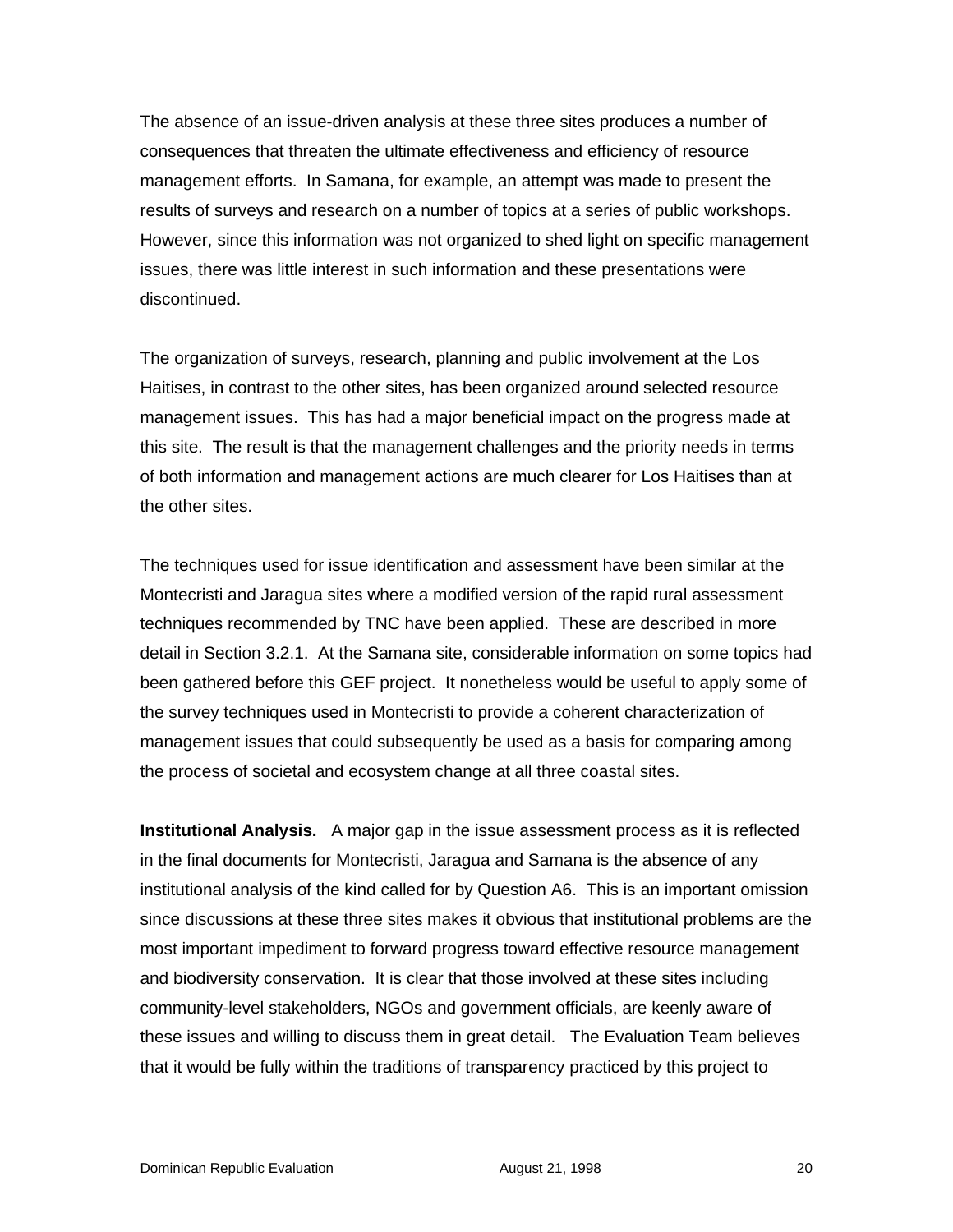explicitly address these issues in their management documents and to link technical, social and institutional dimensions of both problems and opportunities.

#### 3.1.2 Involvement of Stakeholders in the Management Process

#### **Questions Addressed**

- *B2. Were the views of unorganized interests and the perceptions of the general public solicited during the issue assessment process? How did this occur, and what was learned?*
- *B3. What governmental agencies and other formally constituted institutions such as universities, user groups, and religious organizations—have an interest in the condition and use of the coastal ecosystems being considered? How were their interests analyzed?*
- *B4. How well did the assessment bring together disparate or conflicting interests? Were stakeholders and opinion leaders involved at the local level as well as within central government? How did this occur?*

The involvement of stakeholders at both the local level at the four pilot sites and with national level governmental, educational and private sector interests has been a major feature and success of the project.

At the local level, the lead NGO at each site has been successful in identifying and bringing together community-level stakeholders and working to involve them in all phases of the management process. In Los Haitises, Samana and Jaragua, this process was eased by the many years of effort that preceded this GEF project by the lead NGOs—and in the case of Los Haitises, Cornell University—in working with local stakeholders and conducting research on local issues. As mentioned in Section 3.1.1, the absence of an explicit issue-driven approach in all sites except Los Haitises has raised some problems in integrating some forms of research into the dialogue with local stakeholders. In all cases, however, local stakeholders have participated in the research activities even when they do not fully understand what role the information generated may play in addressing problems and opportunities. The absence of an issue-driven approach probably contributed to instances where the link between the small grants projects undertaken at a given management site and an emerging management strategy were weak. The activities that were funded by the small grants program, however, were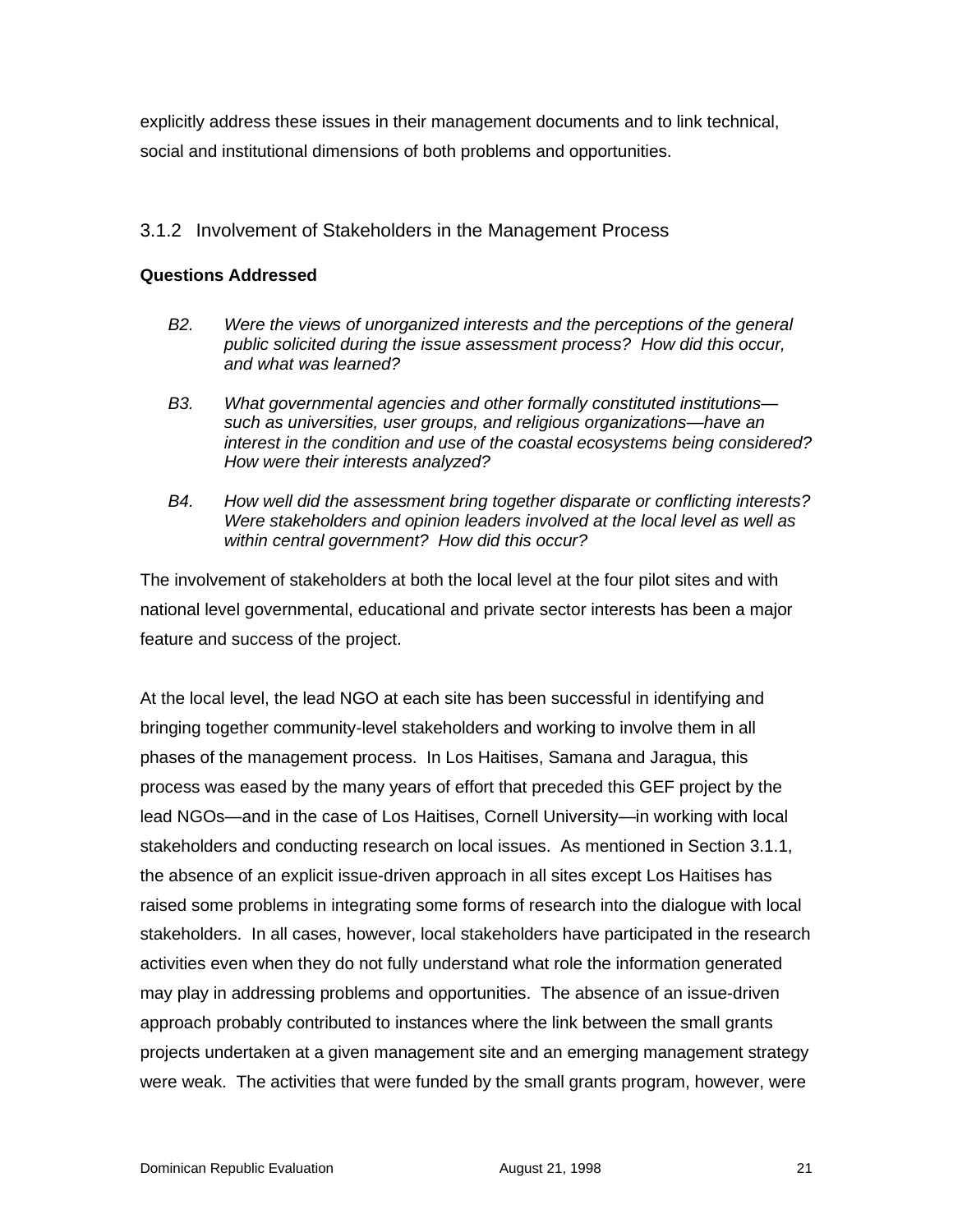all identified by local stakeholders and this did much to build confidence and interest in the project's activities.

At the national level, the project did an outstanding job at integrating the most relevant governmental agencies into the project even though their participation was not featured in the Project Design. This is understandable given the condition of these management institutions at the time (see Section 3.3). The project has been highly successful in promoting a reputation for transparent and inclusive behavior. This has been expressed by (1) featuring important officials at opening and closing ceremonies of projectsponsored events, (2) including a wide diversity of governmental and nongovernmental participants in workshops and courses and (3) widely distributing the many documents produced by the project. The GIS system which is a major result of the investment and surveys and research is accessible to all interested parties.

The project has also succeeded in promoting vertical integration particularly etween local level stakeholders and governmental officials in Santo Domingo. Some workshops, for example, have featured community leaders. More importantly, the officials we interviewed in the capital all spoke positively of the importance of local level involvement in the research and management process.

There have been a number of instances when a diversity of opinions have been voiced at project events. It is notable that the officials representing many national level institutions all were well-informed about the project and felt that its success in bringing together a diversity of players at both the local and national level was one of—or in several interviewees' opinion—the most important achievement of the project. As noted above, institutional conflicts and the different interests of various groups have been widely and openly discussed but so far are not the subject of an explicit analysis. Here again, the exception is at the Los Haitises site.

We are not aware of opportunities for the public to engage in the issues raised by the project. There has, however, been a considerable public outreach effort but our impression is that it focused on informing the public rather than soliciting their views.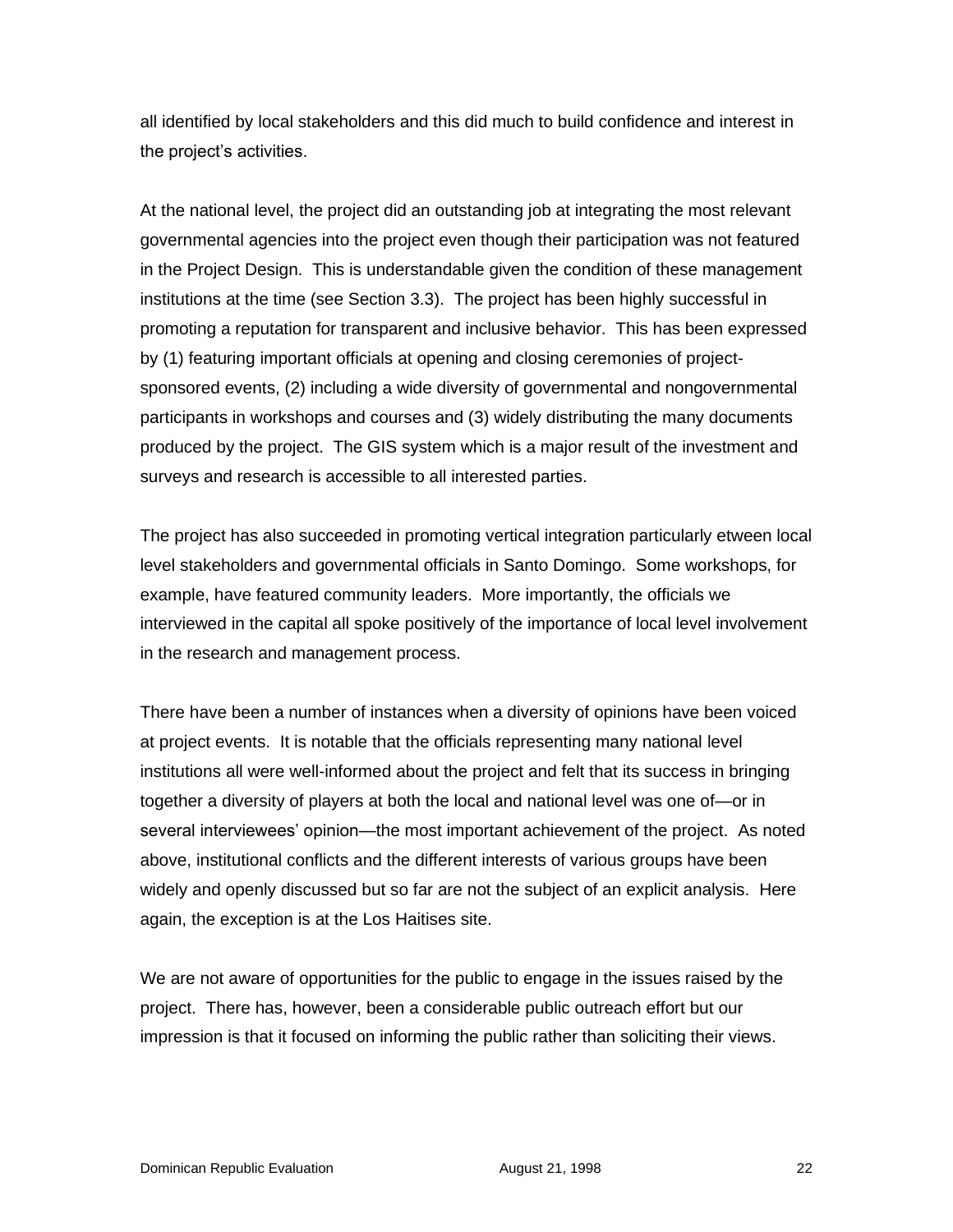#### 3.1.3 Issue Selection

#### **Questions Addressed**

*C1. What coastal issues has the project selected as the focus for its efforts? How were these issues chosen? By whom?*

Issue selection is the most critical selection in Step 1. It requires "scoping down" from the large number of problems and opportunities that have been identified to a limited agenda that is within the capacity and the resources of the institutions involved to implement. The issue selection process should provide Step 2—the crafting of management policy and plans—with a clear and strategic focus.

We could not discern an overt scoping down process at Montecristi, Jaragua or Samana. This was particularly troubling at Samana where CEBSE has been actively engaged in a wide diversity of activities for almost a decade. Much of the problem can probably be attributed to a largely donor-driven agenda. At this site, a large number of donors including the Center for Marine Conservation, USAID, The Ford Foundation, The Tinker Foundation, Helvetas, and The Moriah Fund have supported CEBSE activities. We could not identify a clearly articulated "CEBSE agenda" but rather had the impression that activities were tailored to meet the interests of donors. This may contribute to the impression that activities at this site consist of many iterations of Steps 1 and 2 rather than a purposeful advance through Steps 3, 4 and 5 and thus the completion of coherent cycles of management and learning. This is not to say that there are no examples of implementation. These are expressed, however, as the implementation of discrete activities in the mode of pilot scale demonstrations—such as the whale watching program and garbage collection initiatives—rather than the articulation and implementation of an integrated management strategy. These impressions of standalone projects rather than an overt locally owned and explicit agenda were reinforced by the fact that the Final Document produced for the GEF project by CEBSE makes no mention of the 1996 Integrated Management Plan for the Samana Region or the Proposal for a Biosphere Reserve that preceded it in 1990. Yet it is apparent that many of the problems, policies and actions listed in the GEF document are a revision of the lists presented in the 1996 Plan.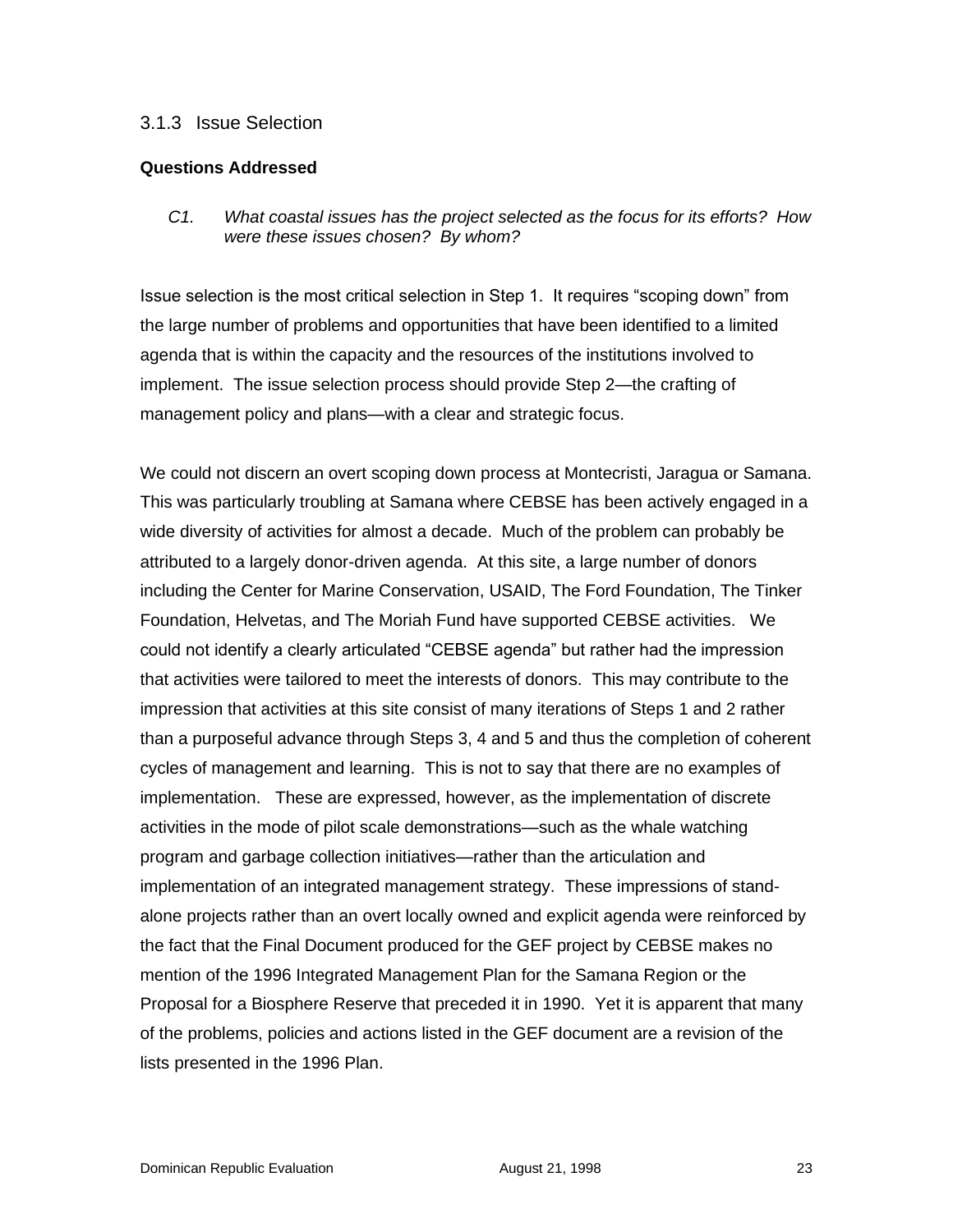### 3.1.4 Consensus on the Goals of the Project

#### **Questions Addressed**

- *E1. To what extent does the proposed project or program goals reflect the issues that have been identified?*
- *E2. Is the purpose of this coastal management initiative understood by those who are likely to be affected by it?*

The objectives of the project and the strategies adopted to attain them appear to be well understood by all those we interviewed at Track 1 (at the national level). Given that the ultimate goals of effective ecosystem management and biodiversity protection lie off in the future, there is a strong consensus that the best strategy is to focus on the project's three priorities of institutional strengthening, stakeholder involvement and investing in assembling the information base that should eventually inform management decisions.

#### *3.2 Step 2: Preparation of Management Plans*

3.2.1 Documentation of Baseline Conditions, Monitoring Change

#### **Questions Addressed**

- *A2. Did the public and/or specific stakeholder groups participate in documenting baseline conditions?*
- *A3. Are the baselines considered to be adequate to serve as the basis for analyzing future change? What are the prospects for ascribing future impacts to the efforts of the coastal management project? Have control sites been considered or planned as the basis of a future analysis of project impacts?*

The Project Document in Section H, raises high expectations for the impacts of the information systems to be generated by this GEF project. These are that the knowledge generated will:

- Assist in rapid responses to emergencies
- Reduce the needs for information gathering for Environmental Impact **Assessments**
- Guide commercial decision-making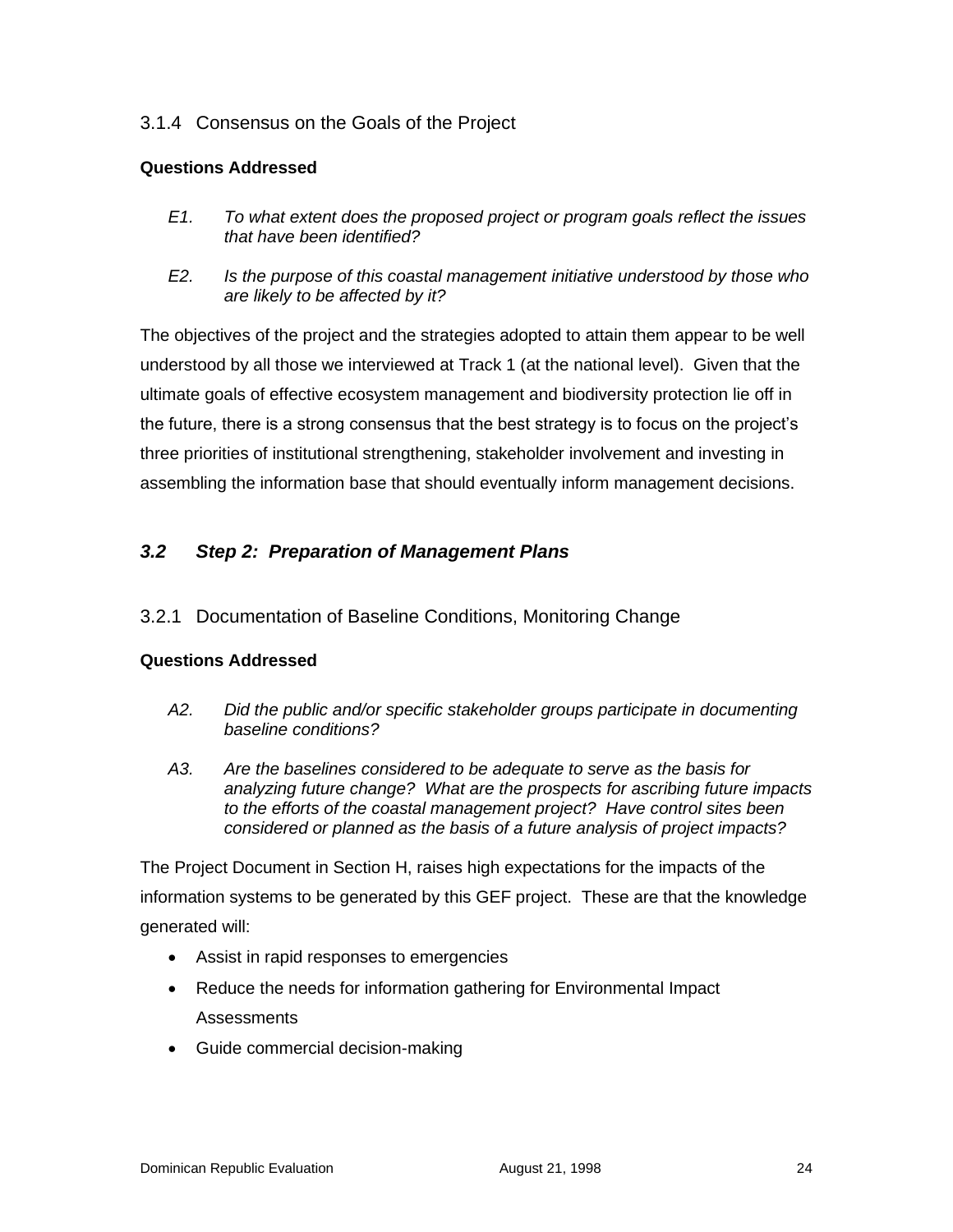These benefits may indeed eventually occur but they appear to lie sometime off in the future.

Similar techniques are being followed in Montecristi and Jaragua to characterize current conditions and document selected baseline conditions. At these two sites a modified version of TNC methodologies for rapid assessment are being followed. At the Samana site, information collection has been undertaken through this GEF project to fill in some of the gaps from previous surveys and studies sponsored by other donors. For example, a shoreline survey has been made of the west ? coast of Samana Bay to compliment an earlier survey of the east ? coast. Data on the size and species composition of fisheries landings have been completed that add another level of detail to earlier surveys funded by The Ford Foundation. At all four pilot sites community groups have participated in documenting baseline conditions.

It does not appear that the coastal and marine baselines at these three sites will readily provide a basis for a comparative analysis of ecosystem change but the brief time available for this evaluation did not allow for an in-depth review. The baselines at these three sites are in the form of initial surveys that provide a good "snapshot" of the distribution and condition of selected features of marine and coastal ecosystems. Surveys of social variables were included but are less detailed. At these sites, controls or sophisticated monitoring protocols that could document changes that might be attributed to management actions or specific societal behaviors are not currently being considered. Jaragua and Montecristi baseline surveys have addressed such topics as:

- Fisheries landings
- Characterization of marine habitats out to the 50 meter contour
- Descriptions of the condition of mangroves, coral reefs and seagrass beds
- Maps of fishing grounds
- Surveys of the distribution and livelihoods of the resident human population

Baseline documentation and the analysis of change is more advanced and much more sophisticated at the Los Haitises site thanks largely to the many Master's and Ph D. theses completed over the years by Cornell University students.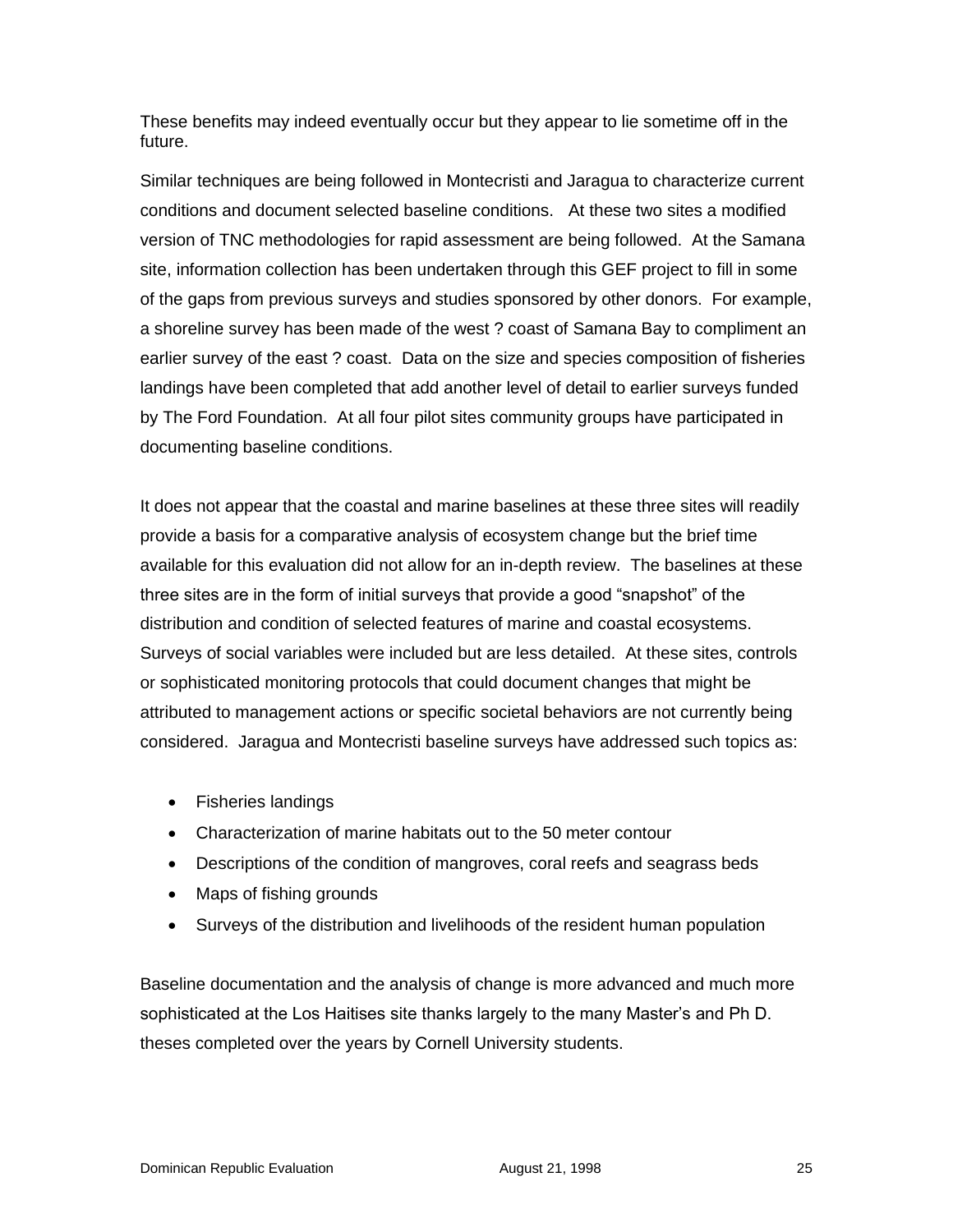The project has made a major investment in a GIS system that has organized and made more accessible already existing information on the four sites and incorporates the data produced through this GEF project. Here again the advanced state of research on Los Haitises provides for approximately 50 overlays of information for that site compared to 10 or less overlays for the other three sites. These information sources are considered to be adequate as a basis for making a preliminary characterization of ecosystem condition and current human activities. They can provide an initial reference point for assessing future change. The project has worked to have the Dominican Republic identified as a regional server for the Caribbean Environmental Network. There has also been discussion of a national clearing house that could draw together information on environmental and biodiversity variables collected by some 60 governmental and private institutions.

### 3.2.2 Research in Support of Biodiversity, Conservation and Management

#### **Questions Addressed**

- *B1. What studies have been conducted? What questions does the research seek to answer? How have coastal management issues shaped the research agenda? Is the scale of research appropriate to the issues identified and to program needs?*
- *B2. Is the project process benefiting from research that has been designed to fill important gaps in the analysis of the selected management issues?*

The many documents generated by the project unfortunately do not specify the management questions that the research sponsored by the project is designed to answer. It would appear, however, that the research undertaken could be applied to such questions as the following:

- What is the distribution and current condition of major habitat types?
- What problems and opportunities are posed by current and future uses of those habitats?
- What is the current condition of fisheries resources?
- What is the composition and distribution of biodiversity?
- What geographic areas require protection and/or restoration initiatives?
- What is the current socioeconomic condition of local level user groups?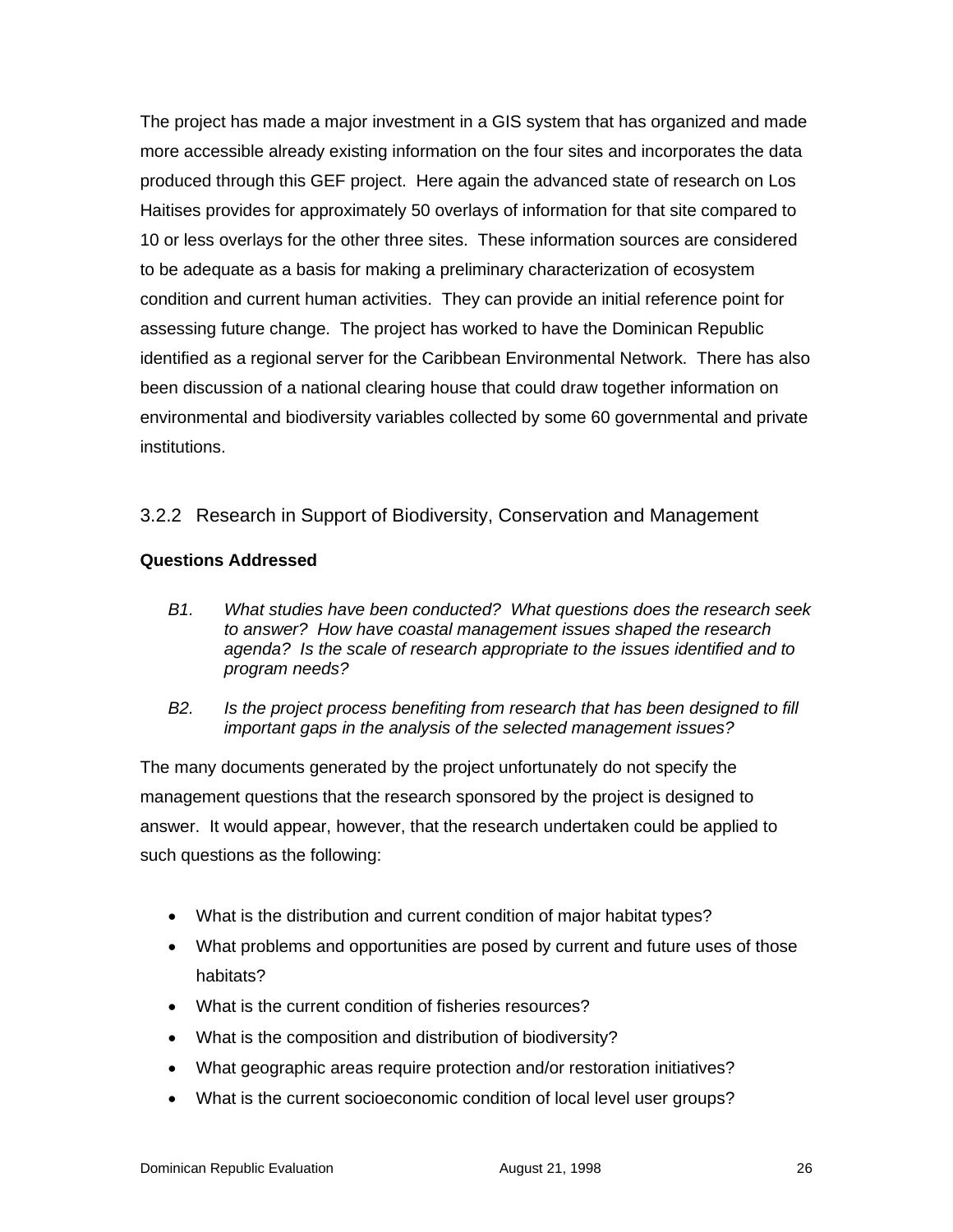The absence of a rigorous issue-driven approach to research and planning noted in Section 3.1.1 has major repercussions on the targeting of research and monitoring. It was therefore not possible to discern whether the research that had been undertaken was indeed filling the gaps that are most important to an integrated resource management initiative. In Samana, for example, one of the research priorities has been to document the condition and distribution of vines (bejucos). This is apparently based on the assumption that basket weaving will become more important in the future in part as a means of replacing the current high use of nonbiodegradable plastic bags. This and other research activities in fisheries and coastal morphology are difficult to evaluate in the absence of an explicit "scoping down" process or any clear sense for the major features of a future integrated management strategy for the region.

The Project Document suggests a sophisticated research agenda that would produce new products and markets and test livelihood activities that could replace the losses caused by conservation. Such research has been conducted in Los Haitises and is persuading some communities to adopt new forms of agriculture and give up destructive practices. At the other sites, the small grants program has experimented with alternative livelihoods but these are not based on research or "new" products and markets.

#### 3.2.3 Planning and Policy Formulation in the Demonstration Sites

#### **Questions Addressed**

- *C1. What is the "logic" or "theory" that underlies the design of the major management initiatives in the management plan? How valid is the logic or theory?*
- *C3. What changes in target group behavior are sought in the management strategy? How significant are those changes?*

**The Logic or Theory Underlying Management Initiatives**. The major project hypotheses, that are reflected in the activities of each site and at the national level are the following: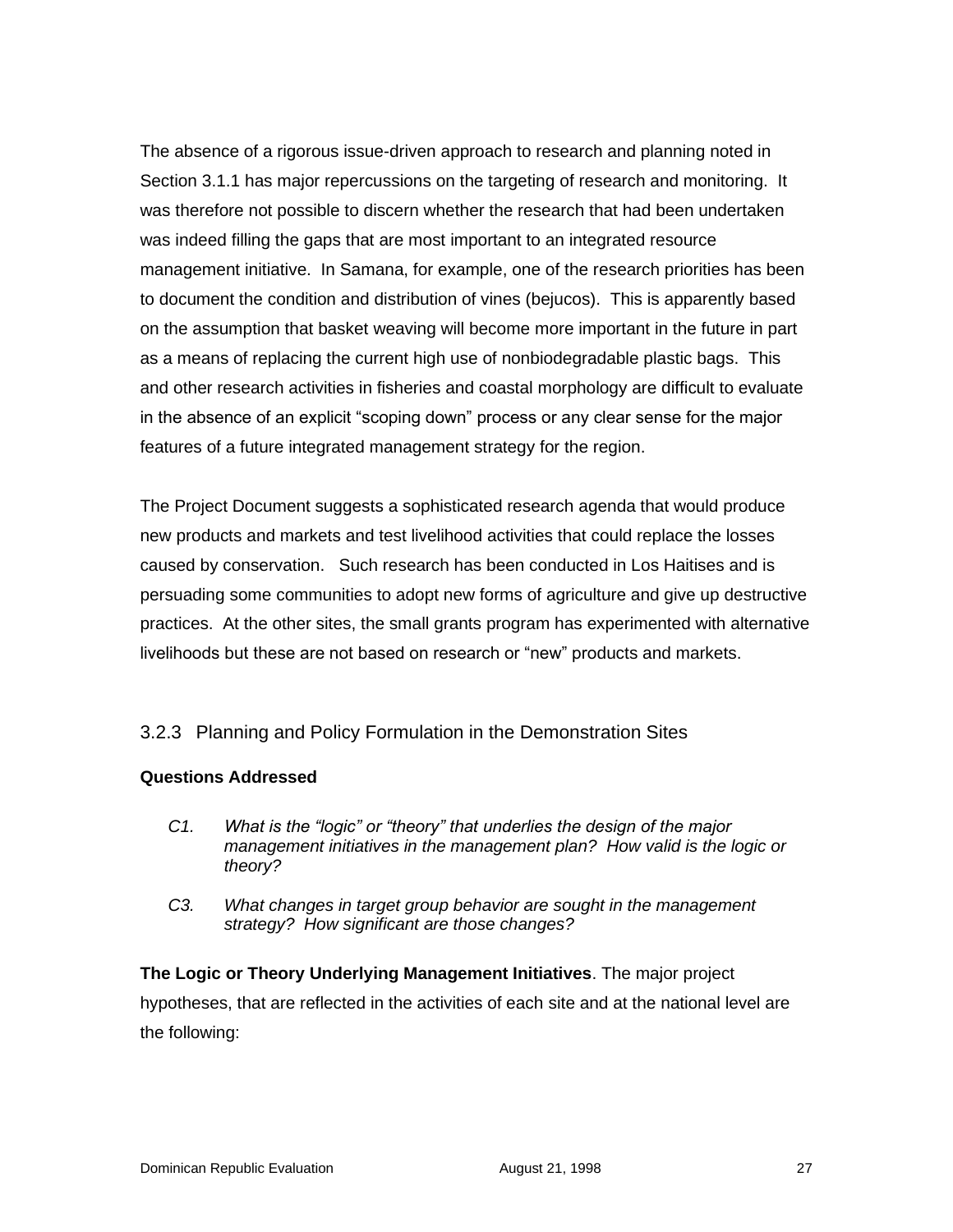- Effective and sustainable progress towards the goals of biodiversity conservation and ecosystem health will be achieved not by eliminating human activities but rather by promoting appropriate forms of use. This is described in the project paper as The Integrated Conservation and Development Model. As described in the reports of the Cornell team (Geisler et al.), this model is a major departure from the initial conservationist strategy adopted in Latin America in the 1970s which called for establishing parks and preserves to be sustained in their natural and undisturbed state.
- At a time when governmental institutions with the responsibilities for conservation and environmentally sound development were weak or in disarray, the project's primary objective should be the institutional strengthening of NGOs and community-level organizations dedicated to people-oriented conservation.
- Major investments should be made in the compilation of scientific information that documents and analyzes the condition of natural systems at the pilot sites and the impacts of selected human activities. An important feature of such science for management is the identification of new eco-friendly products and markets designed to meet the livelihood needs of those adversely affected by restrictions on destructive practices.
- Public involvement in all phases of information gathering and management at the community level is essential to a successful and sustainable governance process.

Both international experience and the experience of those interviewed by the evaluation team suggests that these assumptions are sound. As mentioned elsewhere in this document, the assumption that would benefit from a more careful analysis is the one concerning science for management. It is the belief of this evaluation team that the project would benefit by linking priorities for information compilation and research more closely with priority management issues and to pose the specific questions that would inform the formulation of management strategies.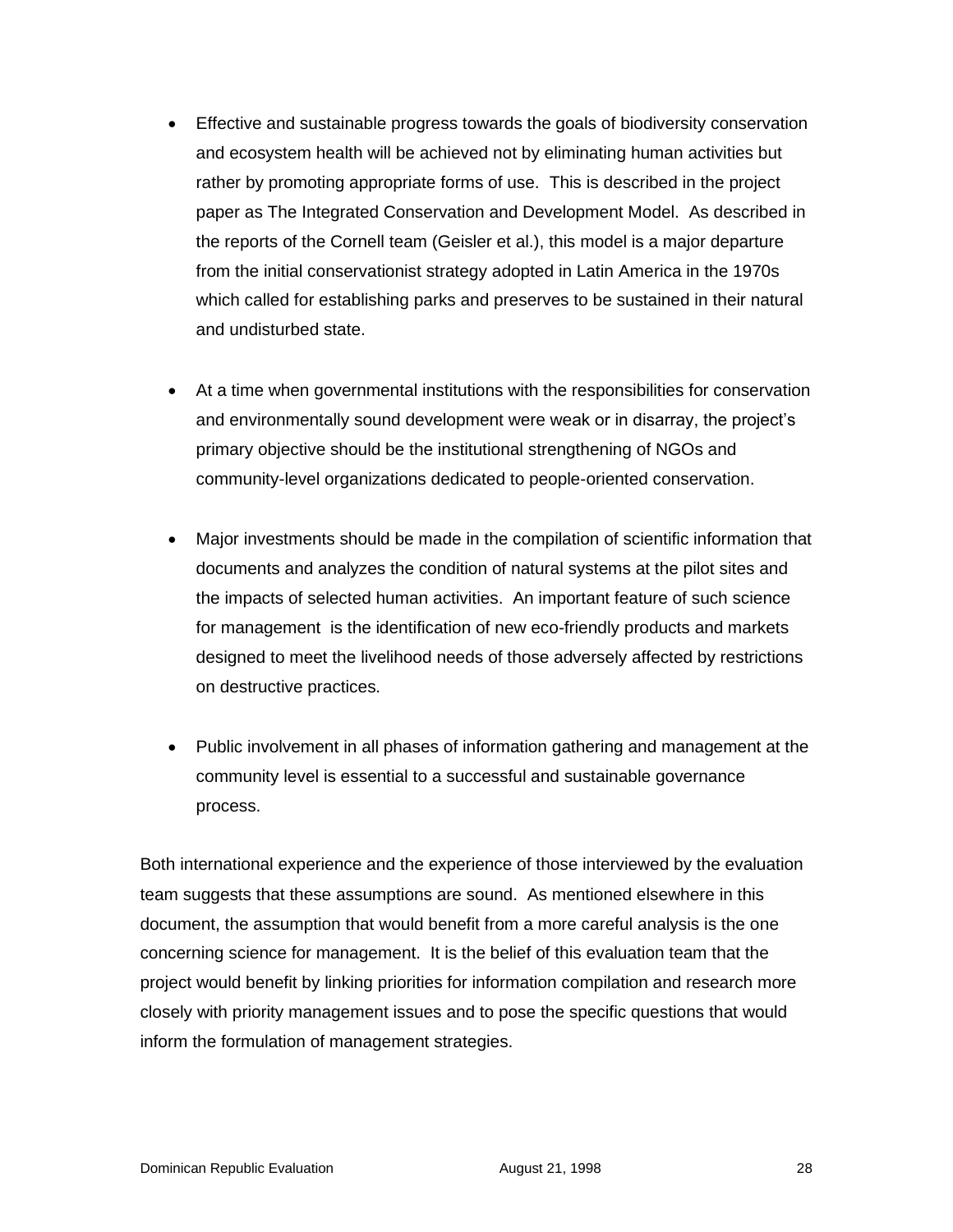**Changes in Target Group Behavior.** Identifying the specific changes in behavior that are deemed to be both necessary and feasible in order to advance towards the fundamental goals of the project lies at the very heart of any management strategy. Such specifics are fairly clear for Los Haitises but are vague at the other three sites. In Los Haitises, the core of the management strategy is to promote environmentally appropriate economic activity in the proposed zone of cooperation. A number of specific activities are being proposed and tested that include a variety of practices in agroforestry and environmentally conscious agriculture. Cornell recommends that a management strategy for the zone of cooperation should accommodate controlled timber extraction and the cultivation of yautia, a lucrative root crop with a dependable market demand. Other recommendations promote intensive chemical-free agriculture and possibly industrial-scale water bottling schemes designed to exploit the abundant water resources of the national park. Since increases in the resident population of the park will threaten the long-term viability of any management strategy, the Cornell team recommends a procedure for issuing identity cards to current residents in specific zones. This form of registration could be the basis for regulating immigation and thereby stabilizing the size of the resident population.

At the other sites, the process of specifying needed behavioral changes is still at an early stage. In Samana, CEBSE has led a very successful campaign that has resulted in a code of conduct for those who take tourists whale watching. This has apparently significantly reduced disturbance to the whales. This activity, however, was not sponsored by or directly related to the GEF project and no mention of it is made in the *Plan for the Conservation of Biodiversity in the Samana Region*. This document in its list of recommended actions includes needed behavioral changes but only in very general terms. The small grants program has addressed some forms of behavioral change but it is not at all clear how these initiatives could be translated into strategies that would produce change at a significant scale. For example, one small grants project provided a bakery that had used mangrove wood to fuel its oven with a gas-fired oven. This has presumably had some impact on the demand for mangrove fuel wood but we are unaware of any attempt to apply this experience to a coherent mangrove management strategy.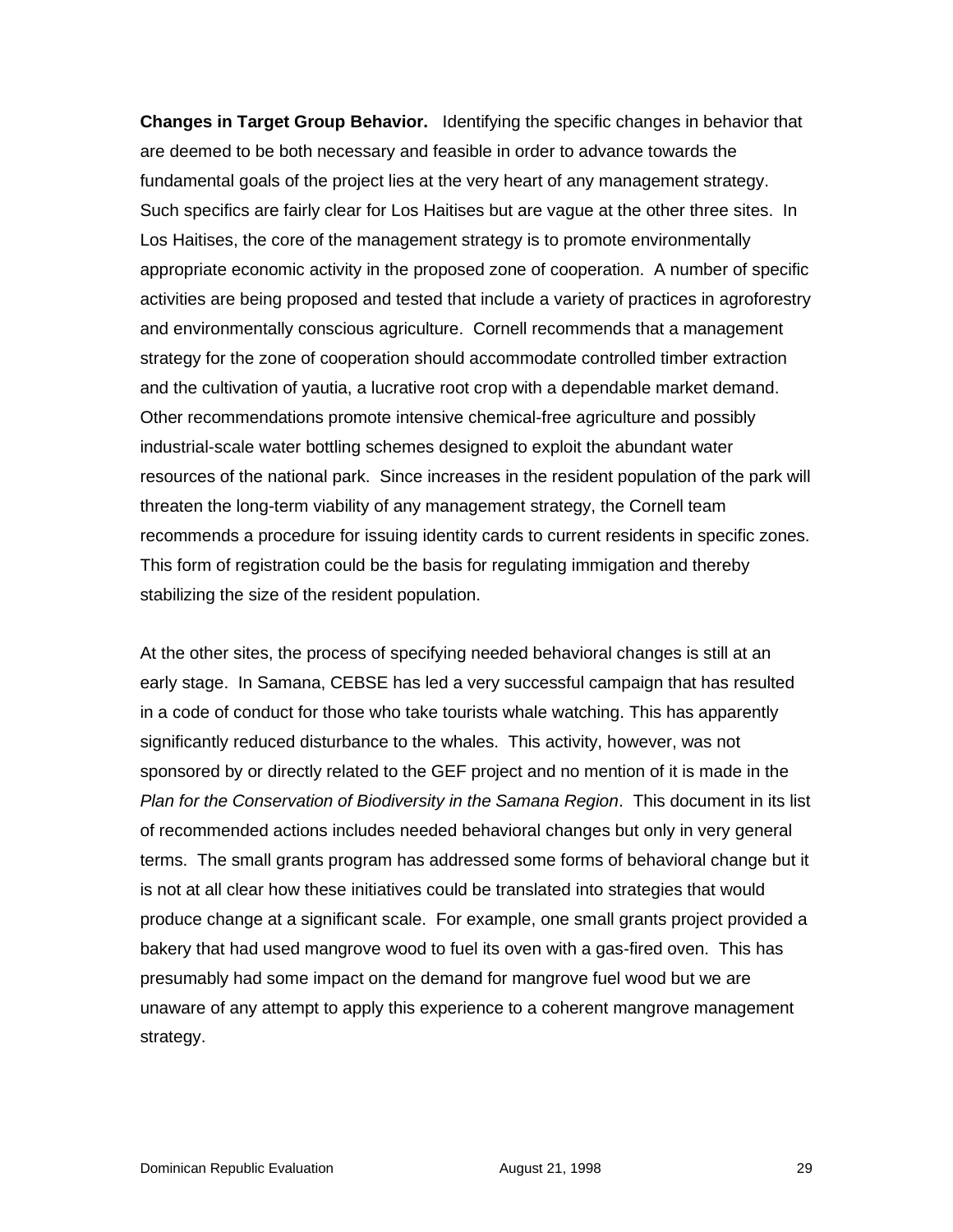### 3.2.4 Design of Institutional Structures and a Decision-making Process

#### **Questions Addressed**

*D1. Has an institutional framework been designed for implementation of the plan?*

None of the plans or proposed elements of plans that we reviewed included an institutional framework. We regard this as a major and unnecessary gap in the research and planning process.

#### 3.2.5 Early Implementation Actions

#### **Questions Addressed**

- *G2. To what extent is the experience gained transferable to other issues or sites?*
- *G3. Has the experience gained been incorporated into policy formulation?*
- *G4. Do early implementation actions produce tangible improvements for stakeholders in the place where they are applied?*

During Step 2, when the emphasis is upon the analysis of selected management issues and the formulation of approaches to their resolution, it is vitally important to discover the feasibility of the management techniques and strategies that are being contemplated. Pilot scale actions can bring attention and credibility to a management initiative when they demonstrate that meaningful action is indeed possible. In this GEF project, such pilot scale activities became a feature of the design in 1995 and were undertaken as "small grants projects" in each of the four sites. All of these projects were selected from ideas generated at community-level workshops. They therefore responded to local perceptions of needs and have done much to build confidence and experience among community groups. They have also created considerable good will. It is apparent, however, that for most of these small projects community participation is an end in itself. Thus, the strategy implied by questions G2 and G3 were not incorporated into this element of the project.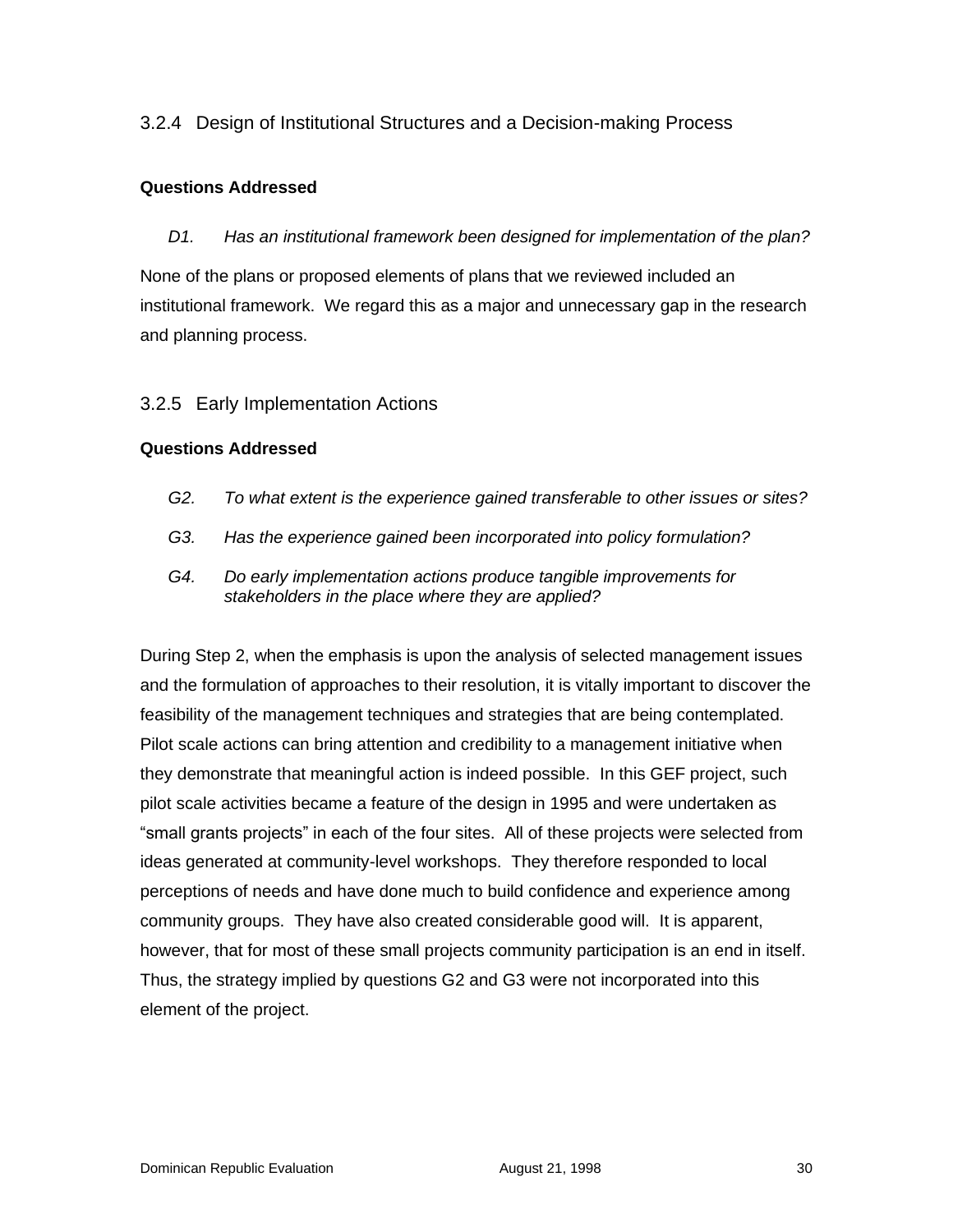### *3.3 Step 3: Formal Adoption and Sustained Funding*

[The Project Paper provides a brief sketch of the institutional issues posed by improved management in the demonstration sites and the need for a national coastal management policy. The National Office of Planning (ONAPLAN), the lead agency for this GEF project, monitors and coordinates all external assistance. The Ministry (?) of Agriculture contains units responsible for natural resources, forestry, wildlife, fisheries, parks, and water resources. Two NGOs play major roles in the management of the pilot sites. ]

**Formal Adoption of Policies and Plans**. In the Project Document, this phase in the evolution of management programs is termed "sustainable development." According to the Project Document:

*The adaptive management plans built on strategic planning must establish a sustainable base in terms of I) financial permanence, ii) programmatic acceptability, iii) community participation, and iv) policy dialogue and reform. These elements form the core agenda of Phase III.*

According to the Project Document this final phase of the GEF project would have occurred in the third year. A persuasive argument can be made that the compression of project implementation into a two-year period has eliminated any reasonable possibility to make progress on this phase. The project has, however, played a significant role in creating the preconditions to a potentially significant restructuring of the national institutional framework for ecosystem management and biodiversity conservation. In this section, we briefly sketch out the major features of this complex and rapidly changing landscape.

Unfortunately the evaluation team was unable to meet with the Director of the Park Service who was unavailable due to sickness in his family. We gathered from our other conversations that the Park Service is severely overtaxed and is not in a position to either formulate or implement management plans of the detail and complexity that would be required at the pilot sites. The Park Service is charged with the administration of 70 parks and preserves. These are governed by an outdated law that provides for only two categories of protection, both of which eliminate or severely reduce the kinds of human activities that prevail in much of the area included within Los Haitises. We gather that the inclusive and participatory approach promoted by this GEF project is still in conflict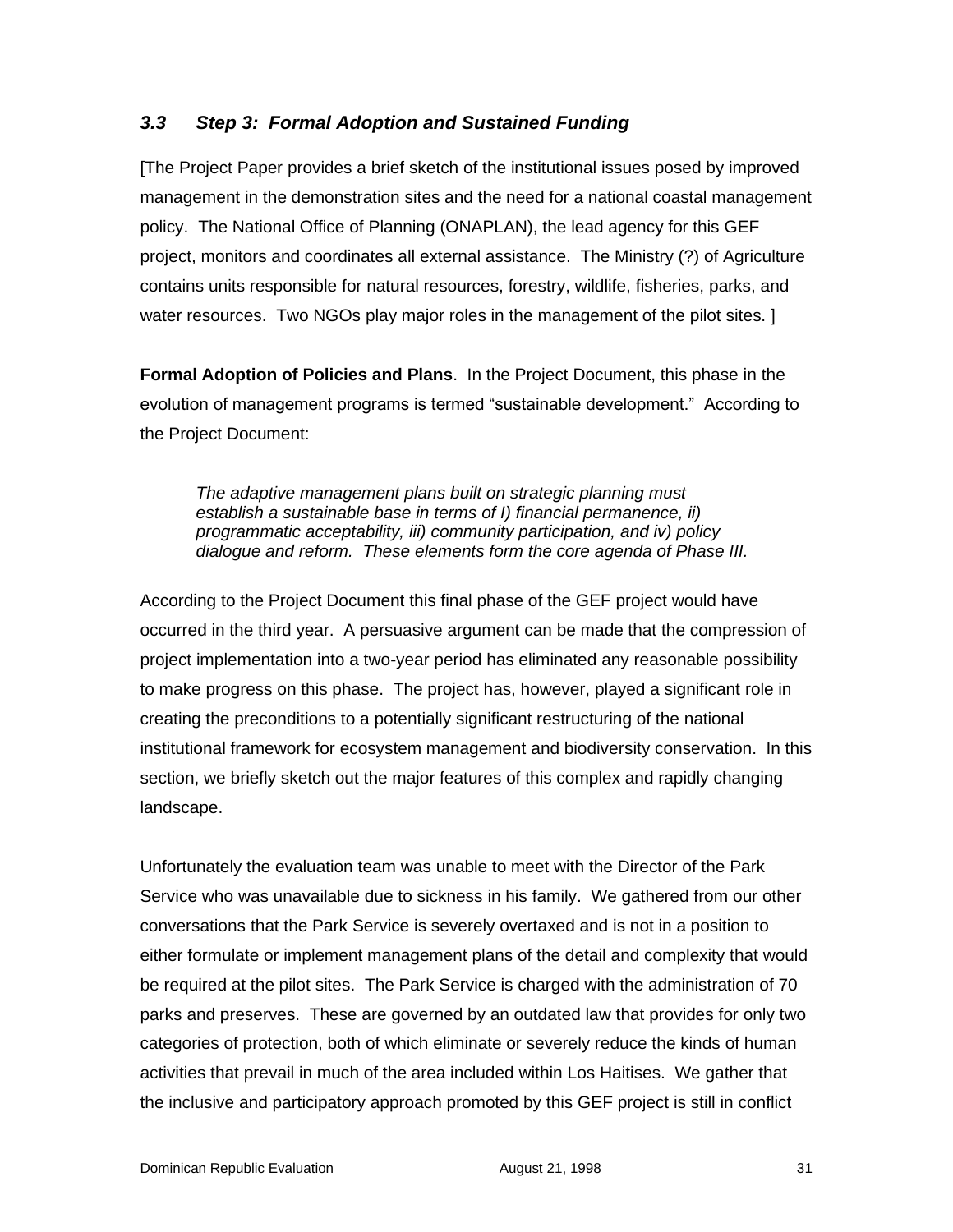with the older and largely discredited concept of parks and reserves as areas where most human activities must be eliminated. Los Haitises serves as a regional example of the struggle to define a viable approach to the conservation of natural areas. The map in Appendix – documents the seven changes to the boundaries of this park, each of which has been accompanied by major revisions to policies and use zones. Large numbers of people have been forcefully evicted or resettled and according to the Director of the Forestry Service, the current subsidies provided by the government to the people affected by these actions is currently running at 4.2 million pesos per month (\$280,000 per month) which is apparently more than the monthly budget of the Park Service.

The problems of the Park Service, however, are the reflection of a much larger set of complex and long-standing problems in the policies and institutional framework for environmental issues in the Dominican Republic. This GEF project has taken place at a time of major institutional change. In 1995, the year that the implementation of activities at the pilot sites got underway, an Executive Decree created three commissions charged with revising policy and coordinating the actions of governmental institutions on a full range of environmental topics. One of these was the Comision Tecnico Adminiestrativo Marino Costero. This Commission was chaired by the current Director of the Forest Service, Captain Lora. The Coastal Commission worked to coordinate among approximately 10 separate governmental institutions involved in such matters as the ratification of international conventions, planning for a regional hub port, and the review of the many laws and decrees affecting the development and management of coastal marine areas. Many of these matters are of direct relevance to the management of the GEF pilot sites. According to its chairman, considerable progress was made. However, in May of this year the Coastal Commission and its two sister commissions were replaced, again by Executive Decree, with a new environmental institute (IMPRA) which has the potential to become an EPA-like agency with broad powers. Reform at this scale, however, requires a new legislative mandate. Such legislation was being debated in the Congress at the time of this evaluation.

A symptom of the instability of governmental institutions has been the rapid turnover of staff. Each time the leadership of an institution changes, there can be a wholesale turnover in the staffing of an institution. In the Park Service, for example, this turnover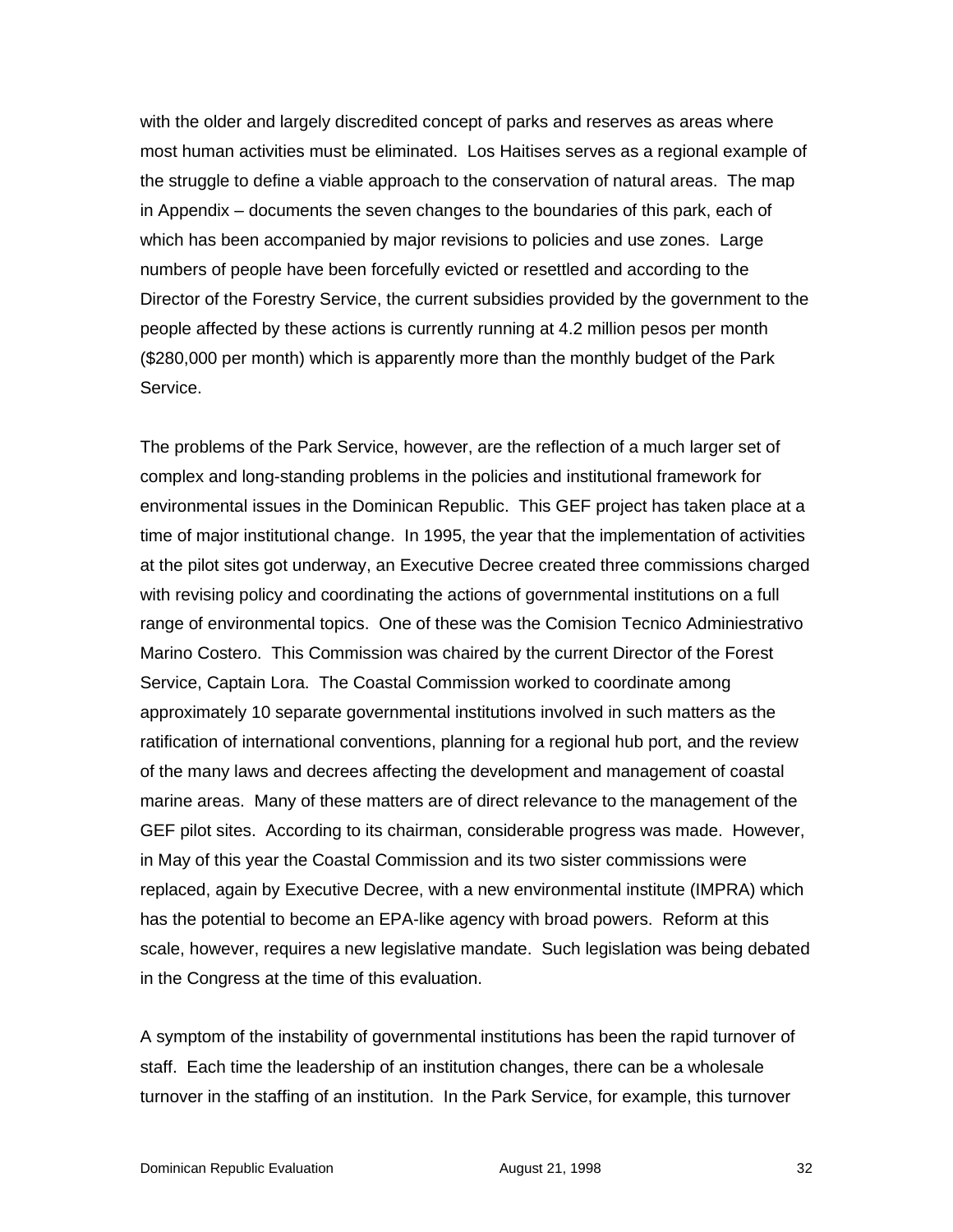can extend as far down as to the appointment of park rangers. According to the National Project Coordinator, in the three years since he was appointed in early 1995, there have been four Directors of ONAPLAN, six Directors of the Park Service, and five Subsecretaries of the Environment in the Ministry of Agriculture.

This GEF project has done much to foster a useful and positive policy dialogue at the Track 1 level through its many workshops and short courses. This has involved a broad cross-section of officials from various governmental institutions. The project's National Coordinator has played a pivotal role in the negotiation of \$3 million project to be funded by the World Bank, the objective of which is to prepare a National and Environmental Management Program through a learning and participatory process. This project will be administered by the ONAPLAN coordinating office that was created to service this GEF project and has the potential to advance the activities foreseen for Phase 3.

At the provincial level, a potentially very significant development this year is the creation of Consejos Provinciales that are Chaired by the Governor of each province and draw together governmental and nongovernmental bodies to discuss and act upon issues of local interest. The lead NGOs at each of the pilot sites are participating in this process and are optimistic that this can produce a degree of coordination that has been impossible in the past and has the potential for providing an important forum for the resolution of conflicts and the framing of local policy.

These recent developments at both the national and provincial level may over the next few years produce an institutional context within which the formulation, adoption and initial implementation of coherent management strategies may become a feasible option. If this occurs, the investments made by this GEF project will prove to have been timely and to have significantly contributed to the creation of a positive context for forward progress into Steps 3 and 4.

**The Formulation of Management Plans.** Management plans explicitly designed for formal approval and funding (Step 3) and their subsequent full-scale implementation (Step 4) was not an objective of this GEF project. This makes the Dominican Republic GEF project different from companion projects in Patagonia, Cuba and Belize. Since this GEF project was designed to be implemented by selected NGOs and did not call for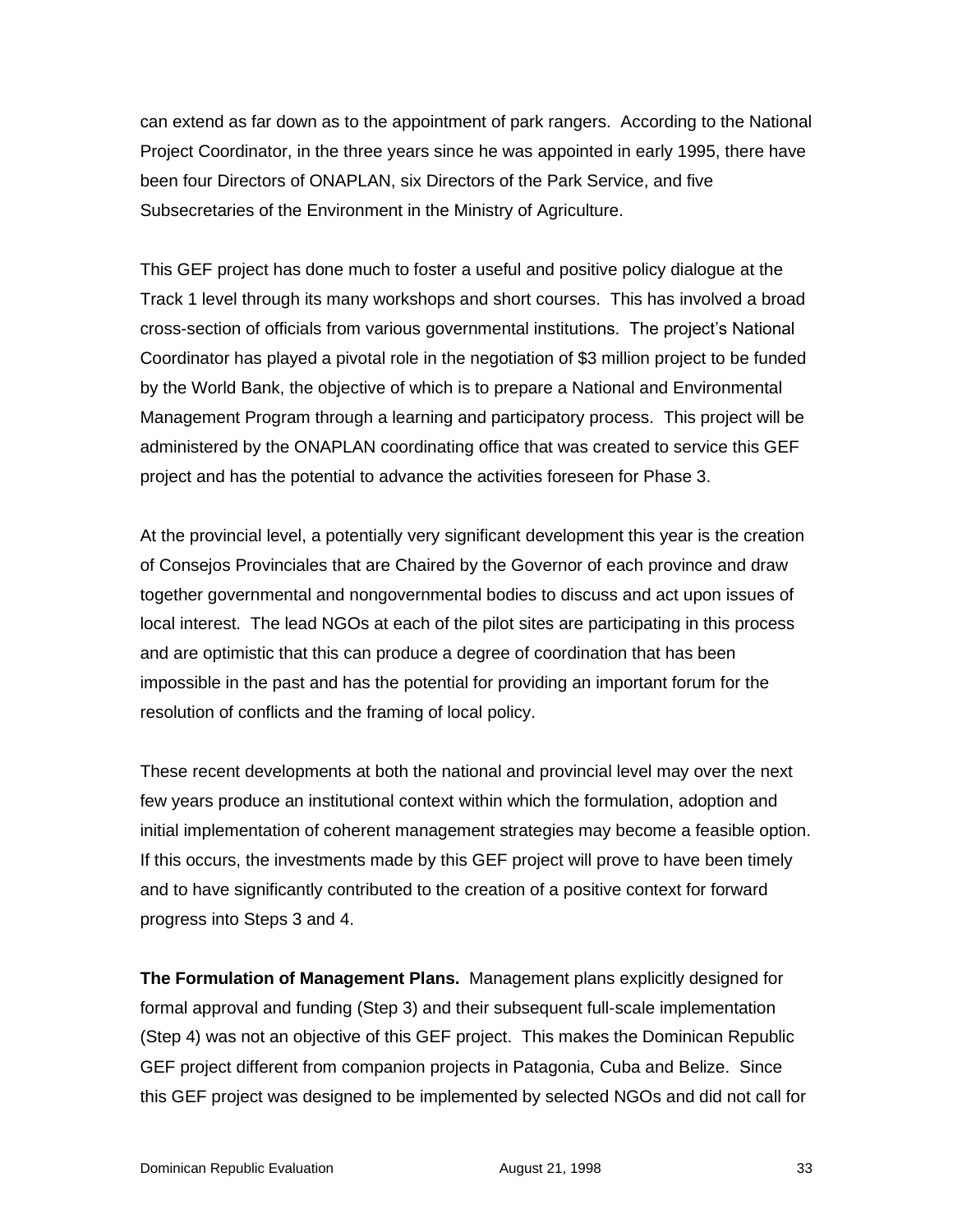the participation of the governmental institutions charged with the management and the development of the pilot areas, Intermediate Objective No. 3 is cautious in specifying what advances in terms of site-specific management plans could be expected from this initiative. These limitations to the project are discussed in Section 2.4. Recognizing this reality, the final reports for the four project sites therefore present lists of proposed recommendations for future management plans or even more indirectly offer ideas and concepts that should be considered at some later date. Here again for Montecristi, Jaragua and Samana the absence of an issue-driven analysis or an explicit scoping down process results in long lists of problems and potential actions that lack a strategic focus. The situation is different in Los Haitises where the clear priority is to settle the boundaries of the Park and to clearly define what activities are to be permitted in each of the zones. Without unequivocal clarification on these fundamental issues the effectiveness of all other policies and actions will be in jeopardy. The enunciation of similarly clear priorities for the other three sites would be the essential first step in framing a strategic and practical course of action that could carry efforts through Steps 3 and 4.

**Sustained Funding**. Current governmental funding for parks, reserves and important natural resources is wholly inadequate. It is also clear that an insignificant portion of the revenues generated by the touristic activities, which already dominate the economy in the Samana region, flow to the resident population. Yet the potential appears to be great for defraying a significant portion of the costs of effective resource management and biodiversity conservation with tourism revenues. At present there are no user fees at parks. The revenues generated by the \$20 levied on each tourist as an entry and exit tax and hotel taxes flow to the General Treasury. It may be possible to ear mark a portion of such funds for conservation purposes. It may also be possible to solicit voluntary contributions for these purposes. These possibilities, however, are another aspect of the policy reforms that will hopefully emerge over the next several years.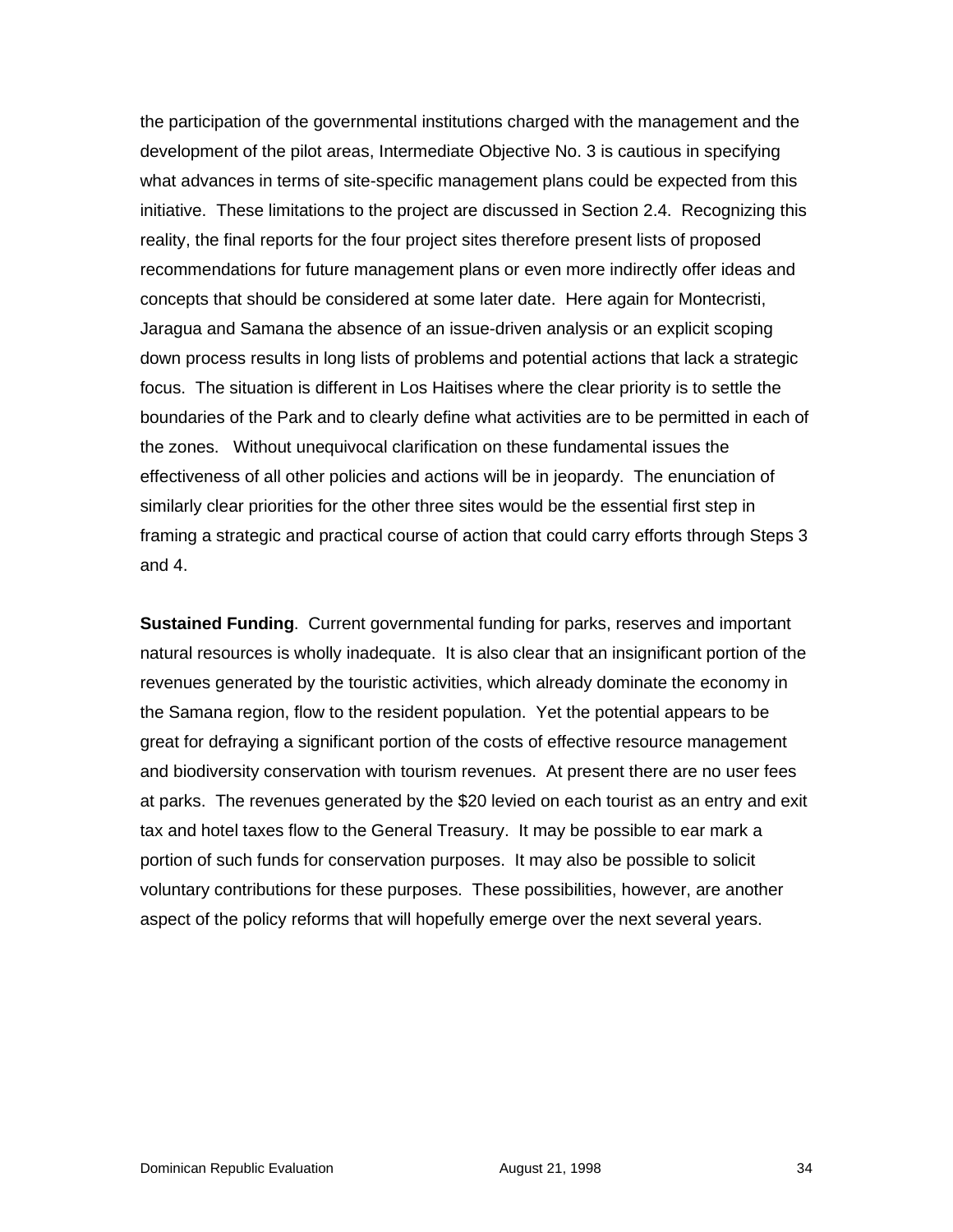### *3.4 Program Attributes*

#### 3.4.1 National Ownership of the Program

One of the most striking features of this project is the sense of pride and commitment that it has engendered in a wide cross-section of institutions spanning both the NGO community, government agencies and community-level groups. This is a major accomplishment. We attribute this success in part to the fact that the project has been executed by a Dominican agency—ONAPLAN—and has been administered by a very capable Dominican national who has a long-term commitment to advancing effective ecosystem management in the republic. Although the project has benefited from many foreign specialists, the character and ownership of the project is clearly Dominican. The participation of Cornell University in the project has added an international perspective but here, too, we were impressed by Cornell's long-term involvement in the Los Haitises part. Several Dominican professionals have received advanced degrees from Cornell including Captain Lora, the Director of the Forestry Service, who earned his Ph.D. at Cornell and whose dissertation was based on his research on Los Haitises.

### 3.4.2 Evidence of Adaptive Management

As mentioned in Section 3.1.1, the lead NGOs for Jaragua and Samana have almost a decade of experience working to promote biodiversity conservation and effective management at those two sites. The Los Haitises Park was created in 1968 and has a long and rich history, much of it of failure. This rich body of experience has been the source of considerable learning but it is only at the Los Haitises site that the process of adaptation have been carefully examined and acted upon.

The project itself contains many excellent examples of adaptive management. The complex process of negotiating an administrative framework for the project, as outlined in Section 1.1, is an excellent example of strategic analysis and adaptation. The project has developed a tradition of self-examination in sharing experience across the four project sites. The evaluation team feels that a more explicit learning-based approach to resource management and conservation based on using such frameworks as the one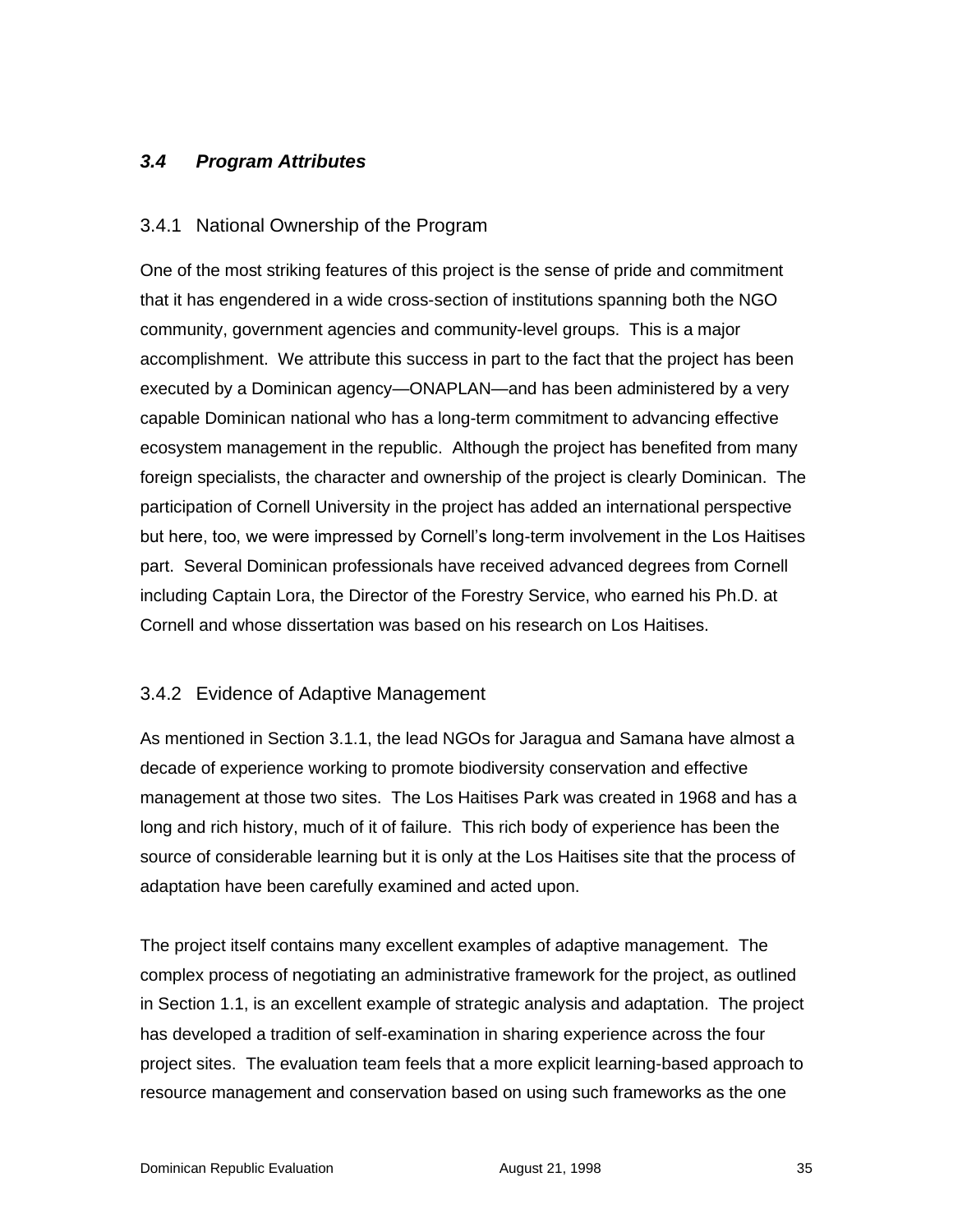contained in the *Self-Assessment Manual* could be readily applied to the ongoing administration of activities both at the demonstration sites and in Santo Domingo.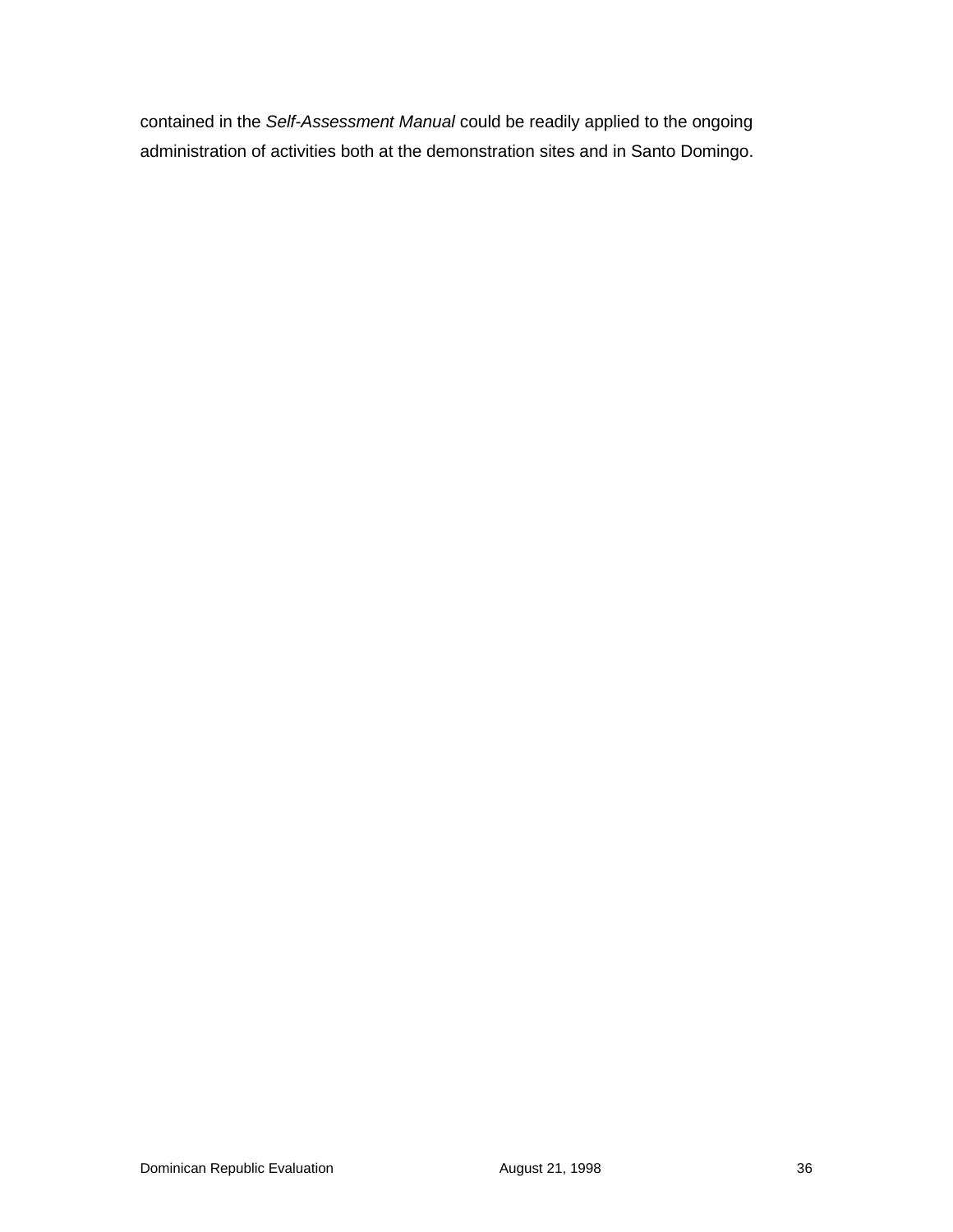# **4. RECOMMENDATIONS FOR A PHASE 2 GEF PROJECT**

We strongly recommend a Phase 2 GEF project that builds upon the accomplishments of Phase 1. We believe that it is essential that the fundamental strategy of promoting biodiversity conservation through the formulation and implementation of integrated coastal management policies and plans is sustained in a Phase 2 project. As in Phase 1, the principal focus of a Phase 2 effort should be the four pilot sites where the priority should be to produce living models of successful participatory management in a diversity of settings. This will require sustaining the practices that were successful in Phase 1 that promote capacity building, trust and the consensus building on a common agenda for action at both the individual pilot sites and at the national level.

During a Phase 2 GEF project, it will be essential to design institutional frameworks for management at the four sites and at the national level. While the lead NGOs and their partners at the community level are already in a position to make significant forward progress—perhaps with the support of the emerging Consejos Provinsials—the continuing policy dialogue and restructuring of governmental institutions with an environmental agenda at the national level will require close coordination with the forthcoming World Bank project and the emerging IMPRA. We believe, however, that substantial progress at the provincial level can be made at a time when the national policy is less than clear.

The application of the *Self-Assessment Manual* gives rise to a number of recommended "instrumental adjustments" that we believe would together considerably increase the effectiveness and the efficiency of resource management at the pilot sites. As noted in Section 3, these recommendations apply most directly to Montecristi, Jaragua and Samana.

(1) The project should adopt an explicit conceptual framework and apply it to all four pilot sites. We recommend assigning project activities to the different steps in the policy process and experiment with ways of charting progress to reinforce the idea that progress is made through a sequence of cycles of learning, each of which contains periods of action, reflection and lesson drawing.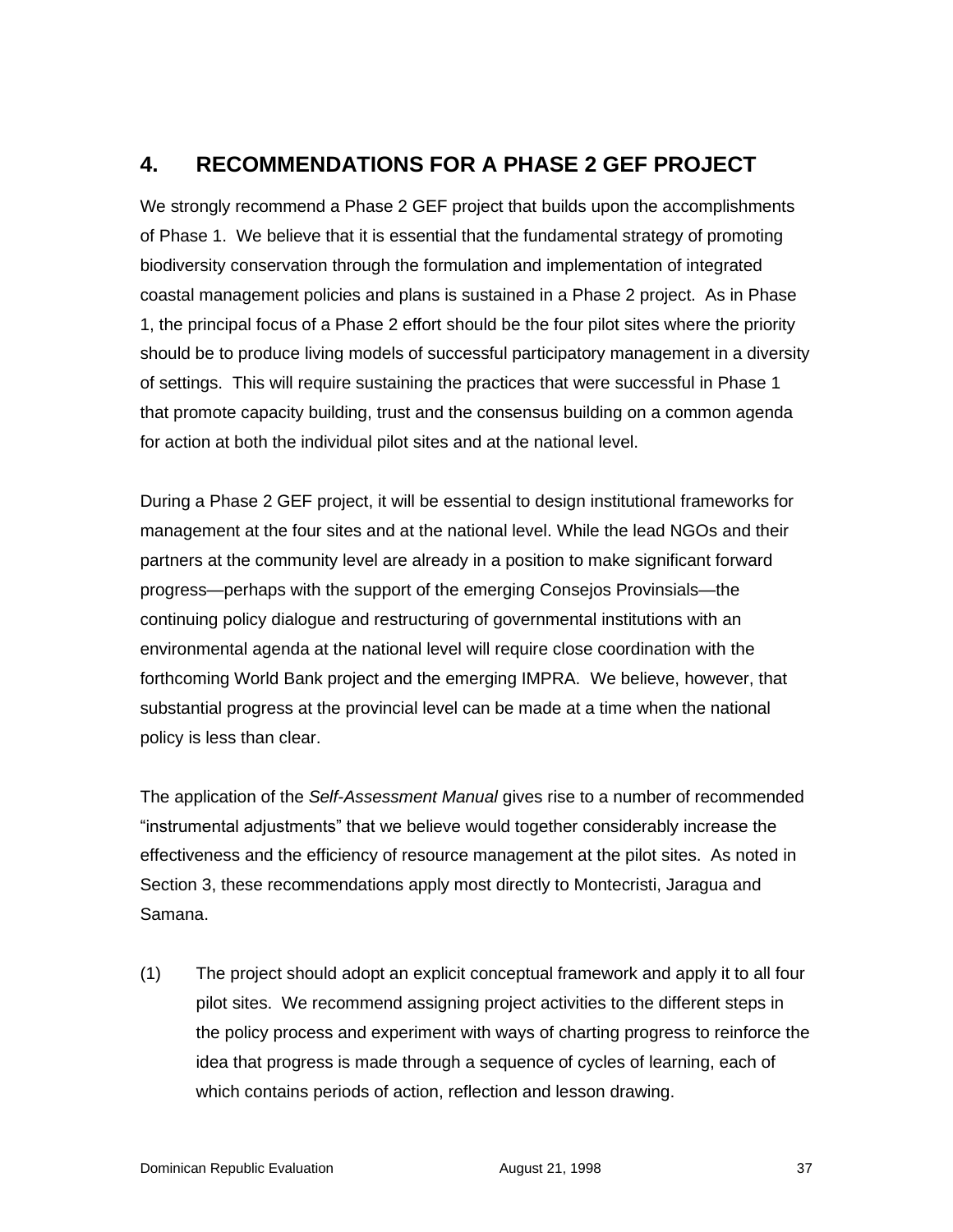- (2) We recommend that techniques for documenting baseline conditions for environmental, social and institutional variables should be applied, wherever possible, across the four sites. This will facilitate the analysis of change and the transfer of learning from one site to another.
- (3) We recommend that an overt issue-driven approach to the management process be adopted. This is a fundamental prerequisite of strategic planning and management and can greatly ease the process of integrating research, planning, public education, and stakeholder involvement in the management process.
- (4) We recommend that all future iterations of management plans include an analysis of institutional issues and begin the process of suggesting the institutional frameworks and decision-making processes by which the desired changes in human behavior and anthropogenic change can be implemented.
- (5) The absence of issue-driven management process has made the process by which year-to-year action priorities are selected appear ad hoc and without a clear strategic purpose. The long lists of recommended actions that follow each "problem" in the recommended area plans for Montecristi, Jaragua and Samana would greatly benefit from a scoping down process that identifies immediate priorities and begins to organize actions into a logical sequence.
- (6) We recommend that future training activities feature techniques of strategic planning and options for the design of management plans that will be effective as the basis for a future management process. We recommend that in the future small-scale projects be undertaken that test the feasibility of ideas for new management practices and decision-making procedures. Some of the small grants projects carried out during Phase 1 are providing this function but the strategy of testing ideas for improved management at a pilot scale should be more explicit.
- (7) We recommend that baselines and monitoring schemes should be adjusted so that the short-term impacts of selected human activities can be evaluated. For example, in the Samana region, it would be very useful to document the impacts of the rapid increase in trawling on both bottom communities and fisheries landings.
- (8) Finally we recommend that research activities be arrayed around the questions upon which they will presumably shed light. This will help strengthen the link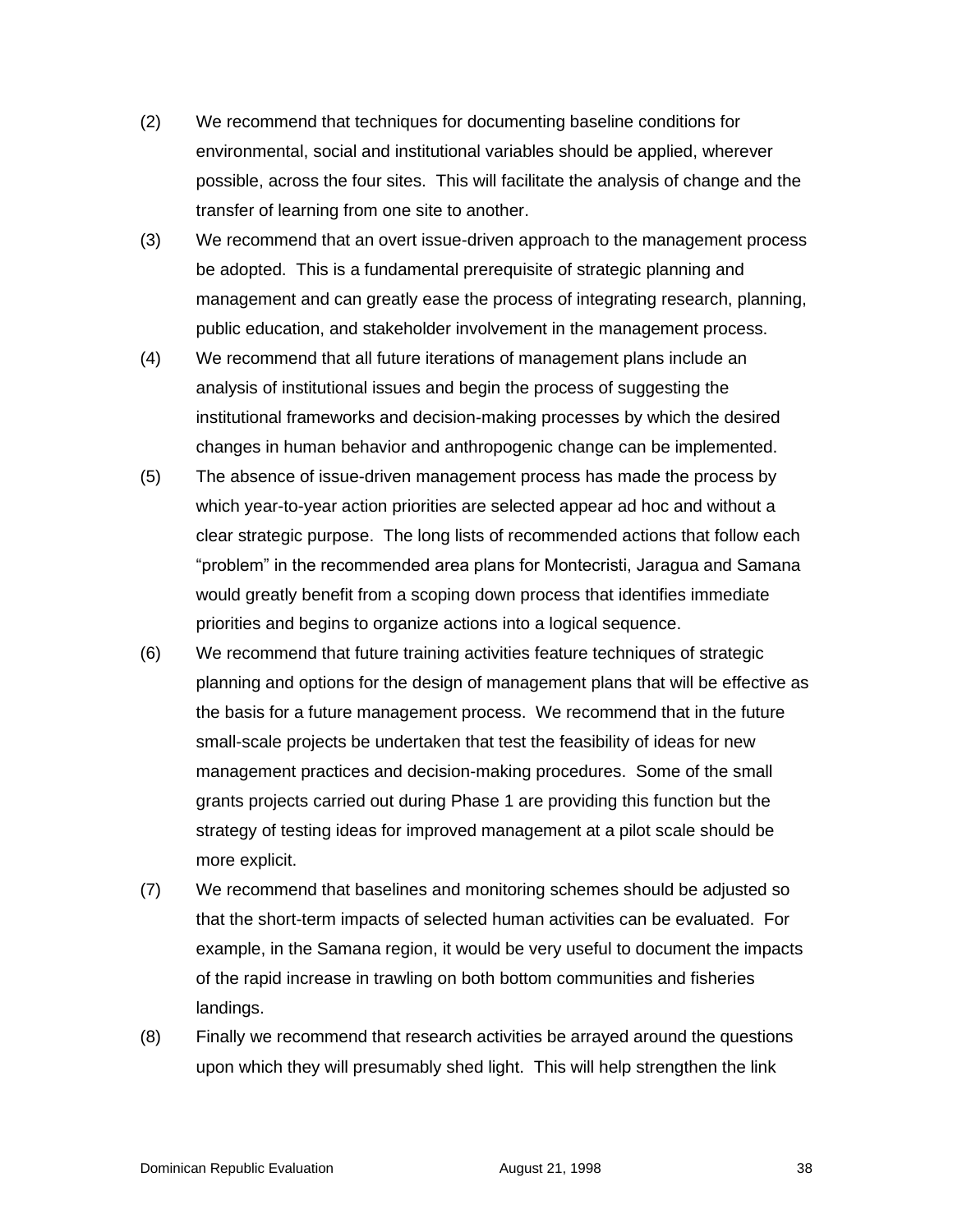between science and management which was recognized as one of the fundamental problems that this GEF project was designed to address.

The evaluation team believes that it was a sound decision to structure the Phase 1 project so that it would be implemented by a selected number of NGOs and universities. However, the developments of the last two years, in our judgment, require including a change to some governmental institutions as full partners in a Phase 2 effort.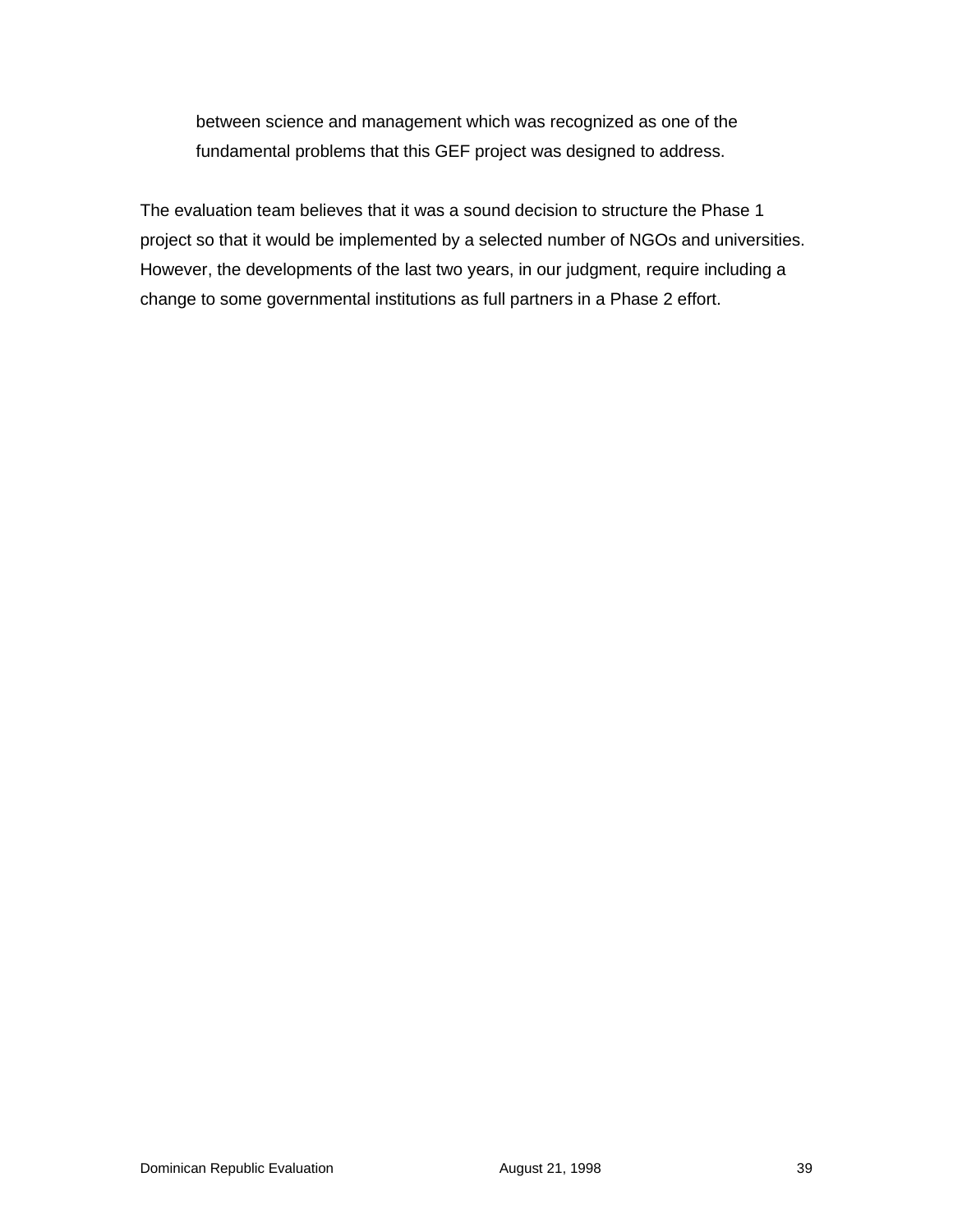# **5. SOME LESSONS LEARNED**

This was the first occasion when the *Self-Assessment Manual* was used as the basis for a capacity assessment. It became apparent that it was only feasible to select which questions listed under each step of the policy process were applicable to this project after the team had become familiar with the project and the unique features of the Dominican Republic as the setting for a GEF initiative. We also realized that it would be useful to organize the questions under each topic into a hierarchy designed to distinguish between different degrees of analysis. Once the sophistication and detail of the analysis had been established, we found that answering the selected questions gave the analysis a rigor that is rarely achieved in a performance evaluation. The analysis as framed by the Manual provided ideas for instrumental adjustments and a conceptual framework for analyzing both the project's design and its accomplishments.

We recognize that the five-step "road map," as described by GESAMP, oversimplifies the complex situations in which individual projects must play out. For example, it is important to recognize that in some cases the formal approval and funding of an integrated management plan, as called for by Step 3, may be neither feasible nor desirable. In the Dominican Republic, for example, the disarray of government institutions at the national level with responsibilities for resource management would, in the past, have made such formalities difficult to achieve and potentially meaningless. We nonetheless find that it is very useful to encourage those working to promote effective resource management and biodiversity conservation in specific geographic areas to recognize that the articulation of a strategic and well-balanced agenda is very important. Far too many resource management initiatives fail to progress into a period of effective implementation at significant scales. They tend to become caught up in repeated cycles of data gathering, analysis and planning that contribute little to forward progress. This leads to frustration and disillusionment among those involved.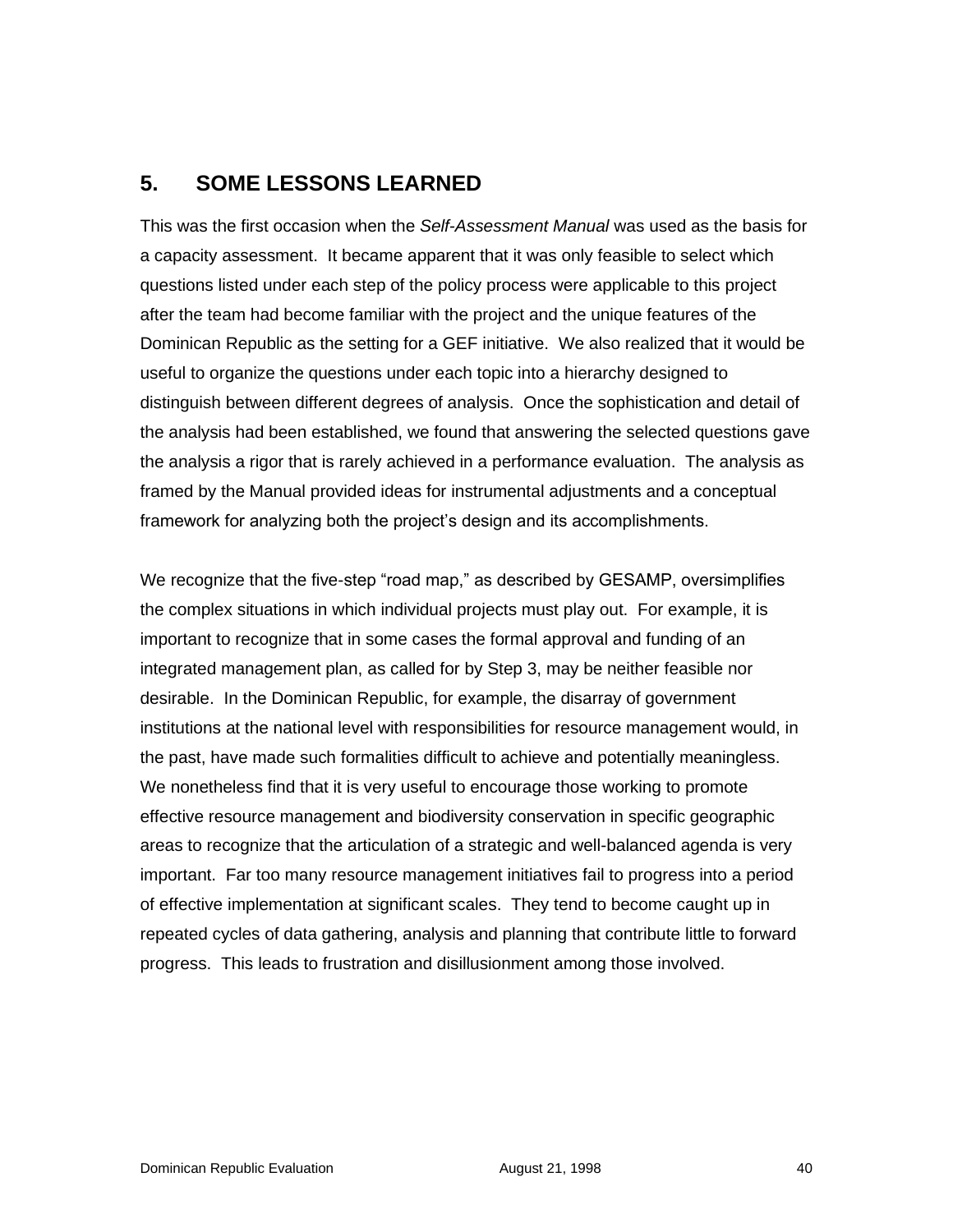# **Appendices**

#### *Appendix A: Terms of Reference*

#### **Final Evaluation of the GEF Project Conservation and Management of Biodiversity in the Coastal Zone of the Dominican Republic**

Mr. Olsen, Mr. Ochoa and Dr. Alcolado will assist the Regional Bureau for Latin America and the Caribbean in providing an in-depth evaluation of the GEF Project "Conservation and Management of Biodiversity in the Coastal Zone of the Dominican Republic."

They will work closely with staff from the UNDP Country Office and the project team, as required, to assess (1) the project's potential for advancing the conservation and sustainable use of coastal biodiversity in the Dominican Republic, and (2) the sustainability of those impacts over the medium to long term. Based on these assessments, they will also recommend strategies and actions for a second phase of GEF support to this initiative.

Mr. Olsen, Mr. Ochoa and Dr. Alcolado's activities will include the following:

- A. Review of material related to the project including the GEF Project Document, previous project evaluations and other reports and assessments that may be provided during the mission.
- B. Interviews, consultations and meetings with project staff, government agencies, NGOs, local communities, civil society organizations, and the UNDP Country Office as arranged by project staff in the Dominican Republic.
- C. The evaluation shall be structured as follows:
	- (1) A Performance Assessment. This will update and comment upon the most recent tripartied review and will be organized to address (a) the Project's Interim Objectives with reference to the lists of specific outputs and activities as detailed in the Project Document and (b) the End of Project Situation as described in the Project Document.
	- (2) A Capacity Assessment. This will address the questions listed in the *Manual for Self-Assessment* (Olsen, et al. 1998) that has resulted from a multi-donor initiative supported by the UNDP. These questions are organized according to the steps in the coastal management process as defined by GESAMP (1996) and reflect the attributes of coastal management described in the Project Document. Specifically:
		- Identification, Analysis and Selection of Management Issues
		- Involvement of Stakeholders in the Management Process
		- Consensus on the Goals of the Project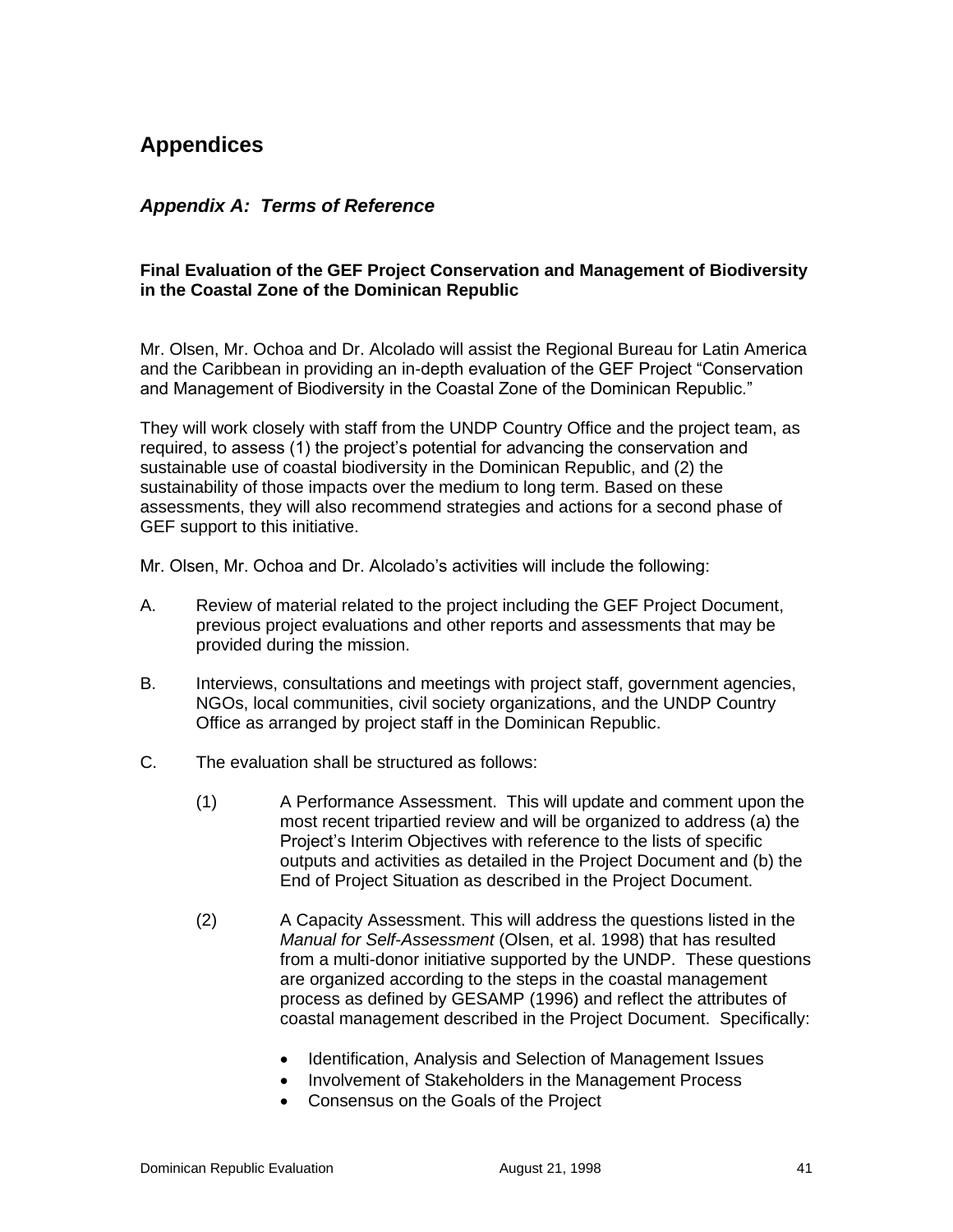- Planning and Policy Formulation fin the Demonstration Sites
- Documentation of baseline conditions, monitoring change
- Research in Support of Biodiversity, Conservation and Management
- Strengthening Management Institutions
- Early Implementation Actions
- Public Education
- Sustained Funding
- National Ownership of the Program
- Evidence of Adaptive Management
- Progress in Mitigating the Impacts of Development on Ecosystem Quality and Biodiversity
- (3) Lessons learned on the project's design and strategy as these relate to progress towards the objectives reviewed in Item # (1).
- (4) Recommendations for future activities in support of biodiversity conservation through integrated coastal development and management.
- D. A draft report on the above topics shall be delivered to UNDP/NYC and UNDP/Dominican Republic no later than 14 days after the end of the field visit on diskette and by e-mail in WP5.1 or MS Word.

Mr. Olsen has agreed to a constancy of 15 working days to consist of 5 days in the project site and 10 days in office.

Mr. Ochoa and Dr. Alcolado have agreed to a constancy of 10 working days at the project site.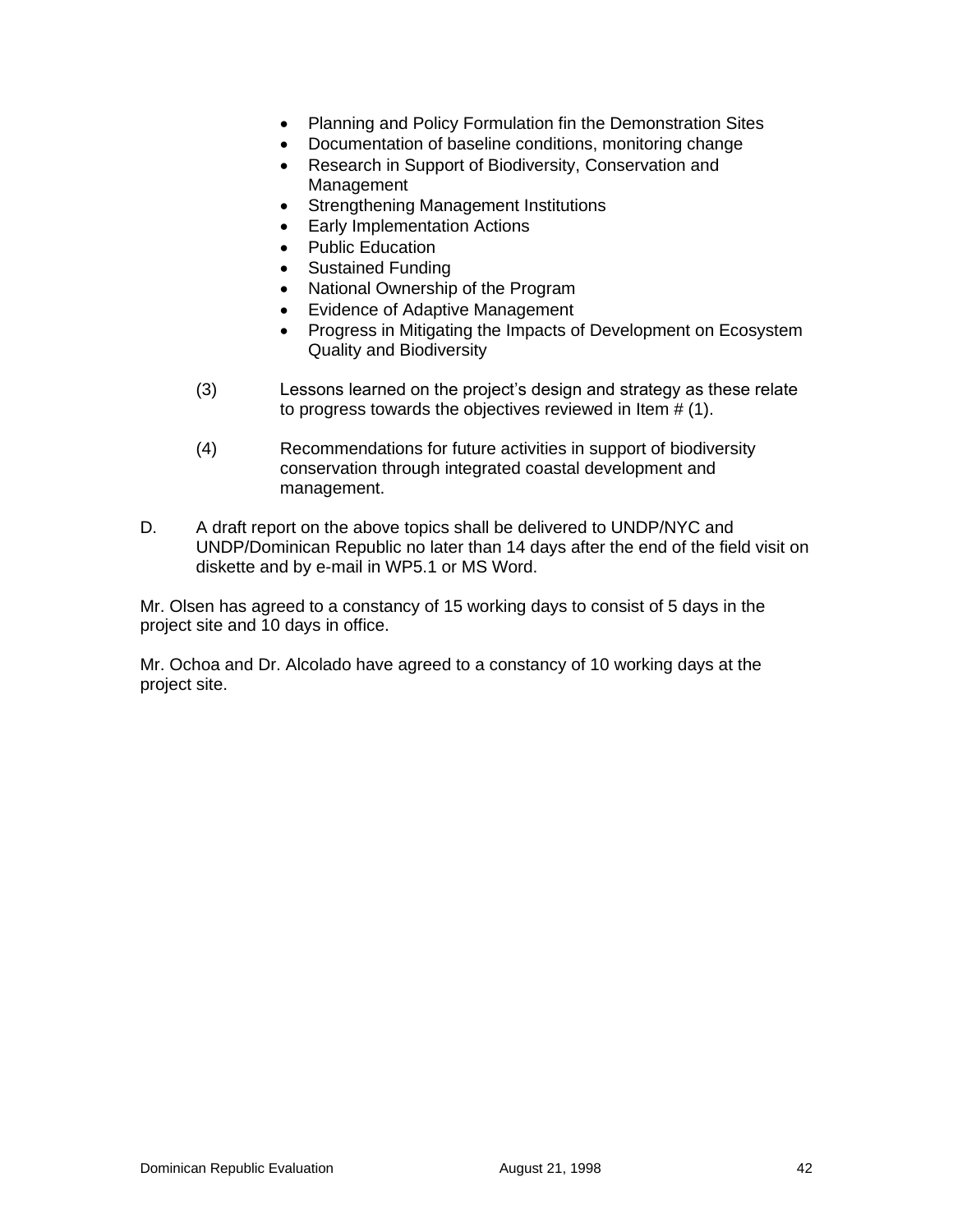*Appendix B: Evaluation Schedule*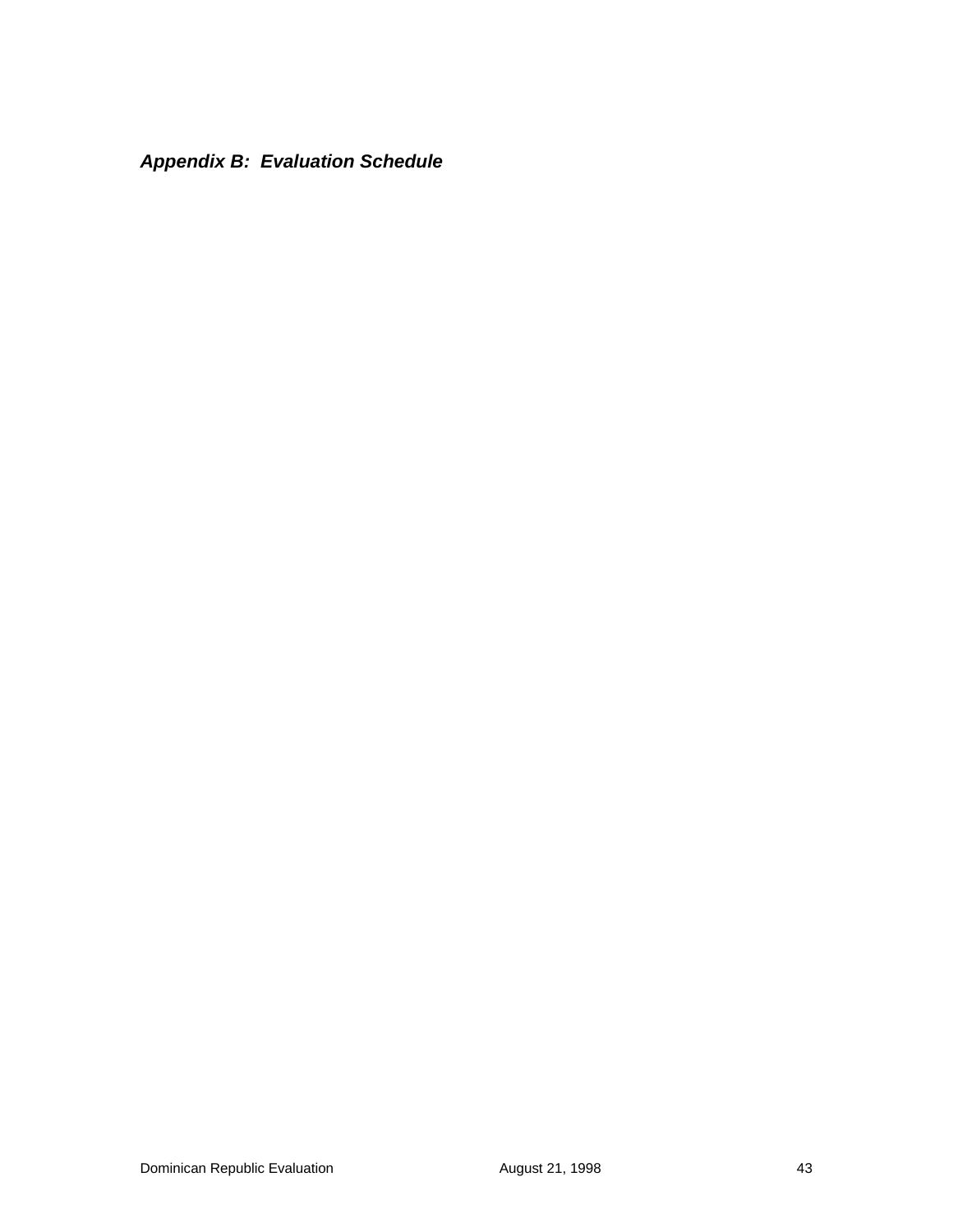# *Appendix C: Persons Interviewed (Partial Listing)*

| Venecia Alvarez         | Centro de Investigaciones de Biologia Marina<br>(CIBIMA/UASD)                                   |
|-------------------------|-------------------------------------------------------------------------------------------------|
| <b>Yvonne Arias</b>     | Grupo Jaragua, Inc.                                                                             |
| Lourdes Brache          | Universidad de Cornell                                                                          |
| Ricardo Colom           | Director Depto. De Recursos Pesqueros/SURENA                                                    |
| Ricardo García          | Jardin Botanico Nacional                                                                        |
| Zoila González          | Oficina Nacional de Planificación (ONAPLAN)                                                     |
| José Martínez Guridy    | Sub-Secretario de Estado de Recursos Naturales/SURENA                                           |
| Marina Hernández        | Oficina Nacional de Planificación (ONAPLAN)                                                     |
| Sixto Incháustegui      | Programa de las Naciones Unidas para el Desarrollo<br>(PNUD/RD)                                 |
| Patricia Lamelas        | Centro para la Conservación y Ecodesarrollo de la Bahía de<br>Samaná y su Entorno, Inc. (CEBSE) |
| Eugenio Marcano         | Universidad Nacional Pedro Henríquez Ureña (UNPHU)                                              |
| Milcíades Mejía         | Director Jardin Botanico Nacional                                                               |
| Raúl Méndez C.          | Director Depto. Inventario de Recursos Naturales/SURENA                                         |
| Paolo Oberti            | <b>Residente Coordinador</b>                                                                    |
| Enrique E. Pugibet      | <b>Acuario Nacional</b>                                                                         |
| Omar Ramírez            | Director Dirección Nacional de Parques                                                          |
| Carlos Rodríguez        | Director Museo Nacional de Historia                                                             |
| Radhamés Lora Salcedo   | Presidencia de la Republica Dominicana<br>Direccion General de Foresta                          |
| Alberto Sánchez         | Programa de Pequeños Subsidios a ONG's/PRONATURA                                                |
| Ramón Ovidio Sánchez    | Director Depto. De Vida Silvestre/SURENA                                                        |
| <b>Bolívar Troncoso</b> | Depto. De medio Ambiente, Secretaria de Estado de<br>Turismo                                    |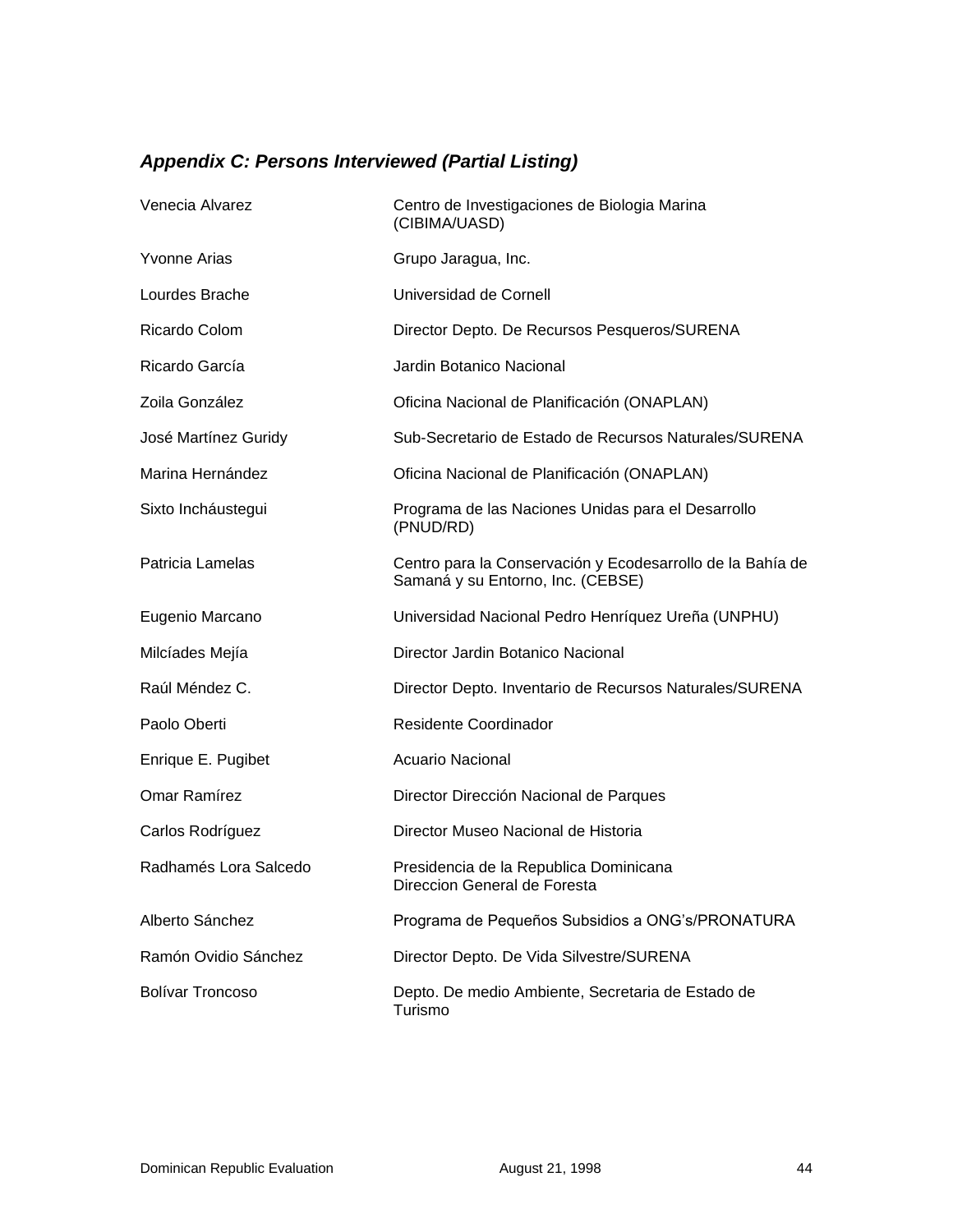*Appendix D: Principal Documents Reviewed (Partial Listing)*

#### **DOMINICAN REPUBLIC EVALUATION**

#### **Project Documents**

Project Document **Subcontratos** Anexo 2: Documentos Anexo 3: Talleres, Curos y Seminarios Sintesis de Resultados del Subcontrato Biologia Marina – CIBIMA Perfil de Proyecto – Subcontrato Asistencia Tecnica y Sistemas de Informacion y Evaluación de la Biodiversidad Borrador del Informe Final 1996 Report on the Tripartite Review World Bank Project Appraisal Document on a Proposed Learning and Innovation Loan

#### **Samaná**

Samaná Workplan Perfil de Proyecto Sintesis de Resultados Propuesta de Plan Para La Conservación de La Biodiversidad Plan de Manejo Integrado para la región de Samaná

#### **Montecristi**

Plan de Trabajo Workplan – Grupo Jaragua, Inc. Plan de Trabajo Workplan – Centro de Investigaciones de Biologia, Marina (CIBIMA) de la Universidad Autónoma de Santo Domingo (UASD) Perfil de Proyecto Síntesis de Resultados Propuesta de Plan

#### **Jaragua**

Perfil de Proyecto Sintesis de Resultados Propuesta de Plan

#### **Los Haitises**

Workplan – Cornell Resumen Ejecutivo – Cornell Informe Final – Universidad de Cornell Research Implications for Management Planning in the Los Haitises National Park Workplan – Agricultura Sostenible – Los Haitises – Universidad Nacional Pedro Henríquez – Ureña (UNPHU) Perfil de Proyecto – Proyecto Agricultura Sostensible – Los Haitises Sintesis de Resultados del Subcontrato Agricultura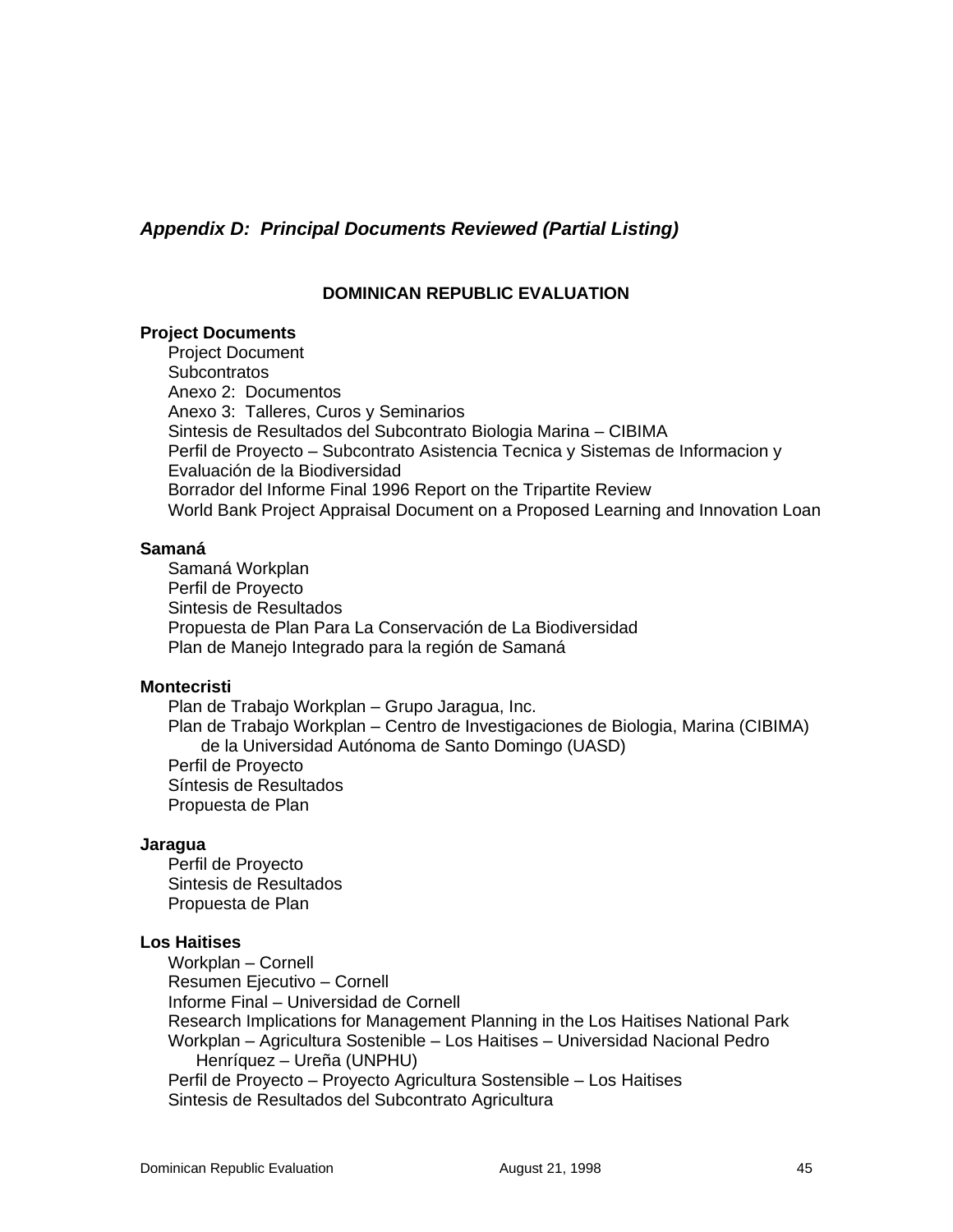Perfil de Proyecto – Subcontrato Agricultura Ecologica – Los Haitises Perfil de Proyecto – Proyecto Parque Nacional Los Haitises Sugerencias del Subcontrato Agricultura Ecológica Managing a Park: Restoration or Requiem? (book prospectus) Cornell University Subcontract Final Repport

*Appendix E: Location of Pilot Sites*